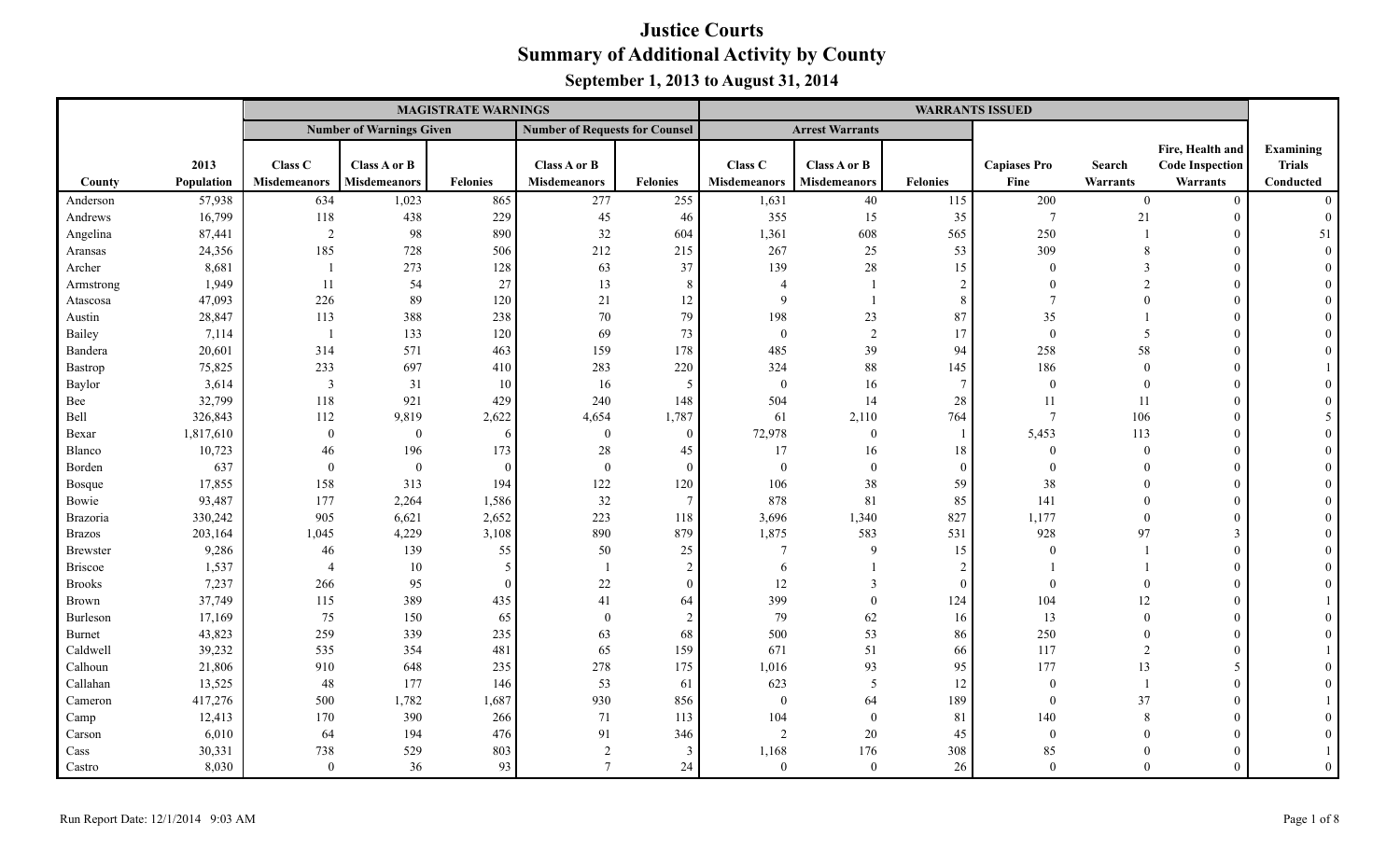|                 |            |                  | <b>MAGISTRATE'S ORDERS ISSUED</b> |                         | <b>HEARINGS HELD</b> |                        |                        |                    |                   |                 |
|-----------------|------------|------------------|-----------------------------------|-------------------------|----------------------|------------------------|------------------------|--------------------|-------------------|-----------------|
|                 |            |                  |                                   | <b>All Other Orders</b> |                      | Driver's               | Handgun                |                    |                   |                 |
|                 |            | For              | <b>For Ignition</b>               | <b>Requiring</b>        |                      | <b>License Denial,</b> | <b>License Denial,</b> | <b>Disposition</b> |                   |                 |
|                 | 2013       | Emergency        | Interlock                         | <b>Conditions</b> for   | Emergency            | <b>Suspension or</b>   | <b>Suspension or</b>   | of Stolen          |                   | <b>Inquests</b> |
| County          | Population | Protection       | <b>Device</b>                     | <b>Release on Bond</b>  | <b>Mental Health</b> | Revocation             | Revocation             | Property           | <b>Peace Bond</b> | Conducted       |
| Anderson        | 57,938     | $\overline{28}$  | 17                                | 412                     | $\boldsymbol{0}$     | $\overline{32}$        |                        | $\mathbf{0}$       | $\boldsymbol{0}$  | $\overline{71}$ |
| Andrews         | 16,799     | 25               | 22                                | 716                     | 22                   | $\boldsymbol{0}$       | $\boldsymbol{0}$       | $\mathbf{0}$       | $\boldsymbol{0}$  | 31              |
| Angelina        | 87,441     | $\mathfrak{s}$   | 20                                | 92                      | $\boldsymbol{0}$     | 97                     | $\boldsymbol{0}$       |                    | $\theta$          | 189             |
| Aransas         | 24,356     | 31               | 14                                | 23                      | $\boldsymbol{0}$     |                        | $\boldsymbol{0}$       | $\boldsymbol{0}$   | $\boldsymbol{0}$  | 91              |
| Archer          | 8,681      | 1                | 9                                 | $\boldsymbol{0}$        | $\theta$             |                        | $\mathbf{0}$           | 0                  | $\theta$          |                 |
| Armstrong       | 1,949      | 1                | $\overline{4}$                    | $\boldsymbol{0}$        | $\overline{c}$       | $\Omega$               | $\boldsymbol{0}$       | 0                  | $\mathbf{0}$      |                 |
| Atascosa        | 47,093     | 18               | 14                                | $\boldsymbol{0}$        | $\overline{0}$       | $\overline{0}$         | $\boldsymbol{0}$       |                    | $\mathbf{0}$      | 48              |
| Austin          | 28,847     | 5                |                                   | $\mathbf{0}$            | $\theta$             | 16                     | $\mathbf{0}$           | $\overline{0}$     | $\mathbf{0}$      | 29              |
| Bailey          | 7,114      | $\boldsymbol{0}$ | $\overline{7}$                    | $\boldsymbol{0}$        | $\theta$             | $\overline{7}$         | $\boldsymbol{0}$       | $\mathbf{2}$       | $\mathbf{0}$      |                 |
| Bandera         | 20,601     | 56               | 28                                | 10                      | $\Omega$             | 6                      | $\sqrt{2}$             | $\boldsymbol{0}$   | $\boldsymbol{0}$  | 35              |
| Bastrop         | 75,825     | 50               | 23                                | $\boldsymbol{0}$        | $\mathbf{0}$         | 59                     | -1                     | $\overline{0}$     | $\theta$          | 139             |
| Baylor          | 3,614      | $\boldsymbol{0}$ | $\boldsymbol{0}$                  | $\overline{7}$          | $\boldsymbol{0}$     |                        | $\boldsymbol{0}$       | $\mathbf{0}$       | $\mathbf{0}$      | 11              |
| Bee             | 32,799     | 35               | 87                                | $\boldsymbol{0}$        | 76                   | 15                     |                        | $\mathfrak{Z}$     | $\Omega$          | 67              |
| Bell            | 326,843    | 569              | 250                               | $\overline{0}$          | 5                    | 274                    | 3                      | 8                  | 6                 | 526             |
| Bexar           | 1,817,610  | $\boldsymbol{0}$ | $\overline{0}$                    | $\boldsymbol{0}$        | $\boldsymbol{0}$     | 280                    | 11                     | 6                  | $\mathbf{0}$      | $\theta$        |
| Blanco          | 10,723     | $\mathbf{0}$     | $\overline{0}$                    | 3                       | $\Omega$             | $\overline{4}$         | $\mathbf{0}$           | $\mathbf{0}$       | $\mathbf{0}$      | 18              |
| Borden          | 637        | $\boldsymbol{0}$ | $\overline{0}$                    | $\boldsymbol{0}$        | $\boldsymbol{0}$     | $\Omega$               | $\boldsymbol{0}$       | $\overline{0}$     | $\overline{0}$    |                 |
| <b>Bosque</b>   | 17,855     | 21               | 20                                | 125                     | 13                   | 8                      | $\boldsymbol{0}$       | $\overline{4}$     | $\mathbf{0}$      | 41              |
| Bowie           | 93,487     | 81               | $\overline{0}$                    | 143                     | 211                  | 14                     |                        | 14                 | $\mathbf{0}$      | 618             |
| Brazoria        | 330,242    | 215              | 193                               | 1,037                   | $\sqrt{2}$           | 162                    | 4                      | $\,8\,$            | $\mathbf{0}$      | 317             |
| <b>Brazos</b>   | 203,164    | 193              | 170                               | 47                      | $\boldsymbol{0}$     | 123                    | $\boldsymbol{0}$       | 147                | $\boldsymbol{0}$  | 242             |
| <b>Brewster</b> | 9,286      | 10               | 3                                 | $\boldsymbol{0}$        | $\Omega$             | $\overline{2}$         | $\boldsymbol{0}$       | $\boldsymbol{0}$   | $\mathbf{0}$      | 14              |
| <b>Briscoe</b>  | 1,537      | $\boldsymbol{0}$ | $\overline{0}$                    | $\boldsymbol{0}$        | $\boldsymbol{0}$     | $\overline{0}$         | $\boldsymbol{0}$       | $\mathbf{0}$       | $\theta$          |                 |
| <b>Brooks</b>   | 7,237      | $\boldsymbol{7}$ | $\Omega$                          | 23                      | 15                   | $\overline{0}$         | $\boldsymbol{0}$       | $\overline{0}$     | $\overline{4}$    | 48              |
| <b>Brown</b>    | 37,749     | 21               | $\sqrt{ }$                        | $\overline{0}$          | 130                  | 28                     | $\mathbf{0}$           | $\mathbf{0}$       | $\theta$          | 73              |
| Burleson        | 17,169     | $\mathbf{1}$     | $\theta$                          | $\boldsymbol{0}$        | $\mathbf{1}$         | $\overline{4}$         | $\boldsymbol{0}$       | $\mathbf{0}$       | $\mathbf{0}$      | 23              |
| <b>Burnet</b>   | 43,823     | 23               | 13                                | 33                      | 88                   | 29                     | $\boldsymbol{0}$       | $\theta$           | $\boldsymbol{0}$  | 102             |
| Caldwell        | 39,232     | 12               | 19                                | $\boldsymbol{0}$        | 52                   | 23                     | $\boldsymbol{0}$       |                    | $\boldsymbol{0}$  | 56              |
| Calhoun         | 21,806     | 34               | 8                                 | $\boldsymbol{0}$        | 20                   |                        | $\boldsymbol{0}$       | $\sqrt{2}$         | $\boldsymbol{0}$  | 36              |
| Callahan        | 13,525     | $\overline{4}$   | 19                                | $\sqrt{2}$              | $\boldsymbol{0}$     | 5                      | $\mathbf{0}$           | $\mathbf{0}$       | $\Omega$          | 19              |
| Cameron         | 417,276    | 330              | 90                                | 3,775                   | 9                    | $\mathbf{Q}$           | 5                      | $\overline{0}$     | $\theta$          | 14              |
| Camp            | 12,413     | $20\,$           | 5                                 | $\boldsymbol{0}$        | $\overline{0}$       | $\Omega$               | $\boldsymbol{0}$       | $\overline{0}$     | $\mathbf{0}$      | 48              |
| Carson          | 6,010      | 6                | 22                                | 1                       | $\mathbf{0}$         | $\overline{2}$         | $\mathbf{0}$           | $\overline{0}$     | $\Omega$          | 8               |
| Cass            | 30,331     | 82               | 31                                | $\boldsymbol{0}$        | 32                   | 33                     | $\boldsymbol{0}$       | 17                 | $\boldsymbol{0}$  | 63              |
| Castro          | 8,030      | $\overline{0}$   | $\theta$                          | $\boldsymbol{0}$        | $\boldsymbol{0}$     |                        | $\mathbf{0}$           | $\mathbf{0}$       | $\mathbf{0}$      | $10\,$          |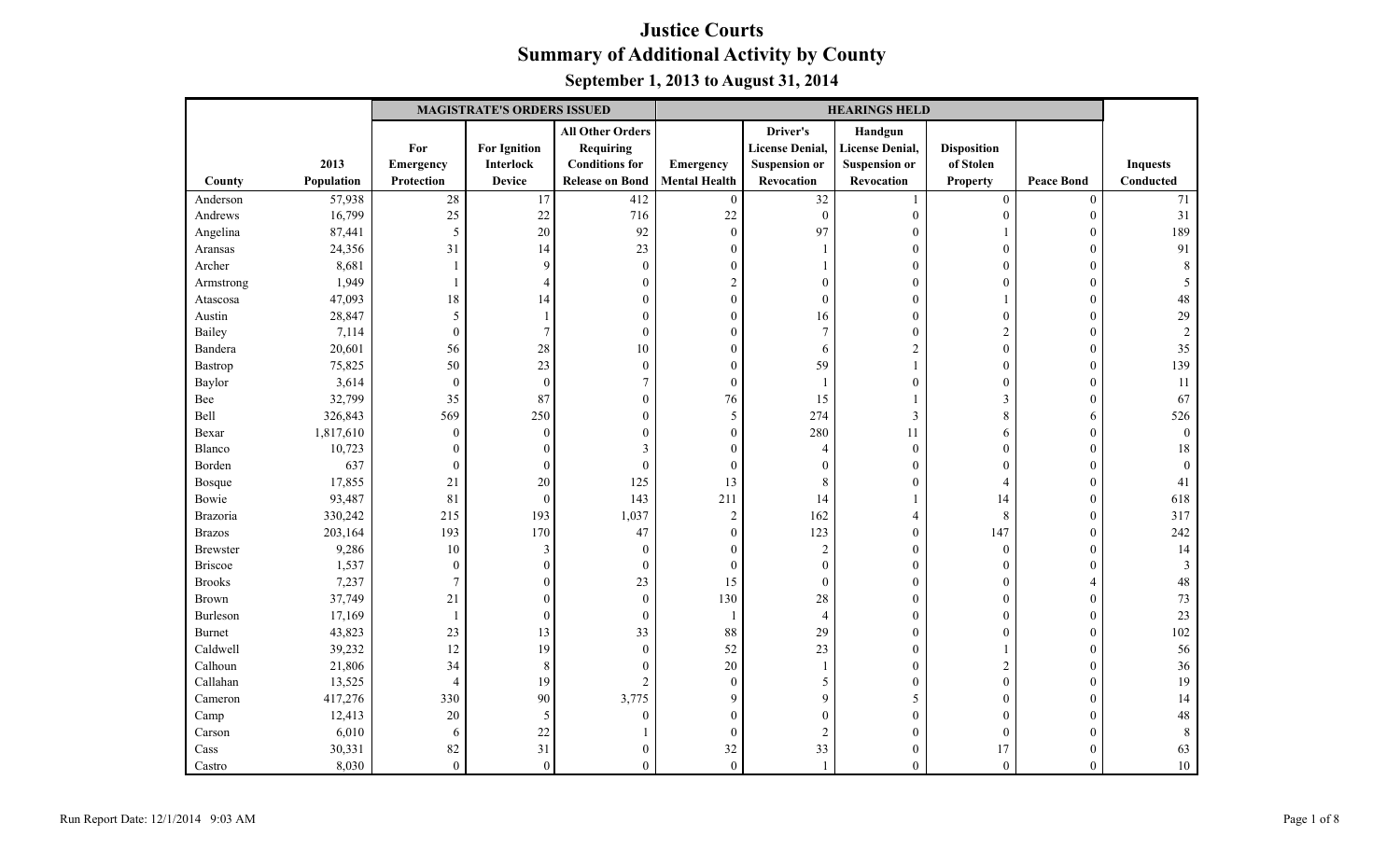|                 |            | <b>CASES IN WHICH FINE AND COURT COSTS</b> |                     |                    |                  | <b>FINE AND COURT COSTS</b> |                       | FINES, COURT COSTS AND OTHER AMOUNTS |              |
|-----------------|------------|--------------------------------------------|---------------------|--------------------|------------------|-----------------------------|-----------------------|--------------------------------------|--------------|
|                 |            |                                            | <b>SATISFIED BY</b> |                    |                  | <b>WAIVED FOR INDIGENCY</b> |                       | <b>COLLECTED</b>                     |              |
|                 |            | <b>Community Service</b>                   |                     |                    |                  |                             |                       |                                      |              |
|                 | 2013       | Partial                                    | Full                |                    | Number of        |                             |                       |                                      |              |
| County          | Population | <b>Satisfaction</b>                        | Satisfaction        | <b>Jail Credit</b> | Cases            | <b>Amount Waived</b>        | <b>Kept by County</b> | <b>Remitted to State</b>             | <b>Total</b> |
| Anderson        | 57,938     | $\,8\,$                                    | 40                  | 758                | $\sqrt{2}$       | \$82                        | \$612,572             | \$547,509                            | \$1,160,084  |
| Andrews         | 16,799     | $\boldsymbol{0}$                           | $\mathbf{0}$        | 39                 | $\mathbf{0}$     | $\$0$                       | \$288,602             | \$98,271                             | \$401,357    |
| Angelina        | 87,441     | 22                                         | 55                  | 253                | 26               | \$6,003                     | \$791,739             | \$426,028                            | \$1,217,770  |
| Aransas         | 24,356     | 32                                         | 29                  | 161                | $\,8\,$          | \$1,253                     | \$200,607             | \$147,376                            | \$695,864    |
| Archer          | 8,681      | $\mathbf{1}$                               | $\boldsymbol{0}$    | $\sqrt{2}$         | $\,$ 8 $\,$      | \$827                       | \$137,432             | \$125,250                            | \$271,923    |
| Armstrong       | 1,949      |                                            | $\sqrt{2}$          | $\overline{7}$     | $\theta$         | $\$0$                       | \$373,637             | \$208,880                            | \$582,516    |
| Atascosa        | 47,093     | $\theta$                                   | $\mathbf{0}$        | $\overline{2}$     | $\theta$         | \$0                         | \$241,513             | \$227,678                            | \$469,191    |
| Austin          | 28,847     | $\overline{2}$                             | 10                  | 104                |                  | \$126                       | \$757,767             | \$507,253                            | \$1,263,689  |
| Bailey          | 7,114      | $\theta$                                   | $\mathbf{2}$        | $\mathfrak{Z}$     | $\boldsymbol{0}$ | $\$0$                       | \$112,774             | \$54,435                             | \$167,211    |
| Bandera         | 20,601     | 3                                          |                     | 111                | 9                | \$699                       | \$163,092             | \$69,111                             | \$326,915    |
| Bastrop         | 75,825     | $\mathbf Q$                                | 89                  | 313                | 30               | \$4,942                     | \$1,602,273           | \$575,969                            | \$2,178,242  |
| Baylor          | 3,614      | $\mathbf{0}$                               | $\mathbf{0}$        | 9                  | $\boldsymbol{0}$ | $\$0$                       | \$59,956              | \$56,005                             | \$115,961    |
| Bee             | 32,799     | 29                                         | 24                  | 94                 | 34               | \$4,824                     | \$296,493             | \$322,208                            | \$618,703    |
| Bell            | 326,843    | 28                                         | 32                  | 160                | $\overline{2}$   | \$27,758                    | \$2,308,123           | \$1,150,652                          | \$3,466,071  |
| Bexar           | 1,817,610  | 415                                        | 1,408               | 2,787              | 184              | \$96,939                    | \$11,948,418          | \$7,172,807                          | \$19,121,218 |
| Blanco          | 10,723     | $\mathfrak{Z}$                             | $\sqrt{2}$          | 24                 | $\boldsymbol{0}$ | $\$0$                       | \$248,422             | \$179,272                            | \$427,694    |
| Borden          | 637        | $\mathbf{0}$                               | $\boldsymbol{0}$    | $\theta$           | $\mathbf{0}$     | \$0                         | \$13,588              | \$11,835                             | \$19,453     |
| Bosque          | 17,855     | 5                                          | $\mathfrak{Z}$      | 126                | $\theta$         | \$0                         | \$190,964             | \$157,931                            | \$348,894    |
| Bowie           | 93,487     | 16                                         | 125                 | 472                |                  | \$140                       | \$507,855             | \$159,019                            | \$686,573    |
| <b>Brazoria</b> | 330,242    | 14                                         | 57                  | 1,607              | 3                | \$1,215                     | \$2,352,211           | \$1,209,788                          | \$3,550,212  |
| <b>Brazos</b>   | 203,164    | $\mathbf{0}$                               |                     | 413                | $\mathbf{0}$     | $\$0$                       | \$1,745,686           | \$954,115                            | \$2,699,818  |
| <b>Brewster</b> | 9,286      | $\Omega$                                   | 4                   | $\sqrt{2}$         | $\boldsymbol{0}$ | \$0                         | \$201,440             | \$109,787                            | \$304,265    |
| <b>Briscoe</b>  | 1,537      | $\theta$                                   | $\overline{2}$      | $\mathbf{0}$       | $\mathbf{0}$     | \$268                       | \$22,820              | \$12,659                             | \$45,863     |
| <b>Brooks</b>   | 7,237      | $\Omega$                                   | $\overline{3}$      |                    | $\theta$         | \$0                         | \$260,619             | \$93,493                             | \$562,631    |
| Brown           | 37,749     | $\Omega$                                   | 61                  | 188                | $\overline{2}$   | \$179                       | \$319,912             | \$190,479                            | \$510,387    |
| Burleson        | 17,169     | $\theta$                                   | $\mathfrak{Z}$      | 53                 | $\mathbf{0}$     | \$0                         | \$336,630             | \$120,210                            | \$452,132    |
| <b>Burnet</b>   | 43,823     | $\mathbf Q$                                | 15                  | 231                | $\mathbf{0}$     | \$0                         | \$485,690             | \$275,961                            | \$761,651    |
| Caldwell        | 39,232     |                                            | 85                  | 249                | 13               | \$3,108                     | \$699,296             | \$647,808                            | \$1,347,110  |
| Calhoun         | 21,806     |                                            | 80                  | 325                | $\,$ 8 $\,$      | \$3,571                     | \$506,701             | \$262,369                            | \$769,095    |
| Callahan        | 13,525     | $\Omega$                                   |                     | 23                 | $\mathbf{0}$     | $\$0$                       | \$395,953             | \$204,608                            | \$600,566    |
| Cameron         | 417,276    | 8                                          | 26                  | 9                  | $\overline{c}$   | \$7                         | \$40,005              | \$29,046                             | \$123,474    |
| Camp            | 12,413     |                                            | 12                  | 75                 | $\mathbf{0}$     | \$0                         | \$0                   | \$0                                  | \$157,713    |
| Carson          | 6,010      | $\theta$                                   |                     | 63                 | 5                | \$1,340                     | \$202,926             | \$91,959                             | \$294,883    |
| Cass            | 30,331     |                                            | 81                  | 966                | $\mathbf{0}$     | \$3                         | \$338,714             | \$315,946                            | \$654,662    |
| Castro          | 8,030      | $\Omega$                                   | $\theta$            | $\mathbf{0}$       | $\theta$         | \$0                         | \$82,787              | \$37,553                             | \$120,340    |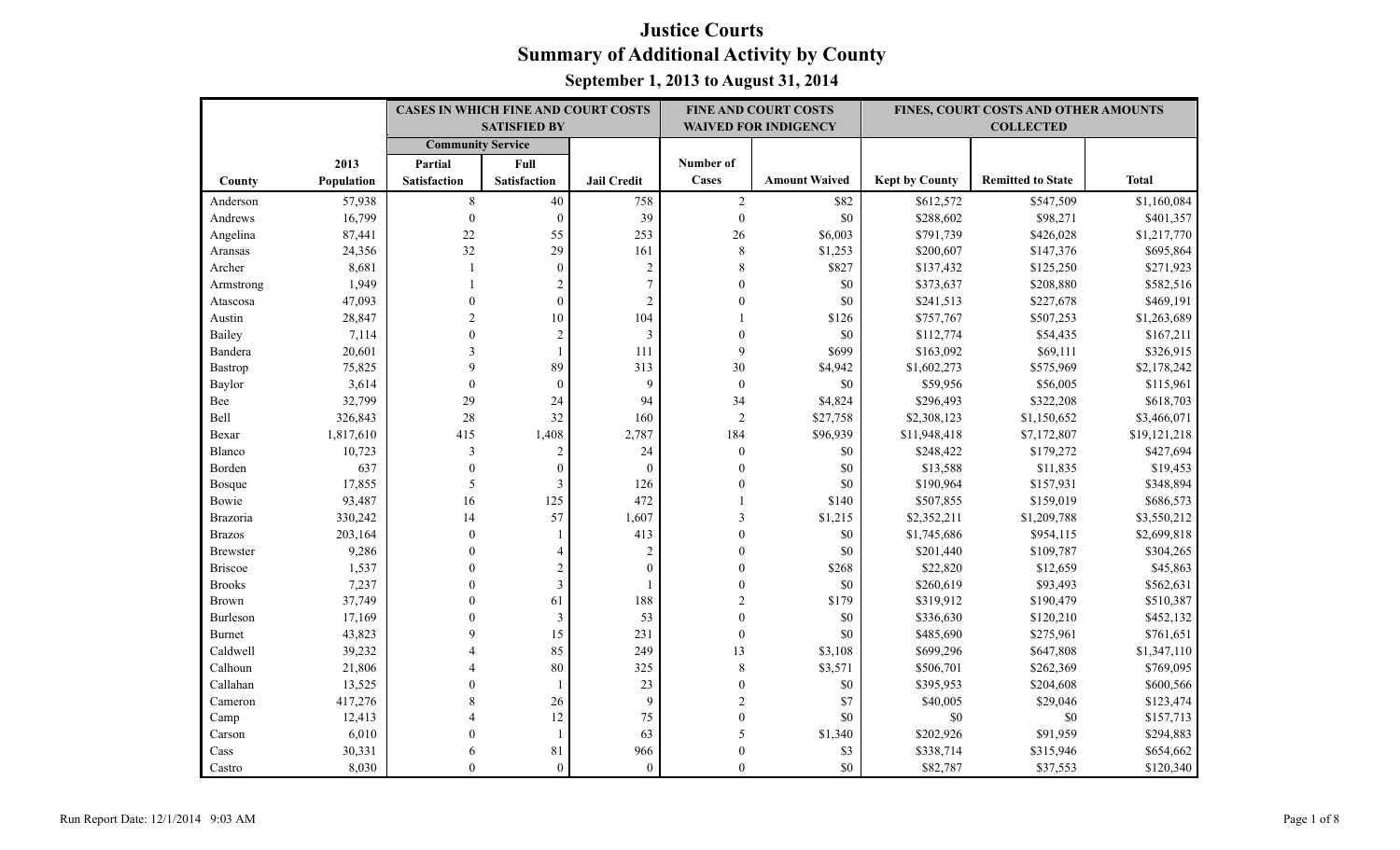|               |            |                     |                                 | <b>MAGISTRATE WARNINGS</b> |                                       |                |                     |                        |                 | <b>WARRANTS ISSUED</b> |                |                        |               |
|---------------|------------|---------------------|---------------------------------|----------------------------|---------------------------------------|----------------|---------------------|------------------------|-----------------|------------------------|----------------|------------------------|---------------|
|               |            |                     | <b>Number of Warnings Given</b> |                            | <b>Number of Requests for Counsel</b> |                |                     | <b>Arrest Warrants</b> |                 |                        |                |                        |               |
|               |            |                     |                                 |                            |                                       |                |                     |                        |                 |                        |                | Fire, Health and       | Examining     |
|               | 2013       | Class C             | Class A or B                    |                            | Class A or B                          |                | Class C             | Class A or B           |                 | <b>Capiases Pro</b>    | <b>Search</b>  | <b>Code Inspection</b> | <b>Trials</b> |
| County        | Population | <b>Misdemeanors</b> | <b>Misdemeanors</b>             | <b>Felonies</b>            | <b>Misdemeanors</b>                   | Felonies       | <b>Misdemeanors</b> | <b>Misdemeanors</b>    | <b>Felonies</b> | Fine                   | Warrants       | Warrants               | Conducted     |
| Chambers      | 36,812     | 295                 | 890                             | 1,103                      | 148                                   | 402            | 24                  | 159                    | 249             |                        | $\Omega$       | $\Omega$               | $\Omega$      |
| Cherokee      | 50,878     | 344                 | 483                             | 487                        | 45                                    | 99             | 808                 | 57                     | 94              | 108                    | $\Omega$       | $\Omega$               |               |
| Childress     | 7,095      |                     | $\mathbf{0}$                    | 141                        | $\theta$                              | 118            | $\overline{0}$      | 16                     | 49              | $\Omega$               |                |                        |               |
| Clay          | 10,473     | 3                   | 180                             | 167                        | $\Omega$                              | $\overline{2}$ | $\mathbf{0}$        | 17                     | 3               |                        | 5              |                        |               |
| Cochran       | 3,016      | 39                  | 15                              | 49                         |                                       | 14             | 82                  | $\mathbf{0}$           | 5               |                        |                |                        |               |
| Coke          | 3,210      | $\overline{0}$      | $\mathbf{Q}$                    | 10                         | $\Omega$                              | 5 <sup>5</sup> | 11                  | 23                     | 8               |                        | 2              |                        | $\Omega$      |
| Coleman       | 8,543      |                     |                                 |                            |                                       |                |                     |                        |                 |                        |                |                        |               |
| Collin        | 854,778    | 1,123               | 4,450                           | 3,302                      | 2,078                                 | 1,717          | 5,921               | 65                     | 63              | 1,479                  | $\Omega$       |                        | 276           |
| Collingsworth | 3,099      | $\mathbf{0}$        | $\mathbf{0}$                    | $\Omega$                   | $\boldsymbol{0}$                      | $\overline{0}$ | 43                  | 59                     | 43              | 14                     | $\overline{2}$ | $\Omega$               | $\theta$      |
| Colorado      | 20,752     | 474                 | 477                             | 292                        | 99                                    | $78\,$         | 15                  | 56                     | 54              | 14                     |                |                        |               |
| Comal         | 118,480    | $\overline{0}$      | $\mathbf{0}$                    | $\theta$                   | $\bf{0}$                              | $\overline{0}$ | 3,028               | 34                     | 43              | 227                    | 8              |                        |               |
| Comanche      | 13,623     | 89                  | 335                             | 263                        | $80\,$                                | 92             | 459                 | 63                     | 113             | $\Omega$               | 12             |                        |               |
| Concho        | 4,043      | $\overline{4}$      | 24                              | 39                         | $7\phantom{.0}$                       | 10             | 772                 | 13                     | 26              | $\theta$               |                |                        |               |
| Cooke         | 38,467     | 230                 | 1,195                           | 1,006                      | 791                                   | 706            | 882                 | 37                     | 154             | 235                    | 68             |                        |               |
| Coryell       | 76,192     | 68                  | 1,214                           | 596                        | 782                                   | 520            | 466                 | 450                    | 339             | 37                     |                |                        |               |
| Cottle        | 1,452      | $\overline{0}$      | $\mathbf{0}$                    | $\overline{0}$             | $\mathbf{0}$                          | $\mathbf{0}$   | $\Omega$            | $\overline{0}$         | $\overline{0}$  | $\Omega$               |                |                        |               |
| Crane         | 4,773      |                     | 17                              | $\tau$                     | 3                                     | $\overline{4}$ | $\Omega$            | 5                      | $\tau$          | 2                      |                |                        |               |
| Crockett      | 3,807      | 70                  | 200                             | 127                        | 27                                    | 31             | 6                   | 35                     | 35              | 10                     | $\mathcal{F}$  |                        |               |
| Crosby        | 5,991      | $\theta$            | $\theta$                        | $\Omega$                   | $\theta$                              | $\Omega$       | $\Omega$            | $\theta$               | $\Omega$        | $\Omega$               | $\Omega$       |                        |               |
| Culberson     | 2,277      | 20                  | 45                              | 33                         | 29                                    | 20             | $20\,$              | 47                     | 30              |                        | $\overline{2}$ |                        |               |
| Dallam        | 7,057      |                     | 91                              | 66                         | 69                                    | 69             | 79                  | $\theta$               | $\theta$        | $\Omega$               | 15             | $\Omega$               |               |
| Dallas        | 2,480,331  | 30                  | $\theta$                        | $\Omega$                   | $\theta$                              | $\overline{0}$ | 49,217              | $\overline{A}$         | 37              | 6,562                  | 675            | 33                     | 15            |
| Dawson        | 13,810     | 194                 | 104                             | 93                         | $\overline{3}$                        | 15             | 673                 |                        | 8               | 65                     | 15             | $\Omega$               |               |
| De Witt       | 20,503     | 98                  | 636                             | 551                        | 121                                   | 279            | 698                 | 57                     | 81              | 336                    | $\overline{7}$ |                        |               |
| Deaf Smith    | 19,177     | 62                  | 437                             | 181                        | 188                                   | 196            | 8                   |                        | 16              | 282                    | $\Omega$       |                        |               |
| Delta         | 5,238      | 34                  | 30                              | 37                         | $48\,$                                | 89             | $\Omega$            | $\theta$               | $\theta$        | $\Omega$               |                |                        |               |
| Denton        | 728,799    | $\mathbf{0}$        | $\theta$                        | $\theta$                   | $\mathbf{0}$                          | $\overline{0}$ | 6,844               | 268                    | 298             | 818                    |                |                        |               |
| Dickens       | 2,291      | 32                  | 61                              | 38                         | 35                                    | 30             | 2                   | $\mathbf{0}$           | $\theta$        | $\Omega$               |                |                        |               |
| Dimmit        | 10,897     | 13                  | 63                              | 56                         | 29                                    | 19             |                     | 13                     |                 |                        |                |                        |               |
| Donley        | 3,522      | 19                  | 8                               | 32                         | 5                                     | 16             |                     | 2                      | $\tau$          |                        |                |                        |               |
| Duval         | 11,640     |                     | 318                             | 327                        | 23                                    | 30             |                     | 39                     | 76              |                        | 24             |                        |               |
| Eastland      | 18,245     | 5                   | 598                             | 785                        | 238                                   | 357            | 38                  | 82                     | 125             |                        | 14             |                        |               |
| Ector         | 149,378    | 208                 | 915                             | 555                        | 160                                   | 129            | 999                 | 153                    | 160             | 555                    | $\Omega$       |                        |               |
| Edwards       | 1,884      |                     | 43                              | 39                         | 8                                     | 7              | 153                 | 13                     | $\overline{4}$  |                        | $\Omega$       |                        |               |
| El Paso       | 827,718    | 11                  | 3,245                           | 174                        | 588                                   | 11             | 9,357               | 15                     | 9               | 4,012                  | 10             | 12                     | $\theta$      |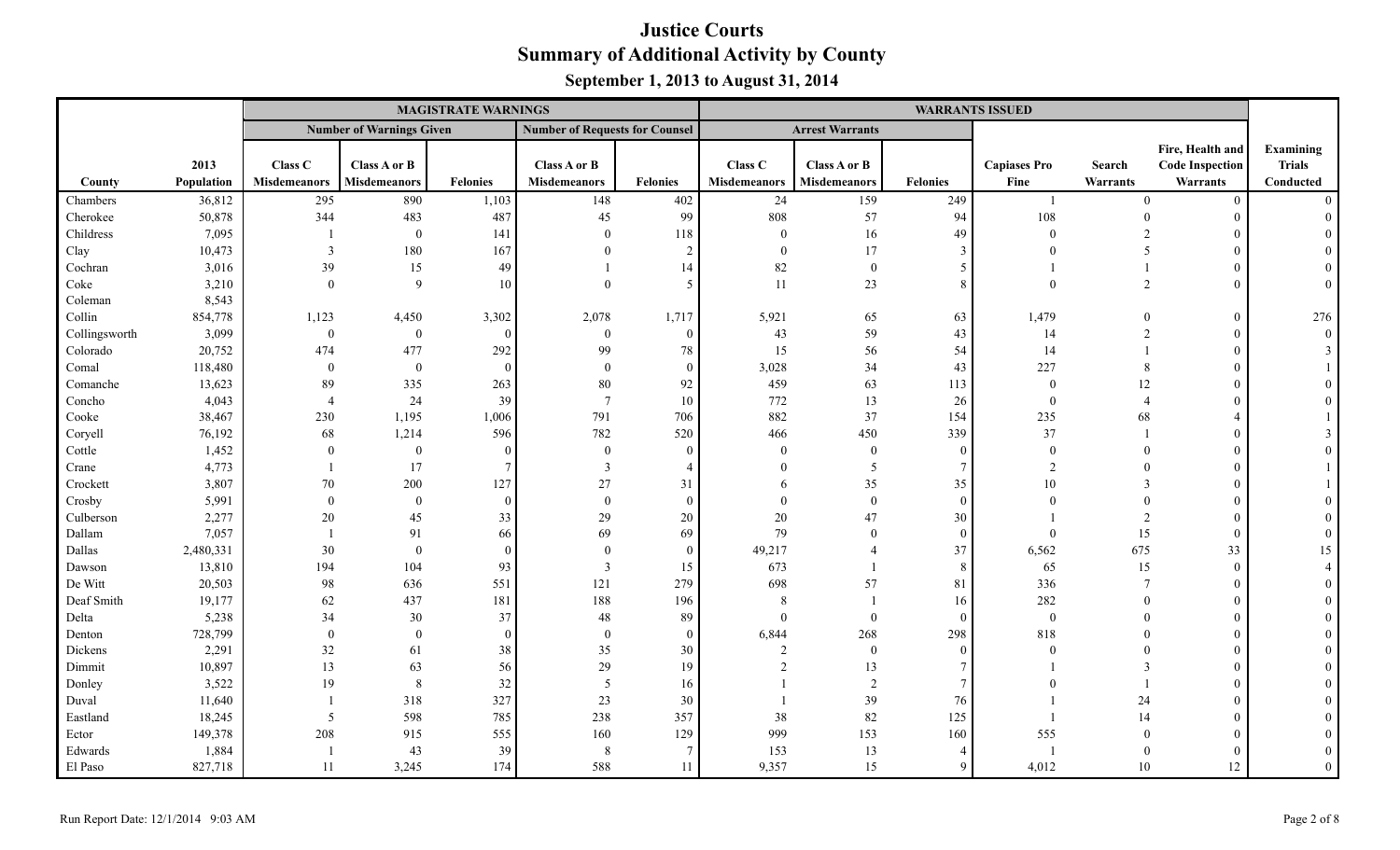|               |            |                  | <b>MAGISTRATE'S ORDERS ISSUED</b> |                         | <b>HEARINGS HELD</b> |                        |                        |                    |                   |                 |
|---------------|------------|------------------|-----------------------------------|-------------------------|----------------------|------------------------|------------------------|--------------------|-------------------|-----------------|
|               |            |                  |                                   | <b>All Other Orders</b> |                      | Driver's               | Handgun                |                    |                   |                 |
|               |            | For              | <b>For Ignition</b>               | <b>Requiring</b>        |                      | <b>License Denial,</b> | <b>License Denial,</b> | <b>Disposition</b> |                   |                 |
|               | 2013       | Emergency        | Interlock                         | <b>Conditions for</b>   | <b>Emergency</b>     | <b>Suspension or</b>   | <b>Suspension or</b>   | of Stolen          |                   | <b>Inquests</b> |
| County        | Population | Protection       | <b>Device</b>                     | <b>Release on Bond</b>  | <b>Mental Health</b> | Revocation             | Revocation             | <b>Property</b>    | <b>Peace Bond</b> | Conducted       |
| Chambers      | 36,812     | 60               | 44                                | $\boldsymbol{0}$        | 10                   | 31                     | $\boldsymbol{0}$       | $\overline{4}$     | $\boldsymbol{0}$  | 60              |
| Cherokee      | 50,878     | 26               | 32                                | 92                      | $\boldsymbol{0}$     | 30                     | $\boldsymbol{0}$       |                    | $\boldsymbol{0}$  | 107             |
| Childress     | 7,095      | $\boldsymbol{7}$ |                                   | $\boldsymbol{0}$        | $\theta$             | $\overline{0}$         | $\boldsymbol{0}$       | $\theta$           | $\theta$          | 9               |
| Clay          | 10,473     | 13               |                                   | $\boldsymbol{0}$        | $\mathbf{0}$         | $\theta$               | $\boldsymbol{0}$       | $\mathbf{0}$       | $\boldsymbol{0}$  | 18              |
| Cochran       | 3,016      | $\boldsymbol{0}$ |                                   | 1                       | $\boldsymbol{0}$     | $\sim$                 | $\boldsymbol{0}$       | $\overline{0}$     | $\boldsymbol{0}$  |                 |
| Coke          | 3,210      |                  | $\theta$                          | 1                       | $\overline{2}$       | $\overline{A}$         | $\mathbf{0}$           | $\theta$           | $\theta$          |                 |
| Coleman       | 8,543      |                  |                                   |                         |                      |                        |                        |                    |                   |                 |
| Collin        | 854,778    | 1,173            | 335                               | 3,759                   | $\boldsymbol{0}$     | 445                    | 6                      | $28\,$             |                   |                 |
| Collingsworth | 3,099      | $\,8\,$          | 3                                 | 11                      | $\bf{0}$             |                        | $\boldsymbol{0}$       | $\mathbf{0}$       | $\theta$          |                 |
| Colorado      | 20,752     | 28               | 23                                | 733                     | $\,8\,$              | 9                      | $\boldsymbol{0}$       | 6                  |                   | 47              |
| Comal         | 118,480    | $\sqrt{2}$       | $\boldsymbol{0}$                  | $\boldsymbol{0}$        | 36                   | 101                    | $\boldsymbol{0}$       | 71                 | $\boldsymbol{0}$  | 137             |
| Comanche      | 13,623     | 12               | $\overline{2}$                    | $\mathbf{0}$            | 26                   | 6                      |                        | $\mathbf{0}$       | $\theta$          | 29              |
| Concho        | 4,043      | $\mathbf{1}$     | $\boldsymbol{0}$                  | $\boldsymbol{0}$        | $\boldsymbol{0}$     | $\overline{0}$         | $\mathbf{0}$           | $\boldsymbol{0}$   | $\mathbf{0}$      | 25              |
| Cooke         | 38,467     | 22               | 52                                | 93                      | $\mathbf{9}$         | 43                     | $\boldsymbol{0}$       | 77                 | $\theta$          | 82              |
| Coryell       | 76,192     | 65               | 18                                | 11                      | 40                   | 27                     | $\boldsymbol{0}$       | $\mathbf{0}$       | $\theta$          | 85              |
| Cottle        | 1,452      | $\boldsymbol{0}$ | $\boldsymbol{0}$                  | $\boldsymbol{0}$        | $\boldsymbol{0}$     | $\boldsymbol{0}$       | $\boldsymbol{0}$       | $\mathbf{0}$       | $\boldsymbol{0}$  | $\Omega$        |
| Crane         | 4,773      | $\sqrt{2}$       | $\boldsymbol{0}$                  | 1                       | $\boldsymbol{0}$     | $\Omega$               | $\boldsymbol{0}$       | $\overline{0}$     | $\boldsymbol{0}$  | 6               |
| Crockett      | 3,807      | 5                | 12                                | 1                       | $\mathbf{0}$         | $\Omega$               | $\mathbf{0}$           | $\theta$           | $\theta$          | 18              |
| Crosby        | 5,991      | $\boldsymbol{0}$ | $\boldsymbol{0}$                  | $\boldsymbol{0}$        | $\boldsymbol{0}$     | $\theta$               | $\mathbf{0}$           | $\theta$           | $\theta$          | $\Omega$        |
| Culberson     | 2,277      | $\overline{2}$   | $\boldsymbol{0}$                  | $\boldsymbol{0}$        | $\sqrt{2}$           | $\Omega$               | $\boldsymbol{0}$       | $\overline{0}$     | $\mathbf{0}$      |                 |
| Dallam        | 7,057      | $10\,$           | $\theta$                          | $\boldsymbol{0}$        | $\boldsymbol{0}$     | $\theta$               | $\boldsymbol{0}$       | $\mathbf{0}$       | $\theta$          |                 |
| Dallas        | 2,480,331  | $\boldsymbol{0}$ | $\boldsymbol{0}$                  | $\boldsymbol{0}$        | 78                   | 2,323                  | $\,$ 8 $\,$            | 131                | 58                |                 |
| Dawson        | 13,810     | $\boldsymbol{0}$ | 5                                 | $\,$ 8 $\,$             | 26                   | $\overline{3}$         | $\boldsymbol{0}$       | $\mathbf{0}$       | $\sqrt{2}$        | $27\,$          |
| De Witt       | 20,503     | 11               | 14                                | 47                      | 20                   | 13                     | $\boldsymbol{0}$       | 5                  | $\mathbf{0}$      | 35              |
| Deaf Smith    | 19,177     | 5                | $\boldsymbol{0}$                  | $\boldsymbol{0}$        | $\boldsymbol{0}$     | $\theta$               | $\mathbf{0}$           | $\theta$           | $\overline{0}$    | 23              |
| Delta         | 5,238      | $\boldsymbol{0}$ | $\boldsymbol{0}$                  | $\boldsymbol{0}$        | $\boldsymbol{0}$     | $\boldsymbol{0}$       | $\boldsymbol{0}$       | $\boldsymbol{0}$   | $\mathbf{0}$      | $\Omega$        |
| Denton        | 728,799    | $\boldsymbol{0}$ | $\boldsymbol{0}$                  | $\boldsymbol{0}$        | $\theta$             | 442                    | 5                      | 47                 | 8                 |                 |
| Dickens       | 2,291      | $\boldsymbol{0}$ | $\overline{c}$                    | $\boldsymbol{0}$        | $\boldsymbol{0}$     | $\boldsymbol{0}$       | $\boldsymbol{0}$       | $\mathbf{0}$       | $\boldsymbol{0}$  |                 |
| Dimmit        | 10,897     | 1                | $\boldsymbol{0}$                  | 356                     | 19                   | $\theta$               | $\boldsymbol{0}$       | $\overline{0}$     | $\overline{4}$    | 37              |
| Donley        | 3,522      | $\mathfrak{S}$   | $\boldsymbol{0}$                  | $\sqrt{2}$              | $\boldsymbol{0}$     | $\theta$               | $\mathbf{0}$           | $\theta$           | $\theta$          | 10              |
| Duval         | 11,640     | 46               | 19                                | $\boldsymbol{0}$        | 33                   | $\overline{0}$         | $\mathbf{0}$           | $\theta$           | 12                | 19              |
| Eastland      | 18,245     | 13               | $\boldsymbol{0}$                  | $\boldsymbol{0}$        | 48                   | 65                     | $\boldsymbol{0}$       | $\overline{0}$     | $\mathfrak{Z}$    | 63              |
| Ector         | 149,378    | 46               | 31                                | 1                       | 101                  | 77                     | $\boldsymbol{0}$       | $\theta$           | $\theta$          |                 |
| Edwards       | 1,884      | $\boldsymbol{0}$ | $\sqrt{2}$                        | 13                      | $\boldsymbol{0}$     | $\overline{0}$         | $\mathbf{0}$           | $\theta$           | $\Omega$          |                 |
| El Paso       | 827,718    | 3                | $\boldsymbol{0}$                  | 498                     | $\boldsymbol{0}$     | 535                    |                        | 33                 |                   | $\mathbf{0}$    |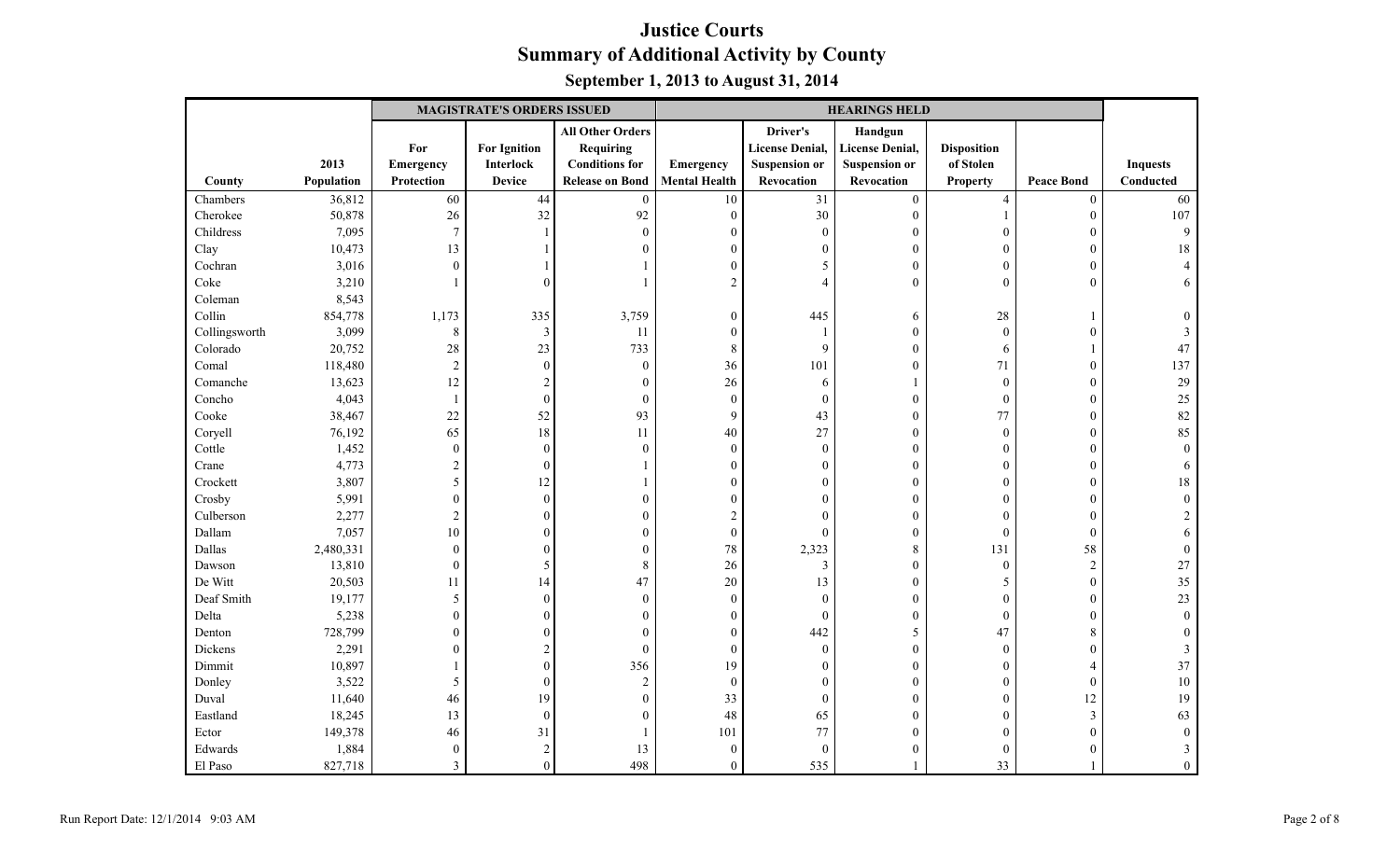|               |                   | <b>CASES IN WHICH FINE AND COURT COSTS</b> |                     |                    |                          | <b>FINE AND COURT COSTS</b> | FINES, COURT COSTS AND OTHER AMOUNTS |                          |              |
|---------------|-------------------|--------------------------------------------|---------------------|--------------------|--------------------------|-----------------------------|--------------------------------------|--------------------------|--------------|
|               |                   |                                            | <b>SATISFIED BY</b> |                    |                          | <b>WAIVED FOR INDIGENCY</b> |                                      | <b>COLLECTED</b>         |              |
|               |                   | <b>Community Service</b>                   |                     |                    |                          |                             |                                      |                          |              |
|               | 2013              | Partial                                    | Full                |                    | Number of                |                             |                                      |                          |              |
| County        | <b>Population</b> | <b>Satisfaction</b>                        | <b>Satisfaction</b> | <b>Jail Credit</b> | Cases                    | <b>Amount Waived</b>        | <b>Kept by County</b>                | <b>Remitted to State</b> | <b>Total</b> |
| Chambers      | 36,812            | $\overline{7}$                             | 167                 | 401                | 17                       | \$5,214                     | \$922,327                            | \$874,284                | \$1,796,601  |
| Cherokee      | 50,878            | 14                                         | 165                 | 451                | 45                       | \$8,703                     | \$1,491,735                          | \$340,920                | \$790,147    |
| Childress     | 7,095             | $\mathbf{0}$                               | $\mathbf{0}$        | 49                 | $\boldsymbol{0}$         | \$0                         | $\$0$                                | \$0                      | \$978,967    |
| Clay          | 10,473            | $\mathbf{1}$                               | 1                   | 18                 | $\mathbf{1}$             | \$390                       | \$260,914                            | \$124,797                | \$385,718    |
| Cochran       | 3,016             | $\mathbf{0}$                               | 13                  | 53                 |                          | \$135                       | \$43,649                             | \$27,943                 | \$71,594     |
| Coke          | 3,210             | $\mathbf{0}$                               | 5                   | $\overline{4}$     | $\mathbf{0}$             | \$0                         | \$145,003                            | \$96,076                 | \$193,541    |
| Coleman       | 8,543             |                                            |                     |                    |                          |                             |                                      |                          |              |
| Collin        | 854,778           | 90                                         | 143                 | 2,218              | 14                       | \$1,343                     | \$3,385,547                          | \$1,394,916              | \$4,814,942  |
| Collingsworth | 3,099             | $\boldsymbol{0}$                           | $\overline{7}$      | 13                 | $\boldsymbol{0}$         | \$0                         | \$88,741                             | \$75,981                 | \$164,722    |
| Colorado      | 20,752            | 5                                          | 30                  | 296                | $\mathbf{0}$             | \$0                         | \$658,936                            | \$424,220                | \$1,083,157  |
| Comal         | 118,480           | 45                                         | 135                 | 178                | 29                       | \$2,410                     | \$1,128,377                          | \$573,871                | \$1,702,248  |
| Comanche      | 13,623            | $\overline{1}$                             | 6                   | 63                 | $\boldsymbol{0}$         | \$0                         | \$100,389                            | \$91,153                 | \$196,191    |
| Concho        | 4,043             | $\Omega$                                   | $\mathbf{0}$        | $\theta$           | 15                       | \$4,341                     | \$358,420                            | \$257,920                | \$616,346    |
| Cooke         | 38,467            | $\Omega$                                   | 5                   | 700                | $\overline{2}$           | \$150                       | \$436,739                            | \$430,578                | \$867,316    |
| Coryell       | 76,192            |                                            | $\overline{2}$      | 45                 | $\boldsymbol{0}$         | \$0                         | \$263,532                            | \$128,916                | \$392,178    |
| Cottle        | 1,452             | $\Omega$                                   | $\boldsymbol{0}$    | $\boldsymbol{0}$   | 3                        | \$583                       | \$58,288                             | \$31,323                 | \$89,615     |
| Crane         | 4,773             |                                            |                     | 20                 | $\theta$                 | \$0                         | \$89,187                             | \$53,801                 | \$142,997    |
| Crockett      | 3,807             |                                            | $\overline{c}$      | 52                 | $\theta$                 | \$0                         | \$378,200                            | \$222,679                | \$600,878    |
| Crosby        | 5,991             | $\Omega$                                   | 6                   | 34                 |                          | \$0                         | \$45,198                             | \$50,079                 | \$95,278     |
| Culberson     | 2,277             | $\overline{2}$                             | 13                  | 25                 | $\overline{\mathcal{A}}$ | \$0                         | \$269,680                            | \$183,572                | \$441,078    |
| Dallam        | 7,057             | $\overline{1}$                             | $\theta$            | 19                 | $\mathbf{0}$             | \$0                         | \$148,604                            | \$70,441                 | \$219,053    |
| Dallas        | 2,480,331         | 139                                        | 647                 | 1,510              | 877                      | \$57,228                    | \$6,968,969                          | \$1,112,708              | \$20,471,940 |
| Dawson        | 13,810            | $\overline{2}$                             | 8                   | 160                | 5                        | \$538                       | \$250,427                            | \$25,341                 | \$275,765    |
| De Witt       | 20,503            | $\Omega$                                   | $\theta$            | 46                 | 5                        | \$1,793                     | \$310,678                            | \$133,132                | \$443,810    |
| Deaf Smith    | 19,177            | 6                                          | 19                  | 195                |                          | \$116                       | \$406,815                            | \$108,547                | \$334,363    |
| Delta         | 5,238             | $\mathbf{0}$                               | $\mathbf{0}$        | $\theta$           | $\boldsymbol{0}$         | \$0                         | \$47,130                             | \$29,978                 | \$77,108     |
| Denton        | 728,799           | 230                                        | 68                  | 1,368              | 21                       | \$5,010                     | \$3,359,236                          | \$1,195,180              | \$4,564,098  |
| Dickens       | 2,291             | $\mathbf{0}$                               | $\sqrt{2}$          | 28                 | $\boldsymbol{0}$         | \$0                         | \$72,835                             | \$57,476                 | \$130,311    |
| Dimmit        | 10,897            | $\Omega$                                   | $\overline{4}$      | 5                  | 76                       | \$14,361                    | \$997,080                            | \$357,988                | \$1,355,037  |
| Donley        | 3,522             |                                            | $\tau$              | 12                 | $\boldsymbol{0}$         | \$0                         | \$291,561                            | \$167,011                | \$458,322    |
| Duval         | 11,640            | $\Omega$                                   | $\boldsymbol{0}$    | $\boldsymbol{0}$   | $\mathbf{0}$             | \$0                         | \$118,155                            | \$116,268                | \$234,718    |
| Eastland      | 18,245            | 3                                          | 5                   | 28                 | $\theta$                 | \$0                         | \$379,861                            | \$337,068                | \$716,931    |
| Ector         | 149,378           |                                            | 1                   | 676                | $\mathbf{0}$             | \$0                         | \$1,151,374                          | \$811,722                | \$1,963,096  |
| Edwards       | 1,884             | $\theta$                                   | $\mathbf{0}$        | 26                 | $\mathbf{0}$             | \$0                         | \$59,588                             | \$34,980                 | \$94,571     |
| El Paso       | 827,718           | 253                                        | 387                 | 8,216              | 22                       | \$3,167                     | \$5,001,295                          | \$639,749                | \$5,641,447  |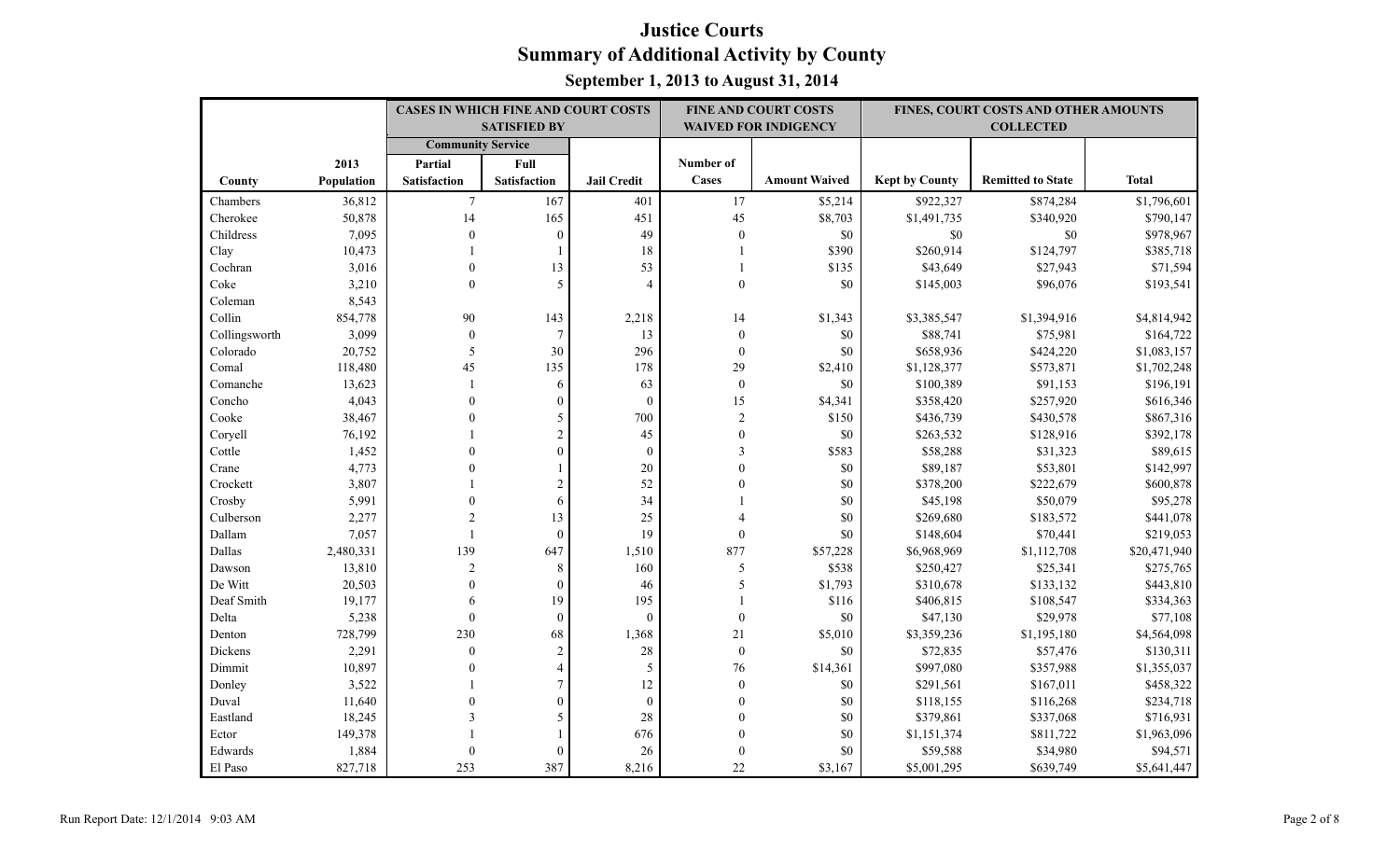|           |            | <b>MAGISTRATE WARNINGS</b> |                                 |                 |                                       |                |                     |                        |                 | <b>WARRANTS ISSUED</b>   |                |                        |                |
|-----------|------------|----------------------------|---------------------------------|-----------------|---------------------------------------|----------------|---------------------|------------------------|-----------------|--------------------------|----------------|------------------------|----------------|
|           |            |                            | <b>Number of Warnings Given</b> |                 | <b>Number of Requests for Counsel</b> |                |                     | <b>Arrest Warrants</b> |                 |                          |                |                        |                |
|           |            |                            |                                 |                 |                                       |                |                     |                        |                 |                          |                | Fire, Health and       | Examining      |
|           | 2013       | Class C                    | Class A or B                    |                 | <b>Class A or B</b>                   |                | Class C             | Class A or B           |                 | <b>Capiases Pro</b>      | Search         | <b>Code Inspection</b> | <b>Trials</b>  |
| County    | Population | <b>Misdemeanors</b>        | Misdemeanors                    | <b>Felonies</b> | <b>Misdemeanors</b>                   | Felonies       | <b>Misdemeanors</b> | <b>Misdemeanors</b>    | <b>Felonies</b> | Fine                     | Warrants       | Warrants               | Conducted      |
| Ellis     | 155,976    | 1,278                      | 1,623                           | 1,142           | $\overline{7}$                        | 10             | 4,180               | 222                    | 384             | $\overline{2}$           | 22             | $\Omega$               | $\Omega$       |
| Erath     | 39,658     | 361                        | 645                             | 368             | 120                                   | 102            | 17                  | 5                      | 146             |                          | 15             | $\Omega$               | $\overline{0}$ |
| Falls     | 17,493     | 18                         | 399                             | 205             | 24                                    | 27             | 131                 | 21                     | 30              | $\boldsymbol{\varDelta}$ | $\Omega$       |                        | $\theta$       |
| Fannin    | 33,659     |                            |                                 |                 |                                       |                |                     |                        |                 |                          |                |                        |                |
| Fayette   | 24,821     | 72                         | 319                             | 285             | 97                                    | 119            | 2,473               | $12\,$                 | 34              | 105                      | $\Omega$       | $\Omega$               |                |
| Fisher    | 3,856      | 19                         | 55                              | 61              | 2                                     | 21             | $\Omega$            | 12                     | 30              |                          | $\Omega$       |                        |                |
| Floyd     | 6,230      | 5                          | $\mathbf{3}$                    | $\Omega$        |                                       | $\theta$       | $\Omega$            | $\theta$               | 9               |                          |                |                        |                |
| Foard     | 1,277      | 5                          | 11                              | 13              |                                       | 5              | $\Omega$            | 2                      | 2               |                          |                |                        |                |
| Fort Bend | 652,365    | 6                          | $\Omega$                        | $\Omega$        |                                       | $\theta$       | 5,795               | 535                    | 2               | 930                      |                |                        |                |
| Franklin  | 10,660     | 225                        | 236                             | 210             | $\overline{c}$                        | $\theta$       | 277                 | $\boldsymbol{0}$       | 68              | 69                       |                |                        |                |
| Freestone | 19,646     | 154                        | 289                             | 136             | 95                                    | 91             | 23                  | $\overline{7}$         | 54              | $\Omega$                 |                |                        |                |
| Frio      | 18,065     | 34                         | 43                              | $\overline{7}$  | 10                                    | 2              | $\overline{4}$      | 63                     | 25              | $\Omega$                 | 3              |                        |                |
| Gaines    | 18,921     | 65                         | 290                             | 158             | 87                                    | 60             | 36                  | 107                    | 8               | $\Omega$                 | 25             |                        |                |
| Galveston | 306,782    | 642                        | 372                             | 228             | $\mathbf{0}$                          | $\theta$       | 7,786               | 1,760                  | 1,268           | 1,313                    | 13             |                        |                |
| Garza     | 6,317      | 20                         | 220                             | 124             | 39                                    | 39             | $\bf{0}$            | -1                     |                 | $\theta$                 | $\mathbf{Q}$   |                        |                |
| Gillespie | 25,357     | 363                        | 591                             | 276             | 141                                   | 105            | 63                  | 17                     | 31              | 44                       | $\overline{7}$ |                        |                |
| Glasscock | 1,251      | 8                          | 8                               |                 | $\theta$                              | $\overline{0}$ | $\mathbf{0}$        | 3                      | $\Omega$        | $\theta$                 | $\Omega$       |                        |                |
| Goliad    | 7,465      | 35                         | 61                              | 153             | 5                                     | $\overline{7}$ | 546                 |                        | 52              | 40                       |                |                        |                |
| Gonzales  | 20,312     | 134                        | 433                             | 324             | 31                                    | 43             | 131                 | 5                      | 2               | 52                       | $\Omega$       |                        |                |
| Gray      | 23,043     | 424                        | 496                             | 431             | 126                                   | 214            | 239                 | 169                    | 304             | 12                       | 17             |                        |                |
| Grayson   | 122,353    | 51                         | 1,222                           | 1,713           | 585                                   | 948            | 940                 | 31                     | 742             | 361                      | $\Omega$       |                        |                |
| Gregg     | 123,024    | 808                        | 3,498                           | 1,463           | 563                                   | 574            | 2,230               | 13                     | 39              | 1,136                    | 2              |                        |                |
| Grimes    | 26,859     | 393                        | 430                             | 282             | 256                                   | 233            | $\overline{4}$      | 31                     | 60              | 117                      | 40             |                        |                |
| Guadalupe | 143,183    | 1,792                      | 3,682                           | 1,503           | 431                                   | 126            | 3,125               | $78\,$                 | 181             | 523                      | $\mathbf Q$    |                        |                |
| Hale      | 35,764     | 15                         | 314                             | 363             | 56                                    | 125            | 1,349               | $\mathbf{0}$           | 28              | $\Omega$                 | 6              |                        |                |
| Hall      | 3,239      | $\overline{0}$             | 72                              | 73              | $28\,$                                | 45             | $\bf{0}$            | $\theta$               | $\theta$        | $\Omega$                 |                |                        |                |
| Hamilton  | 8,310      | 127                        | 157                             | 179             | 15                                    | 16             | 26                  | 20                     | 57              | $\mathcal{D}$            | 10             |                        |                |
| Hansford  | 5,555      | $\overline{0}$             | $\theta$                        | $\theta$        | $\mathbf{0}$                          | $\overline{0}$ | 9                   | $\overline{3}$         | $\Omega$        |                          | $\Omega$       |                        |                |
| Hardeman  | 4,016      | 2                          | 112                             | 83              | 14                                    | 22             | 254                 | 26                     | 19              | $\Omega$                 | $\overline{2}$ |                        |                |
| Hardin    | 55,417     | 285                        | 422                             | 163             | 114                                   | 91             | 157                 | 279                    | 166             | 28                       | 12             |                        |                |
| Harris    | 4,336,853  | 17                         | 12                              | 15              | $\mathbf{0}$                          | $\theta$       | 115,426             | $\mathbf{0}$           | $\theta$        | 17,209                   | 79             |                        |                |
| Harrison  | 66,886     | 846                        | 1,005                           | 727             | 528                                   | 398            | 2,818               | 104                    | 191             | 574                      | 25             | 6                      |                |
| Hartley   | 6,100      | $\mathbf{0}$               | 37                              | 38              | 12                                    | 30             | $\theta$            | $\mathbf{0}$           | 3               | 156                      | 3              |                        |                |
| Haskell   | 5,875      | 25                         | 55                              | 38              | 27                                    | 24             | $\mathcal{R}$       |                        |                 |                          | 6              |                        |                |
| Hays      | 176,026    | 722                        | 2,353                           | 1,048           | 846                                   | 397            | 2,333               | 351                    | 441             | 1,160                    | $\Omega$       |                        | $\theta$       |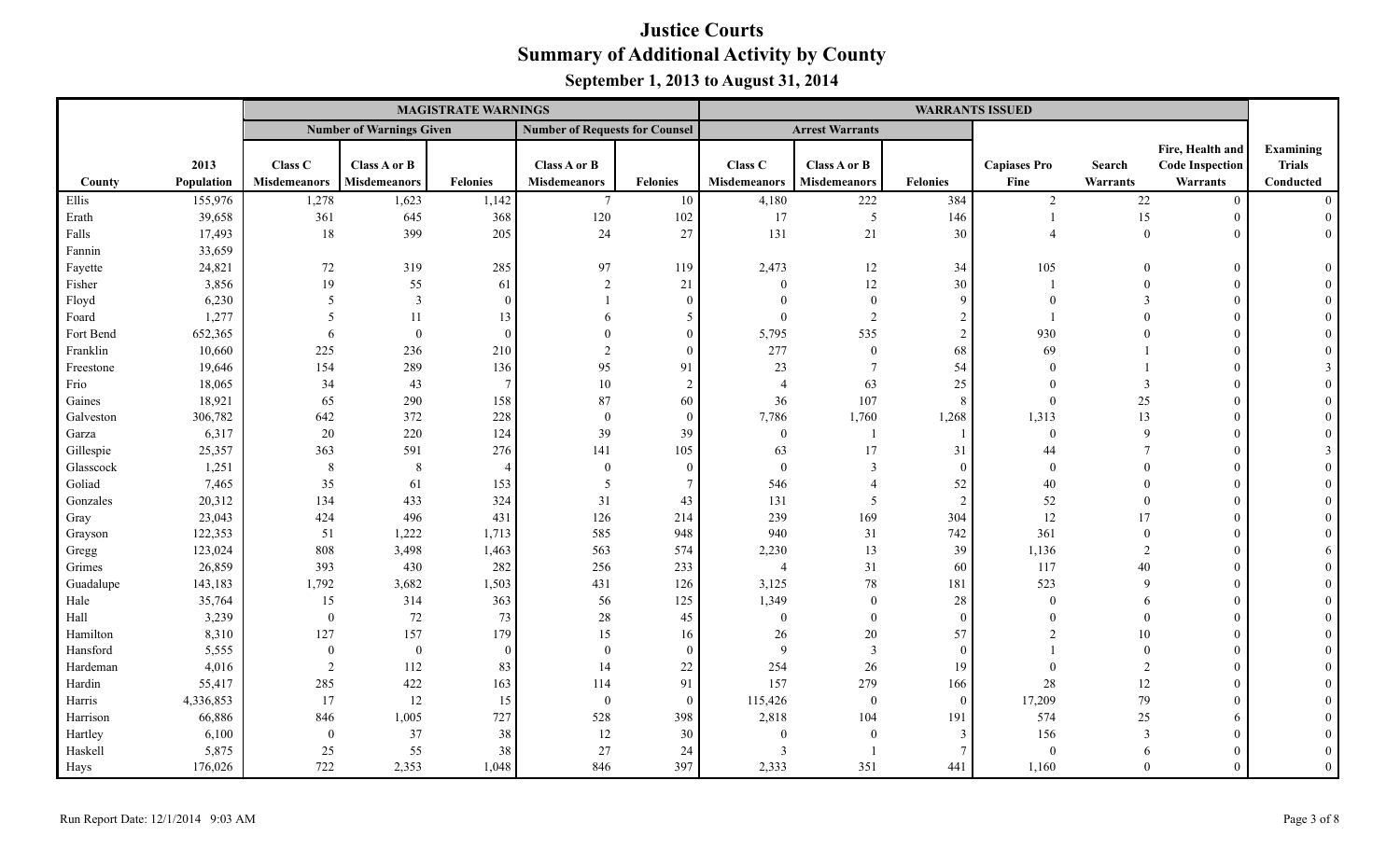|           |            |                         | <b>MAGISTRATE'S ORDERS ISSUED</b> |                         | <b>HEARINGS HELD</b> |                        |                        |                    |                   |                 |
|-----------|------------|-------------------------|-----------------------------------|-------------------------|----------------------|------------------------|------------------------|--------------------|-------------------|-----------------|
|           |            |                         |                                   | <b>All Other Orders</b> |                      | Driver's               | Handgun                |                    |                   |                 |
|           |            | For                     | <b>For Ignition</b>               | <b>Requiring</b>        |                      | <b>License Denial,</b> | <b>License Denial,</b> | <b>Disposition</b> |                   |                 |
|           | 2013       | Emergency               | <b>Interlock</b>                  | <b>Conditions for</b>   | Emergency            | <b>Suspension or</b>   | <b>Suspension or</b>   | of Stolen          |                   | <b>Inquests</b> |
| County    | Population | Protection              | <b>Device</b>                     | <b>Release on Bond</b>  | <b>Mental Health</b> | Revocation             | Revocation             | <b>Property</b>    | <b>Peace Bond</b> | Conducted       |
| Ellis     | 155,976    | 17                      | $\boldsymbol{0}$                  | $\boldsymbol{0}$        | $\boldsymbol{0}$     | 99                     | $\boldsymbol{0}$       | 16                 | $\boldsymbol{0}$  | 173             |
| Erath     | 39,658     | 36                      | 21                                | 42                      | 48                   | 20                     | $\boldsymbol{0}$       | 15                 | $\mathbf{0}$      | 59              |
| Falls     | 17,493     | 9                       | 5                                 | 5                       | $\mathbf{0}$         | $\overline{9}$         | $\mathbf{0}$           | $\boldsymbol{0}$   | $\mathbf{0}$      | 35              |
| Fannin    | 33,659     |                         |                                   |                         |                      |                        |                        |                    |                   |                 |
| Fayette   | 24,821     | 13                      | 21                                | $\boldsymbol{0}$        | $\overline{2}$       | $\theta$               | $\boldsymbol{0}$       | $\overline{0}$     | $\boldsymbol{0}$  | 62              |
| Fisher    | 3,856      | $\boldsymbol{0}$        | $\boldsymbol{0}$                  | $\boldsymbol{0}$        |                      | $\theta$               | $\boldsymbol{0}$       | $\theta$           | $\mathbf{0}$      | 11              |
| Floyd     | 6,230      | $\mathbf{0}$            | $\theta$                          | $\boldsymbol{0}$        | $\mathbf{0}$         | $\theta$               | $\mathbf{0}$           | $\theta$           | $\Omega$          | 10              |
| Foard     | 1,277      | $\overline{4}$          | $\theta$                          | $\sqrt{2}$              | $\boldsymbol{0}$     | $\overline{0}$         | $\boldsymbol{0}$       | $\boldsymbol{0}$   |                   | 5               |
| Fort Bend | 652,365    | $\boldsymbol{0}$        | $\theta$                          | $\boldsymbol{0}$        | 181                  | 366                    | $\boldsymbol{0}$       | $70\,$             | 5                 | 486             |
| Franklin  | 10,660     | $\boldsymbol{0}$        |                                   | $\boldsymbol{0}$        | 22                   | 6                      | $\boldsymbol{0}$       | $\mathbf{0}$       | $\boldsymbol{0}$  | 19              |
| Freestone | 19,646     | $\overline{c}$          | 5                                 | $\mathbf{1}$            | 49                   | 11                     | $\boldsymbol{0}$       | $\mathbf{0}$       | $\boldsymbol{0}$  | 53              |
| Frio      | 18,065     | $\mathbf{0}$            | $\theta$                          | $\boldsymbol{0}$        | $\boldsymbol{0}$     | $\overline{0}$         | $\mathbf{0}$           |                    | $\theta$          |                 |
| Gaines    | 18,921     | 6                       | $\overline{0}$                    | $\boldsymbol{0}$        | 22                   | 23                     | $\mathbf{0}$           | $\boldsymbol{0}$   | $\overline{4}$    | 25              |
| Galveston | 306,782    | 23                      | $\overline{2}$                    | $\mathbf{1}$            | $\overline{4}$       | 315                    | $\boldsymbol{0}$       | 51                 | $\,$ 8 $\,$       | $\Omega$        |
| Garza     | 6,317      | 5                       | 10                                | 20                      | $\tau$               | $\boldsymbol{0}$       | $\boldsymbol{0}$       | $\mathbf{0}$       | $\mathbf{0}$      |                 |
| Gillespie | 25,357     | 19                      | 34                                | $\overline{9}$          | 22                   | 18                     | $\boldsymbol{0}$       | 4                  | $\boldsymbol{0}$  | 22              |
| Glasscock | 1,251      | $\mathbf{1}$            | $\boldsymbol{0}$                  | 19                      | $\boldsymbol{0}$     | $\overline{1}$         | $\boldsymbol{0}$       | $\Omega$           | $\boldsymbol{0}$  | $\overline{2}$  |
| Goliad    | 7,465      | $\boldsymbol{2}$        | $\overline{0}$                    | $\boldsymbol{0}$        | 11                   | 25                     | -1                     | $\theta$           | $\theta$          | 18              |
| Gonzales  | 20,312     | 18                      | 6                                 | $\overline{4}$          | 6                    | 16                     | $\boldsymbol{0}$       |                    | $\mathbf{0}$      | 51              |
| Gray      | 23,043     | 22                      | $\boldsymbol{0}$                  | 1                       | 6                    | $\overline{4}$         | $\mathbf{0}$           | $\mathbf{0}$       | $\theta$          | 65              |
| Grayson   | 122,353    | 91                      | 80                                | $\sqrt{6}$              | 389                  | 62                     | $\boldsymbol{0}$       | 24                 | $\mathbf{0}$      | 314             |
| Gregg     | 123,024    | 125                     | 131                               | 12                      | 642                  | 162                    |                        | 121                | $\boldsymbol{0}$  | 271             |
| Grimes    | 26,859     | $\overline{\mathbf{3}}$ | 5                                 | 29                      | 44                   | $\mathfrak{Z}$         | 1                      | 12                 | $\boldsymbol{0}$  | 87              |
| Guadalupe | 143,183    | 25                      | 53                                | 68                      | $\boldsymbol{0}$     | 70                     | $\sqrt{2}$             | $70\,$             | $\mathbf{0}$      | 171             |
| Hale      | 35,764     | $\mathbf{0}$            | $\boldsymbol{0}$                  | $\mathbf{0}$            | $\overline{0}$       | 21                     | $\mathbf{0}$           | $\mathbf{0}$       | $\mathbf{0}$      | 55              |
| Hall      | 3,239      | $\mathfrak{Z}$          | $\theta$                          | 1                       | $\boldsymbol{0}$     | $\theta$               | $\mathbf{0}$           | $\overline{0}$     | $\theta$          | 8               |
| Hamilton  | 8,310      | $\boldsymbol{0}$        | $\boldsymbol{0}$                  | $\boldsymbol{0}$        | 16                   |                        | -1                     | $\overline{0}$     | $\mathbf{0}$      | 18              |
| Hansford  | 5,555      | $\boldsymbol{0}$        | $\boldsymbol{0}$                  | $\boldsymbol{0}$        | $\boldsymbol{0}$     |                        | $\boldsymbol{0}$       | $\overline{0}$     | $\boldsymbol{0}$  | 11              |
| Hardeman  | 4,016      | $\sqrt{2}$              | $\boldsymbol{0}$                  | 9                       | $\boldsymbol{0}$     |                        | $\boldsymbol{0}$       | $\mathbf{0}$       | $\boldsymbol{0}$  | 8               |
| Hardin    | 55,417     | 60                      | 23                                | $\sqrt{6}$              | $\boldsymbol{0}$     | 6                      | $\boldsymbol{0}$       | $\boldsymbol{0}$   | $\boldsymbol{0}$  | 93              |
| Harris    | 4,336,853  | $\mathbf{0}$            | $\boldsymbol{0}$                  | $\boldsymbol{0}$        | 68                   | 3,306                  | 53                     | 22                 | 18                | $\Omega$        |
| Harrison  | 66,886     | 49                      | 16                                | $\boldsymbol{0}$        | $\boldsymbol{0}$     | 21                     | $\mathbf{1}$           | $20\,$             | $\boldsymbol{0}$  | 100             |
| Hartley   | 6,100      | 6                       | $\boldsymbol{0}$                  | $\boldsymbol{0}$        |                      | $\theta$               | $\mathbf{0}$           | $\mathbf{0}$       | $\Omega$          | $\Omega$        |
| Haskell   | 5,875      | $\sqrt{2}$              | 3                                 | $\overline{c}$          | 2                    |                        | $\boldsymbol{0}$       | 2                  | $\boldsymbol{0}$  | 20              |
| Hays      | 176,026    | 156                     | 45                                | $\overline{0}$          | $\mathbf{0}$         | $\theta$               | $\mathbf{0}$           | $\overline{4}$     | $\mathbf{0}$      | 94              |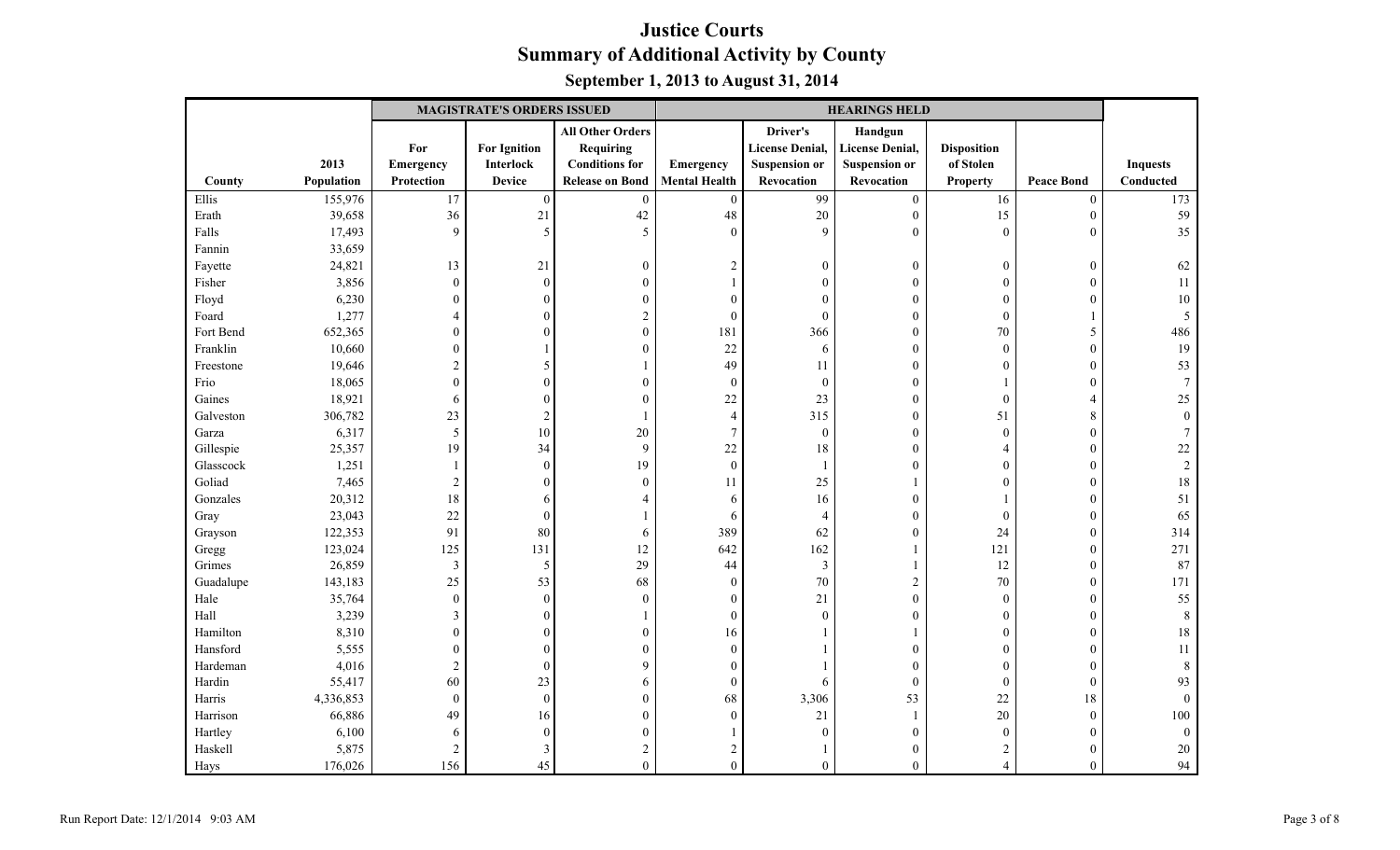|           |            | <b>CASES IN WHICH FINE AND COURT COSTS</b> |                     |                    |                  | <b>FINE AND COURT COSTS</b> |                       | FINES, COURT COSTS AND OTHER AMOUNTS |              |
|-----------|------------|--------------------------------------------|---------------------|--------------------|------------------|-----------------------------|-----------------------|--------------------------------------|--------------|
|           |            |                                            | <b>SATISFIED BY</b> |                    |                  | <b>WAIVED FOR INDIGENCY</b> |                       | <b>COLLECTED</b>                     |              |
|           |            | <b>Community Service</b>                   |                     |                    |                  |                             |                       |                                      |              |
|           | 2013       | Partial                                    | Full                |                    | Number of        |                             |                       |                                      |              |
| County    | Population | <b>Satisfaction</b>                        | Satisfaction        | <b>Jail Credit</b> | Cases            | <b>Amount Waived</b>        | <b>Kept by County</b> | <b>Remitted to State</b>             | <b>Total</b> |
| Ellis     | 155,976    | $\overline{7}$                             | 39                  | 263                | $10\,$           | \$3,418                     | \$669,474             | \$1,072,977                          | \$1,741,976  |
| Erath     | 39,658     | $\tau$                                     | 9                   | 126                | $\overline{4}$   | \$1,065                     | \$244,827             | \$179,777                            | \$424,609    |
| Falls     | 17,493     | 4                                          | 11                  | 123                | 9                | \$150                       | \$147,923             | \$117,572                            | \$265,521    |
| Fannin    | 33,659     |                                            |                     |                    |                  |                             |                       |                                      |              |
| Fayette   | 24,821     | 8                                          | $\overline{4}$      | 101                |                  | \$50                        | \$799,260             | \$766,529                            | \$1,565,789  |
| Fisher    | 3,856      | $\Omega$                                   | $\theta$            | $\boldsymbol{0}$   | $\Omega$         | \$0                         | \$17,307              | \$24,397                             | \$67,252     |
| Floyd     | 6,230      |                                            | 10                  | 13                 |                  | \$180                       | \$37,600              | \$19,391                             | \$56,991     |
| Foard     | 1,277      | $\mathbf{0}$                               |                     | $\overline{1}$     |                  | \$350                       | \$9,006               | \$4,782                              | \$13,788     |
| Fort Bend | 652,365    | 48                                         | 120                 | 1,226              | $\mathbf{0}$     | \$0                         | \$3,064,923           | \$1,440,998                          | \$4,657,508  |
| Franklin  | 10,660     | $\boldsymbol{0}$                           | $\boldsymbol{0}$    | 101                | $\boldsymbol{0}$ | $\$0$                       | \$17,795              | \$314,620                            | \$332,417    |
| Freestone | 19,646     | $\theta$                                   | 6                   | 111                | 5                | \$807                       | \$475,069             | \$206,505                            | \$628,474    |
| Frio      | 18,065     |                                            | 3                   | 38                 | $\theta$         | $\$0$                       | \$559,809             | \$411,100                            | \$970,909    |
| Gaines    | 18,921     | $\mathbf{0}$                               | $\mathbf{0}$        | 6                  | $\overline{0}$   | \$0                         | \$23,107              | \$11,435                             | \$442,176    |
| Galveston | 306,782    | 38                                         | 504                 | 1,172              | $\overline{c}$   | \$688                       | \$2,363,033           | \$1,462,027                          | \$3,825,056  |
| Garza     | 6,317      | $\mathbf{0}$                               | $\overline{2}$      | 27                 | 0                | \$0                         | \$133,203             | \$117,862                            | \$251,069    |
| Gillespie | 25,357     | 5                                          |                     | 44                 | $\overline{0}$   | $\$0$                       | \$0                   | \$0                                  | \$603,572    |
| Glasscock | 1,251      | $\theta$                                   | $\boldsymbol{0}$    | $\boldsymbol{0}$   |                  | \$225                       | \$256,099             | \$144,709                            | \$400,815    |
| Goliad    | 7,465      | $\Omega$                                   | $\theta$            | 58                 | $\theta$         | \$0                         | \$284,638             | \$167,136                            | \$451,776    |
| Gonzales  | 20,312     | $\Omega$                                   |                     | 149                | $\mathbf{1}$     | \$465                       | \$488,814             | \$354,497                            | \$1,310,392  |
| Gray      | 23,043     | 6                                          | 25                  | 165                | 17               | \$6,928                     | \$503,883             | \$287,727                            | \$794,890    |
| Grayson   | 122,353    | 18                                         | 47                  | 991                | $\sqrt{6}$       | \$1,664                     | \$724,731             | \$330,401                            | \$1,055,132  |
| Gregg     | 123,024    | 8                                          | 26                  | 1,188              | 12               | \$3,436                     | \$840,530             | \$703,252                            | \$1,543,782  |
| Grimes    | 26,859     |                                            | 21                  | 125                | -1               | \$353                       | \$388,121             | \$155,946                            | \$534,103    |
| Guadalupe | 143,183    |                                            | 29                  | 616                | 16               | \$2,979                     | \$1,274,914           | \$605,618                            | \$1,880,532  |
| Hale      | 35,764     |                                            | $\mathfrak{Z}$      | 267                | $\boldsymbol{0}$ | \$0                         | \$426,059             | \$151,564                            | \$679,385    |
| Hall      | 3,239      | $\mathfrak{D}$                             | $\mathbf{2}$        | 5                  | 89               | \$10,163                    | \$173,664             | \$96,404                             | \$270,063    |
| Hamilton  | 8,310      |                                            | $8\,$               | 28                 | $\overline{2}$   | \$265                       | \$82,311              | \$67,040                             | \$149,352    |
| Hansford  | 5,555      | $\overline{2}$                             | 11                  | 18                 | $\overline{0}$   | $\$0$                       | \$49,160              | \$39,978                             | \$88,926     |
| Hardeman  | 4,016      | $\theta$                                   | $\overline{7}$      | 15                 | $\boldsymbol{0}$ | \$0                         | \$372,341             | \$109,872                            | \$299,413    |
| Hardin    | 55,417     |                                            | 143                 | 367                | $22\,$           | \$2,767                     | \$472,835             | \$29,688                             | \$502,525    |
| Harris    | 4,336,853  | 154                                        | 1,119               | 46,448             | 1,977            | \$716,493                   | \$30,792,549          | \$15,831,234                         | \$46,623,772 |
| Harrison  | 66,886     | $\mathbf{0}$                               | 29                  | 1,245              | $\boldsymbol{0}$ | $\$0$                       | \$1,102,841           | \$629,981                            | \$1,723,826  |
| Hartley   | 6,100      | $\mathbf{0}$                               | $\boldsymbol{0}$    | 24                 | 3                | \$794                       | \$221,396             | \$108,025                            | \$329,422    |
| Haskell   | 5,875      | 3                                          | 31                  | 61                 | 12               | \$2,893                     | \$123,913             | \$80,149                             | \$204,071    |
| Hays      | 176,026    | 18                                         | 70                  | 440                | 11               | \$2,565                     | \$1,271,465           | \$209,122                            | \$1,480,587  |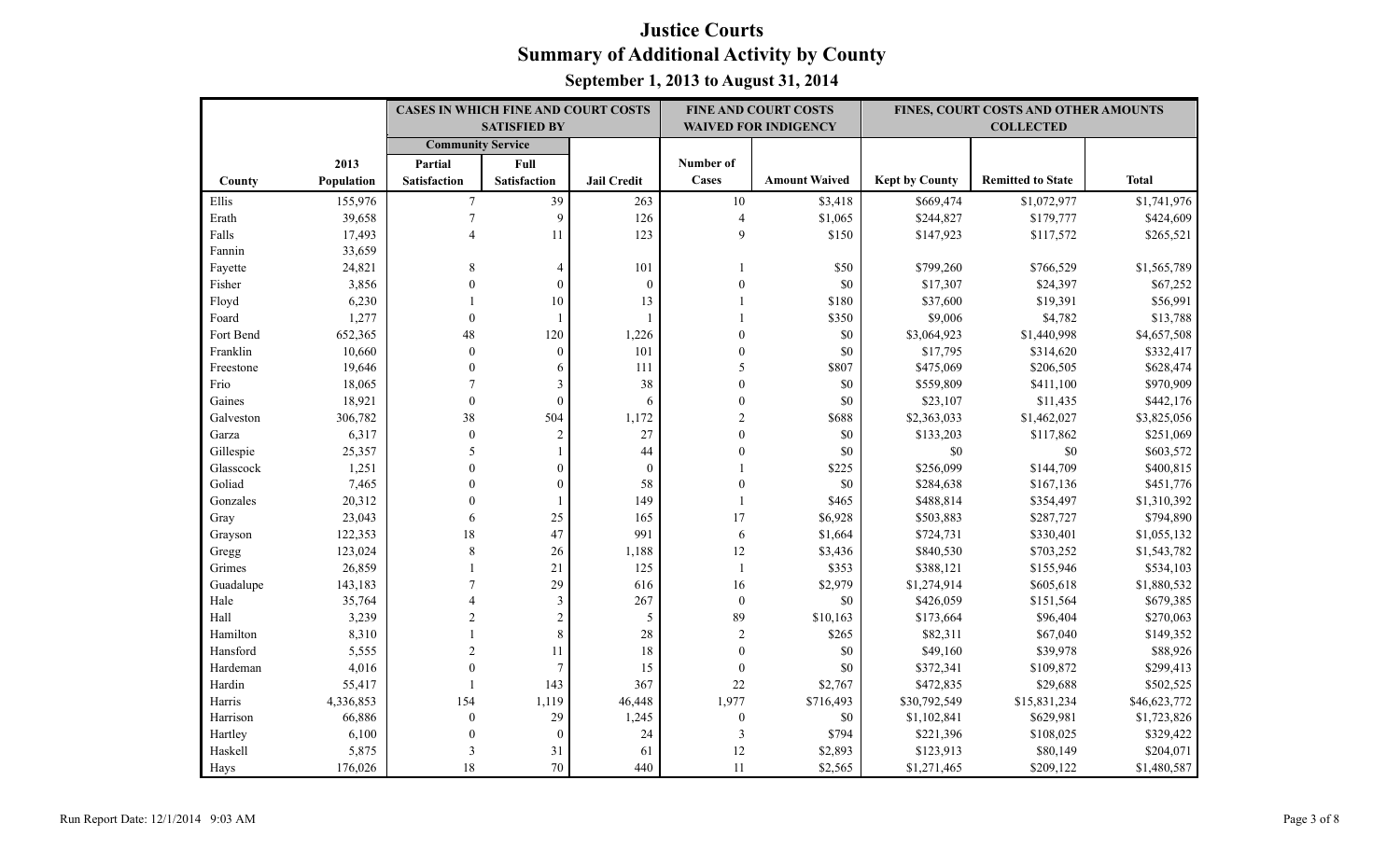|            |            |                     |                                 | <b>MAGISTRATE WARNINGS</b> |                                       |                 |                     |                        |                 | <b>WARRANTS ISSUED</b> |                          |                        |                |
|------------|------------|---------------------|---------------------------------|----------------------------|---------------------------------------|-----------------|---------------------|------------------------|-----------------|------------------------|--------------------------|------------------------|----------------|
|            |            |                     | <b>Number of Warnings Given</b> |                            | <b>Number of Requests for Counsel</b> |                 |                     | <b>Arrest Warrants</b> |                 |                        |                          |                        |                |
|            |            |                     |                                 |                            |                                       |                 |                     |                        |                 |                        |                          | Fire, Health and       | Examining      |
|            | 2013       | Class C             | Class A or B                    |                            | Class A or B                          |                 | Class <sub>C</sub>  | Class A or B           |                 | <b>Capiases Pro</b>    | Search                   | <b>Code Inspection</b> | <b>Trials</b>  |
| County     | Population | <b>Misdemeanors</b> | <b>Misdemeanors</b>             | <b>Felonies</b>            | <b>Misdemeanors</b>                   | <b>Felonies</b> | <b>Misdemeanors</b> | <b>Misdemeanors</b>    | <b>Felonies</b> | Fine                   | Warrants                 | Warrants               | Conducted      |
| Hemphill   | 4,158      | 48                  | 90                              | 39                         | $\overline{0}$                        | $\Omega$        | 43                  | $\overline{5}$         | 16              | $\tau$                 | $\theta$                 | $\theta$               | $\Omega$       |
| Henderson  | 78,675     | 1,747               | 1,396                           | 1,678                      | 422                                   | 710             | 1,253               | 54                     | 216             | 87                     |                          |                        |                |
| Hidalgo    | 815,996    | 624                 | 1,048                           | 867                        | $\theta$                              | $\Omega$        | 11,277              | 270                    | 331             | 316                    |                          | $\theta$               |                |
| Hill       | 34,823     | $\overline{0}$      | 2                               | $\Omega$                   | $\theta$                              | $\Omega$        | $\mathbf{0}$        | -6                     | 6               | $\boldsymbol{0}$       | $\Omega$                 | $\theta$               |                |
| Hockley    | 23,530     | 157                 | 202                             | 340                        | 65                                    | 68              | 935                 | 639                    | 60              | 173                    | 29                       | $\theta$               |                |
| Hood       | 52,905     | 457                 | 1,012                           | 867                        | 55                                    | 54              | 1,060               | 96                     | 97              | 359                    | $\boldsymbol{\varDelta}$ | $\overline{0}$         |                |
| Hopkins    | 35,565     | 1,001               | 1,092                           | 1,352                      | 24                                    | 101             | 541                 | 9                      | 178             | 19                     |                          | $\Omega$               |                |
| Houston    | 22,911     | $\overline{0}$      | 481                             | 297                        | 254                                   | 211             | 266                 | 65                     | 70              | 113                    | $\Omega$                 | $\theta$               |                |
| Howard     | 36,147     | 291                 | 388                             | 231                        | 131                                   | 115             | 1,229               | 13                     | 61              | 130                    | $\theta$                 | $\overline{0}$         |                |
| Hudspeth   | 3,318      | - 1                 | 169                             | 556                        | 10                                    | 48              | $\mathbf{0}$        |                        | $\overline{0}$  | $\boldsymbol{0}$       | $\Omega$                 | $\overline{0}$         |                |
| Hunt       | 87,048     | 701                 | 1,954                           | 1,342                      | 15                                    | 76              | 1,080               | 46                     | 234             | 445                    |                          | $\overline{0}$         |                |
| Hutchinson | 21,819     | 256                 | 418                             | 334                        | 178                                   | 153             | 144                 |                        | 8               | 205                    | 12                       | $\overline{0}$         |                |
| Irion      | 1,612      | $\Omega$            |                                 |                            | $\overline{0}$                        | $\Omega$        | 405                 |                        | $\overline{0}$  | $\Omega$               | $\Omega$                 | $\theta$               |                |
| Jack       | 8,957      | $\Omega$            | $\theta$                        |                            | $\theta$                              | $\Omega$        | $\Omega$            |                        | $\Omega$        | $\Omega$               |                          | $\overline{0}$         |                |
| Jackson    | 14,591     | $\mathbf{3}$        | 658                             | 443                        | 26                                    | 24              |                     |                        | 41              | $\Omega$               |                          | $\overline{0}$         |                |
| Jasper     | 35,649     | 287                 | 494                             | 510                        | 51                                    | 141             | 332                 | 76                     | 107             | 55                     |                          | $\overline{0}$         |                |
| Jeff Davis | 2,253      | 9                   | 12                              | $\Omega$                   |                                       | 8               | 138                 | $\mathbf{0}$           | 2               | $\Omega$               | $\Omega$                 | $\overline{0}$         |                |
| Jefferson  | 252,358    | $\Omega$            | $\Omega$                        |                            |                                       | $\Omega$        | 6,532               | $\Omega$               | 2,281           | 1,553                  | 69                       | $\overline{0}$         |                |
| Jim Hogg   | 5,245      | $\Omega$            | $\theta$                        |                            |                                       | $\Omega$        | $\Omega$            | $\Omega$               | $\Omega$        | $\mathbf{0}$           | $\theta$                 | $\Omega$               |                |
| Jim Wells  | 41,680     | 621                 | 960                             | 620                        | 11                                    | 36              | 36                  | 62                     | 26              |                        | -6                       | $\overline{0}$         |                |
| Johnson    | 154,707    | 5,584               | 3,026                           | 2,294                      | 351                                   | 486             | 2,675               | 297                    | 343             | 152                    | $\mathcal{E}$            | $\mathbf{0}$           |                |
| Jones      | 19,859     | 565                 | 522                             | 452                        | 289                                   | 255             | 223                 | 36                     | 91              | $\overline{2}$         | $\Omega$                 | $\mathbf{0}$           |                |
| Karnes     | 15,081     | 123                 | 250                             | 90                         | 58                                    | 23              | 1,321               | 12                     | 17              | 218                    |                          | $\theta$               |                |
| Kaufman    | 108,568    | 3,117               | 1,361                           | 1,362                      | $\overline{7}$                        | 18              | 3,139               | 128                    | 216             | 859                    | $\Omega$                 | $\Omega$               |                |
| Kendall    | 37,766     | 275                 | 871                             | 310                        | 65                                    | 44              | 67                  | 34                     | 21              | 8                      |                          | $\overline{0}$         |                |
| Kenedy     | 412        | $\,8\,$             | 59                              | 62                         | 5                                     | 6               | 2                   | 6                      | 9               | $\Omega$               |                          | $\overline{0}$         |                |
| Kent       | 807        |                     | $\mathbf{0}$                    | $\Omega$                   | $\theta$                              | $\Omega$        | $\overline{2}$      | $\Omega$               | $\mathbf{0}$    | $\Omega$               |                          | $\overline{0}$         |                |
| Kerr       | 49,953     | 692                 | 1,124                           | 1,082                      | 483                                   | 566             | 315                 | 35                     | 92              | 29                     |                          | $\overline{0}$         |                |
| Kimble     | 4,481      | $\Omega$            | $\theta$                        |                            | $\theta$                              | $\Omega$        | $\Omega$            | $\theta$               | 26              | $\theta$               | $\Omega$                 | $\theta$               |                |
| King       | 285        | $\theta$            | $\theta$                        |                            | $\Omega$                              | $\Omega$        |                     | $\Omega$               | $\Omega$        | $\Omega$               | $\Omega$                 | $\theta$               |                |
| Kinney     | 3,586      | 73                  | 91                              | 69                         | 14                                    | 17              |                     | 10                     | $\overline{3}$  |                        | $\Omega$                 | $\overline{0}$         |                |
| Kleberg    | 32,101     | 110                 | 182                             | 95                         | 41                                    | 21              | 48                  | $\Omega$               | $\overline{0}$  |                        |                          | $\overline{0}$         |                |
| Knox       | 3,767      | 16                  | 83                              | 40                         | 5                                     | $\overline{2}$  | $\Omega$            | $\mathfrak{D}$         |                 | $\Omega$               |                          | $\theta$               |                |
| La Salle   | 7,369      | 241                 | 211                             | 115                        | 3                                     | 16              | 134                 | 8                      | 9               | 117                    |                          | $\theta$               |                |
| Lamar      | 49,426     | 584                 | 1,355                           | 1,207                      | 109                                   | 244             | 749                 | 407                    | 182             | 90                     | $\Omega$                 | $\Omega$               | $\overline{0}$ |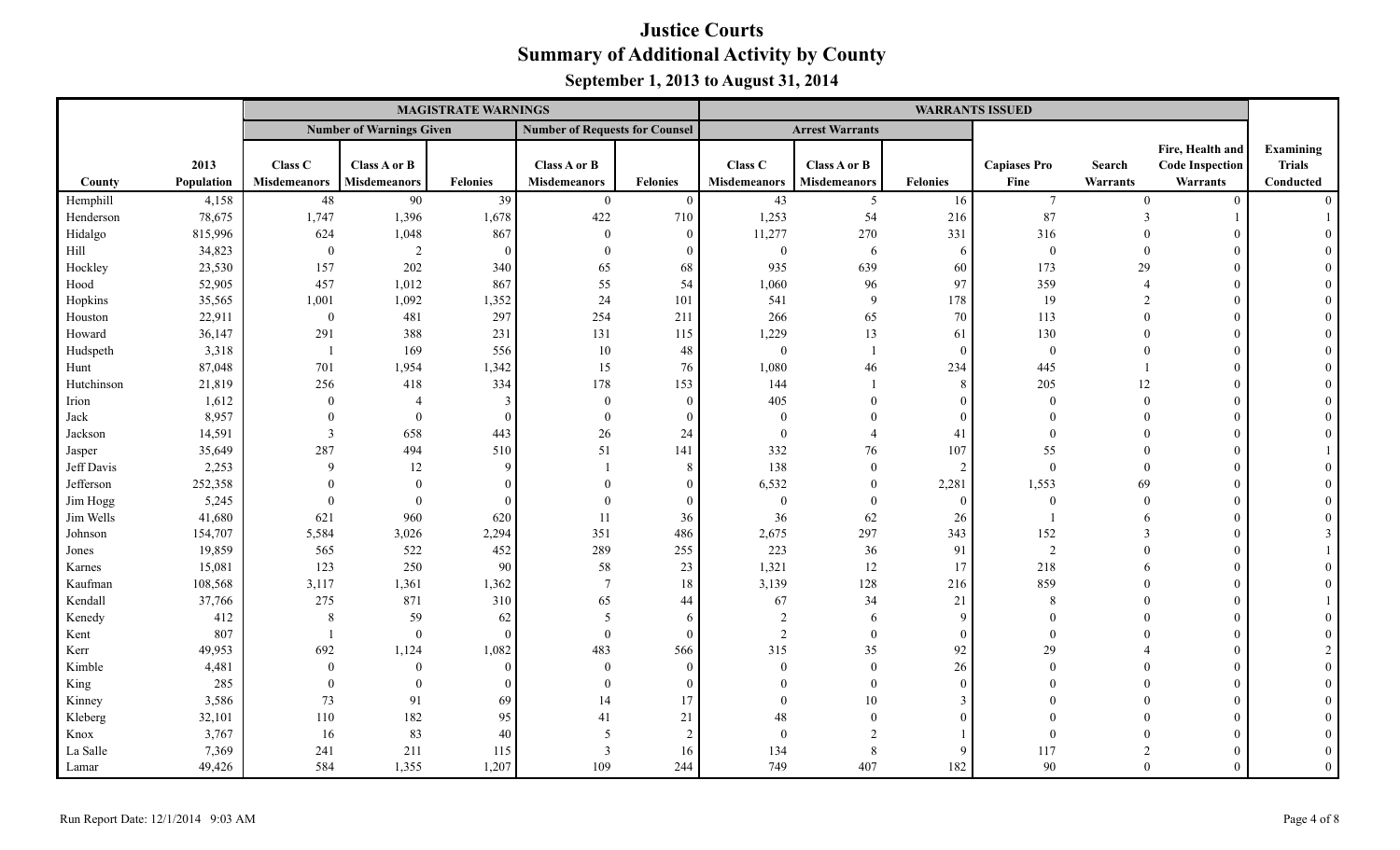|            |            |                  | <b>MAGISTRATE'S ORDERS ISSUED</b> |                         | <b>HEARINGS HELD</b> |                        |                        |                    |                   |                 |
|------------|------------|------------------|-----------------------------------|-------------------------|----------------------|------------------------|------------------------|--------------------|-------------------|-----------------|
|            |            |                  |                                   | <b>All Other Orders</b> |                      | Driver's               | Handgun                |                    |                   |                 |
|            |            | For              | <b>For Ignition</b>               | <b>Requiring</b>        |                      | <b>License Denial,</b> | <b>License Denial,</b> | <b>Disposition</b> |                   |                 |
|            | 2013       | Emergency        | Interlock                         | <b>Conditions</b> for   | Emergency            | <b>Suspension or</b>   | <b>Suspension or</b>   | of Stolen          |                   | <b>Inquests</b> |
| County     | Population | Protection       | <b>Device</b>                     | <b>Release on Bond</b>  | <b>Mental Health</b> | Revocation             | Revocation             | <b>Property</b>    | <b>Peace Bond</b> | Conducted       |
| Hemphill   | 4,158      |                  | $\overline{4}$                    | $\boldsymbol{0}$        |                      | $\overline{4}$         | $\boldsymbol{0}$       | $\boldsymbol{0}$   | $\boldsymbol{0}$  | 3               |
| Henderson  | 78,675     | 48               |                                   | $\boldsymbol{0}$        | $\boldsymbol{0}$     | 78                     | $\mathbf{0}$           | 23                 |                   | 127             |
| Hidalgo    | 815,996    | $\mathbf{0}$     |                                   | $\boldsymbol{0}$        | 1,893                | 215                    | $\boldsymbol{0}$       | $\mathbf{0}$       | $\theta$          | 295             |
| Hill       | 34,823     | $\boldsymbol{0}$ | $\sqrt{ }$                        | $\boldsymbol{0}$        | $\boldsymbol{0}$     | $\overline{1}$         | $\boldsymbol{0}$       | $\boldsymbol{0}$   | $\boldsymbol{0}$  | 41              |
| Hockley    | 23,530     | $\mathbf{0}$     |                                   | 5                       | $\mathbf{0}$         | 19                     | $\boldsymbol{0}$       | 1                  | $\theta$          | 27              |
| Hood       | 52,905     | 36               | 5                                 | $\boldsymbol{0}$        | 102                  | 24                     | $\boldsymbol{0}$       | 5                  | $\mathbf{0}$      | 146             |
| Hopkins    | 35,565     | 14               | 9                                 | 232                     | 37                   |                        | $\boldsymbol{0}$       | $\mathfrak{Z}$     | $\mathbf{0}$      | 98              |
| Houston    | 22,911     | 35               | 6                                 | $\tau$                  | 10                   | 10                     | $\mathbf{0}$           | 1                  | $\theta$          | 81              |
| Howard     | 36,147     | $\sqrt{2}$       | $\theta$                          | 501                     | $\boldsymbol{0}$     | $\overline{0}$         | $\boldsymbol{0}$       | $\boldsymbol{0}$   | $\mathbf{0}$      | 89              |
| Hudspeth   | 3,318      | $\sqrt{2}$       |                                   | $\boldsymbol{0}$        | $\boldsymbol{0}$     | $\overline{0}$         | $\boldsymbol{0}$       | $\boldsymbol{0}$   | $\boldsymbol{0}$  | 6               |
| Hunt       | 87,048     | 70               | 30                                | 19                      | 291                  | 59                     | 3                      | 24                 | $\theta$          | 225             |
| Hutchinson | 21,819     | $\boldsymbol{7}$ | 16                                | $\boldsymbol{7}$        | 37                   | 17                     | $\boldsymbol{0}$       | $\boldsymbol{0}$   | $\mathbf{0}$      | 52              |
| Irion      | 1,612      | 1                | $\sqrt{ }$                        | $\boldsymbol{0}$        | $\boldsymbol{0}$     | $\theta$               | $\boldsymbol{0}$       | $\boldsymbol{0}$   | $\theta$          | $\mathfrak{D}$  |
| Jack       | 8,957      | $\mathbf{0}$     | $\overline{0}$                    | $\mathbf{0}$            | $\mathbf{0}$         | $\Omega$               | $\mathbf{0}$           | $\overline{0}$     | $\mathbf{0}$      |                 |
| Jackson    | 14,591     | 9                | 48                                | 1                       | 6                    | 3                      | $\boldsymbol{0}$       | $\overline{0}$     | $\mathbf{0}$      | 21              |
| Jasper     | 35,649     | 16               | 8                                 | $\boldsymbol{0}$        | $\Omega$             | $\Omega$               | $\mathbf{0}$           | $\overline{0}$     | $\mathbf{0}$      | 48              |
| Jeff Davis | 2,253      | $\mathbf{0}$     | $\overline{0}$                    | $\boldsymbol{0}$        | $\theta$             | $\theta$               | $\boldsymbol{0}$       | $\overline{0}$     | $\boldsymbol{0}$  | 13              |
| Jefferson  | 252,358    | $\boldsymbol{0}$ | 16                                | $\boldsymbol{0}$        |                      | 348                    |                        | 12                 | 5                 | 1,150           |
| Jim Hogg   | 5,245      | 10               | $\theta$                          | $\boldsymbol{0}$        | 6                    | $\overline{0}$         | $\boldsymbol{0}$       | $\boldsymbol{0}$   | $\overline{0}$    | $26\,$          |
| Jim Wells  | 41,680     | $\mathbf{0}$     | $\overline{2}$                    | $\sqrt{2}$              | 28                   | 24                     | 5                      | 49                 | 82                | 30              |
| Johnson    | 154,707    | 220              | $\overline{0}$                    | $\boldsymbol{0}$        | 82                   | 115                    | $\boldsymbol{0}$       | 107                | $\mathbf{0}$      | $\theta$        |
| Jones      | 19,859     | 24               | $\overline{4}$                    | 50                      | 8                    | 5                      | $\boldsymbol{0}$       | $\mathbf{0}$       | $\boldsymbol{0}$  | 44              |
| Karnes     | 15,081     | $\,8\,$          | 17                                | 20                      | $\boldsymbol{0}$     | $\overline{0}$         | $\boldsymbol{0}$       | 1                  | $\boldsymbol{0}$  | 25              |
| Kaufman    | 108,568    | 19               | 25                                | $\boldsymbol{0}$        | 14                   | 78                     | $\boldsymbol{0}$       | 121                | $\mathbf{0}$      | 182             |
| Kendall    | 37,766     | 20               | $\overline{7}$                    | $\overline{0}$          | 32                   | 18                     |                        | $\sqrt{2}$         | $\theta$          | 49              |
| Kenedy     | 412        | $\mathbf{0}$     | $\theta$                          | $\boldsymbol{0}$        | $\boldsymbol{0}$     |                        | $\boldsymbol{0}$       | $\mathbf{0}$       | $\mathbf{0}$      | 13              |
| Kent       | 807        | $\boldsymbol{0}$ | $\theta$                          | $\boldsymbol{0}$        | $\boldsymbol{0}$     | $\theta$               | $\boldsymbol{0}$       | $\boldsymbol{0}$   | $\boldsymbol{0}$  | 2               |
| Kerr       | 49,953     | 47               | 39                                | $\,8\,$                 | 577                  | 26                     | $\boldsymbol{0}$       | 2                  | $\boldsymbol{0}$  | 113             |
| Kimble     | 4,481      | $\mathbf{0}$     | $\theta$                          | $\boldsymbol{0}$        | $\mathbf{0}$         | $\overline{4}$         | $\boldsymbol{0}$       | $\mathbf{0}$       | $\boldsymbol{0}$  | 11              |
| King       | 285        | $\boldsymbol{0}$ | $\Omega$                          | 1                       | $\mathbf{0}$         | $\Omega$               | $\mathbf{0}$           | $\Omega$           | $\Omega$          |                 |
| Kinney     | 3,586      | $\overline{c}$   | $\overline{2}$                    | $\overline{0}$          | $\sqrt{2}$           | $\Omega$               | $\boldsymbol{0}$       | $\overline{0}$     | $\theta$          |                 |
| Kleberg    | 32,101     | 24               | 3                                 | $\mathfrak{S}$          | 12                   | $\Omega$               | $\boldsymbol{0}$       | $\overline{0}$     | $\sqrt{2}$        | 30              |
| Knox       | 3,767      | $\overline{2}$   | $\theta$                          | 5                       | $\mathbf{0}$         | $\Omega$               | $\mathbf{0}$           | $\overline{0}$     | $\mathbf{0}$      | 2               |
| La Salle   | 7,369      | 8                | $\bf{0}$                          | $\mathfrak{Z}$          | $\Omega$             | $\Omega$               | $\boldsymbol{0}$       | $\overline{0}$     | $\boldsymbol{0}$  | 17              |
| Lamar      | 49,426     | 30               | 21                                | $\boldsymbol{7}$        | $\overline{0}$       | 27                     | $\mathbf{0}$           | 36                 | $\mathbf{0}$      | 68              |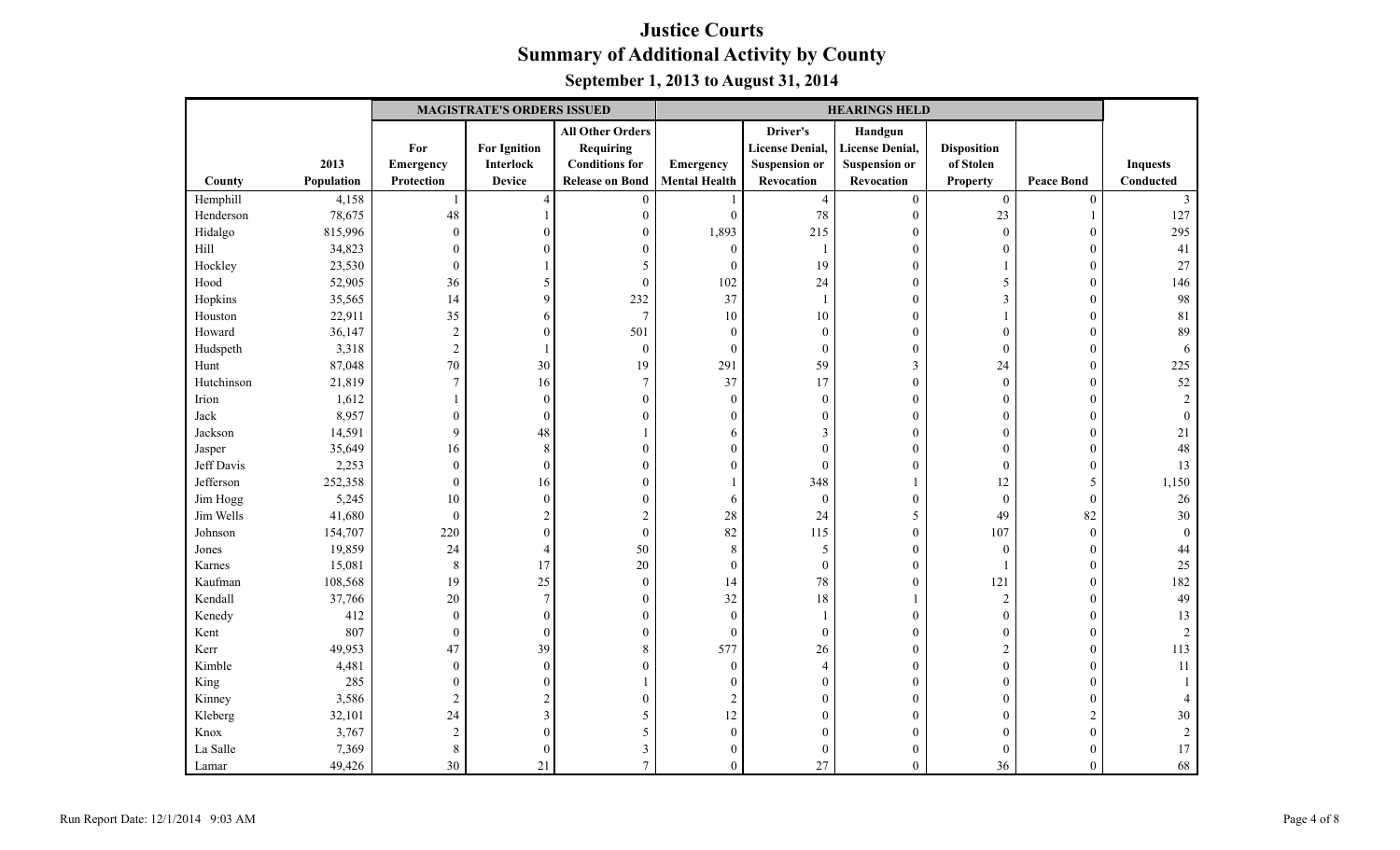|            |            | CASES IN WHICH FINE AND COURT COSTS |                         |                    |                  | <b>FINE AND COURT COSTS</b> |                       | FINES, COURT COSTS AND OTHER AMOUNTS |              |
|------------|------------|-------------------------------------|-------------------------|--------------------|------------------|-----------------------------|-----------------------|--------------------------------------|--------------|
|            |            |                                     | <b>SATISFIED BY</b>     |                    |                  | <b>WAIVED FOR INDIGENCY</b> |                       | <b>COLLECTED</b>                     |              |
|            |            | <b>Community Service</b>            |                         |                    |                  |                             |                       |                                      |              |
|            | 2013       | Partial                             | Full                    |                    | Number of        |                             |                       |                                      |              |
| County     | Population | Satisfaction                        | <b>Satisfaction</b>     | <b>Jail Credit</b> | Cases            | <b>Amount Waived</b>        | <b>Kept by County</b> | <b>Remitted to State</b>             | <b>Total</b> |
| Hemphill   | 4,158      | -1                                  | $\boldsymbol{7}$        | 11                 | -1               | \$60                        | \$279,978             | \$79,029                             | \$359,007    |
| Henderson  | 78,675     | 16                                  | 102                     | 389                | 19               | \$4,228                     | \$585,554             | \$402,109                            | \$987,490    |
| Hidalgo    | 815,996    |                                     | 97                      | 2,713              | $\boldsymbol{0}$ | \$0                         | \$3,496,292           | \$1,971,047                          | \$5,492,814  |
| Hill       | 34,823     |                                     | 11                      | 79                 | $\mathfrak{Z}$   | \$1,629                     | \$500,101             | \$25,395                             | \$526,405    |
| Hockley    | 23,530     | 3                                   | 21                      | 428                | 10               | \$2,125                     | \$215,648             | \$253,678                            | \$469,323    |
| Hood       | 52,905     | 24                                  | 41                      | 307                | 9                | \$1,889                     | \$395,792             | \$375,146                            | \$770,937    |
| Hopkins    | 35,565     | 26                                  | 62                      | 719                | 10               | \$834                       | \$367,764             | \$219,225                            | \$586,984    |
| Houston    | 22,911     | $\mathbf{0}$                        | $\mathbf{0}$            | 164                | 18               | \$5,684                     | \$124,165             | \$115,591                            | \$271,489    |
| Howard     | 36,147     | $\theta$                            | $\mathfrak{Z}$          | 378                | $\boldsymbol{0}$ | \$0                         | \$475,969             | \$386,081                            | \$881,794    |
| Hudspeth   | 3,318      | $\Omega$                            | $\boldsymbol{0}$        | $\boldsymbol{0}$   | $\boldsymbol{7}$ | \$108                       | \$661,292             | \$157,247                            | \$818,665    |
| Hunt       | 87,048     | 84                                  | 135                     | 884                | 26               | \$4,387                     | \$612,764             | \$465,491                            | \$1,078,253  |
| Hutchinson | 21,819     | 3                                   | 6                       | 145                | $\boldsymbol{0}$ | \$0                         | \$223,470             | \$94,808                             | \$318,301    |
| Irion      | 1,612      | $\Omega$                            | $\theta$                | $\overline{0}$     | $\mathbf{0}$     | \$0                         | \$203,259             | \$99,574                             | \$302,833    |
| Jack       | 8,957      | $\Omega$                            |                         | $\overline{4}$     | $\boldsymbol{0}$ | \$0                         | \$161,125             | \$71,077                             | \$232,204    |
| Jackson    | 14,591     | $\theta$                            | 15                      | 48                 | 14               | \$7,753                     | \$193,406             | \$107,111                            | \$520,791    |
| Jasper     | 35,649     | 42                                  | 107                     | 267                | 5                | \$195                       | \$398,365             | \$305,255                            | \$726,888    |
| Jeff Davis | 2,253      | $\overline{0}$                      | $\mathfrak{Z}$          | $\overline{2}$     | $\boldsymbol{0}$ | \$0                         | \$94,149              | \$69,619                             | \$163,766    |
| Jefferson  | 252,358    | 203                                 | $\boldsymbol{0}$        | 2,778              | $\sqrt{2}$       | \$386                       | \$2,155,815           | \$918,622                            | \$3,074,437  |
| Jim Hogg   | 5,245      | $\mathbf{0}$                        | $\theta$                | $\theta$           | $\overline{2}$   | \$470                       | \$142,039             | \$73,044                             | \$215,114    |
| Jim Wells  | 41,680     | $\mathbf{0}$                        | $\mathbf{0}$            | $\overline{0}$     | 24               | \$2,978                     | \$440,440             | \$230,496                            | \$670,953    |
| Johnson    | 154,707    | 28                                  | 124                     | 1,051              | 22               | \$6,088                     | \$1,043,317           | \$860,489                            | \$1,903,811  |
| Jones      | 19,859     | $\sqrt{2}$                          | 12                      | 69                 | $\boldsymbol{0}$ | \$0                         | \$124,879             | \$56,814                             | \$181,688    |
| Karnes     | 15,081     | $\mathbf{1}$                        | 9                       | 70                 | $\mathbf{0}$     | \$0                         | \$791,145             | \$376,583                            | \$1,167,724  |
| Kaufman    | 108,568    | 12                                  | 35                      | 1,584              | 17               | \$2,646                     | \$1,305,731           | \$493,394                            | \$1,794,988  |
| Kendall    | 37,766     | $\theta$                            | 9                       | 40                 | 19               | \$3,516                     | \$212,472             | \$128,092                            | \$388,373    |
| Kenedy     | 412        |                                     | $\overline{\mathbf{3}}$ | $\boldsymbol{0}$   | 79               | \$13,061                    | \$427,764             | \$227,185                            | \$654,965    |
| Kent       | 807        |                                     | $\mathbf{0}$            | $\boldsymbol{0}$   | -1               | \$145                       | \$9,324               | \$6,494                              | \$15,816     |
| Kerr       | 49,953     |                                     | 22                      | 115                | $\mathbf{0}$     | \$0                         | \$292,434             | \$154,276                            | \$509,345    |
| Kimble     | 4,481      |                                     | 14                      | 133                | $\mathbf{0}$     | \$0                         | \$716,451             | \$676,015                            | \$1,392,464  |
| King       | 285        |                                     | $\mathbf{0}$            | $\boldsymbol{0}$   | $\Omega$         | \$0                         | \$15,842              | \$12,930                             | \$28,772     |
| Kinney     | 3,586      |                                     | 5                       | 40                 | $\Omega$         | \$0                         | \$392,567             | \$141,065                            | \$533,634    |
| Kleberg    | 32,101     |                                     | $\boldsymbol{0}$        | 1,937              | $\theta$         | \$0                         | \$525,031             | \$247,603                            | \$772,564    |
| Knox       | 3,767      |                                     |                         | 3                  | $\theta$         | \$0                         | \$63,559              | \$50,019                             | \$113,587    |
| La Salle   | 7,369      |                                     | 29                      | 91                 |                  | \$350                       | \$1,055,098           | \$447,253                            | \$1,502,371  |
| Lamar      | 49,426     | 10                                  | 13                      | 416                | $\theta$         | \$0                         | \$462,545             | \$184,946                            | \$647,644    |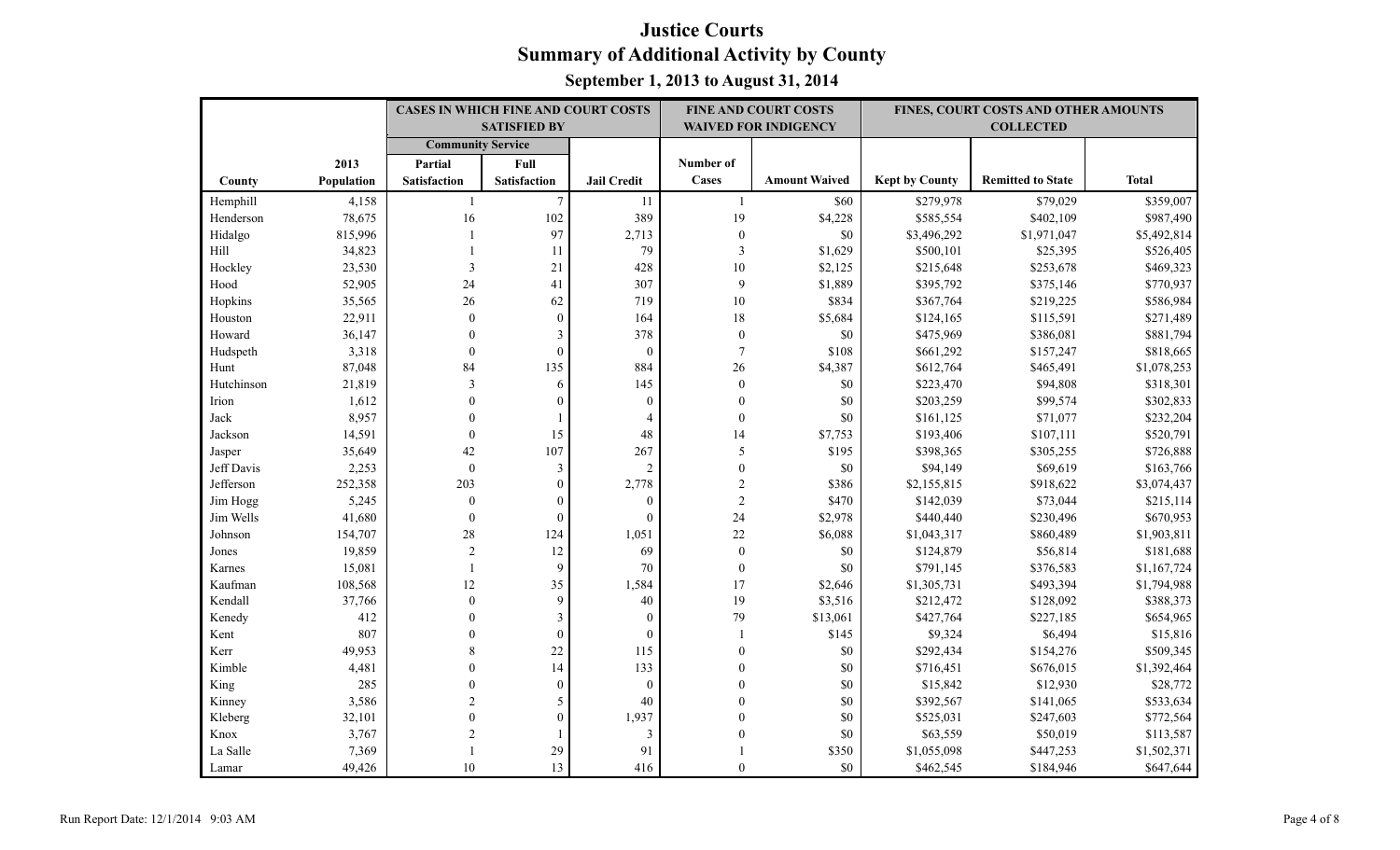|             |            |                     | <b>MAGISTRATE WARNINGS</b>      |                 |                                       |                 |                     |                        |                 | <b>WARRANTS ISSUED</b> |                           |                        |                |
|-------------|------------|---------------------|---------------------------------|-----------------|---------------------------------------|-----------------|---------------------|------------------------|-----------------|------------------------|---------------------------|------------------------|----------------|
|             |            |                     | <b>Number of Warnings Given</b> |                 | <b>Number of Requests for Counsel</b> |                 |                     | <b>Arrest Warrants</b> |                 |                        |                           |                        |                |
|             |            |                     |                                 |                 |                                       |                 |                     |                        |                 |                        |                           | Fire, Health and       | Examining      |
|             | 2013       | Class C             | Class A or B                    |                 | Class A or B                          |                 | Class C             | Class A or B           |                 | <b>Capiases Pro</b>    | Search                    | <b>Code Inspection</b> | <b>Trials</b>  |
| County      | Population | <b>Misdemeanors</b> | <b>Misdemeanors</b>             | <b>Felonies</b> | <b>Misdemeanors</b>                   | <b>Felonies</b> | <b>Misdemeanors</b> | <b>Misdemeanors</b>    | <b>Felonies</b> | Fine                   | Warrants                  | Warrants               | Conducted      |
| Lamb        | 13,775     | 159                 | 285                             | 301             | 142                                   | 230             | 733                 | $\overline{0}$         | $\theta$        | 9                      | $\overline{2}$            | $\theta$               | $\theta$       |
| Lampasas    | 20,222     | 72                  | 207                             | 173             | 57                                    | 61              | 256                 | 19                     | 25              | 73                     | $\overline{7}$            | $\theta$               | 12             |
| Lavaca      | 19,581     | $\mathbf{0}$        | 235                             | 134             | $72\,$                                | 74              | 5                   | 24                     | 46              | $\mathbf{0}$           | -5                        | $\Omega$               | $\Omega$       |
| Lee         | 16,628     | 108                 | 290                             | 212             | 26                                    | 35              |                     | $26\,$                 | 62              | 35                     | $\theta$                  | $\Omega$               |                |
| Leon        | 16,742     | 112                 | 148                             | 154             | 103                                   | 118             | 76                  | 21                     | 65              | 23                     | $\mathcal{E}$             | $\Omega$               |                |
| Liberty     | 76,907     | 37                  | 10                              | 5               | $\boldsymbol{0}$                      | $\Omega$        | 2,933               | 138                    | 157             | 288                    | $\theta$                  | $\Omega$               |                |
| Limestone   | 23,326     | 499                 | 691                             | 527             | 286                                   | 316             | 283                 | 38                     | 39              | 110                    | $\theta$                  | $\Omega$               |                |
| Lipscomb    | 3,485      | $\mathbf{3}$        | 16                              | 17              | $\,8\,$                               | 9               | 41                  | $\overline{2}$         | 11              | $\theta$               | $\overline{2}$            | $\Omega$               |                |
| Live Oak    | 11,867     | 144                 | 326                             | 185             | 74                                    | 68              | 14                  | $\overline{0}$         | 6               | $\theta$               | 2                         | $\Omega$               |                |
| Llano       | 19,444     | 385                 | 561                             | 461             | 120                                   | 135             | 654                 | 44                     | $27\,$          | 188                    | $\theta$                  | $\Omega$               |                |
| Loving      | 95         | $\overline{0}$      | $\overline{0}$                  | $\Omega$        | $\mathbf{0}$                          | $\Omega$        | 123                 | $\mathbf{0}$           | $\overline{0}$  | $\mathbf{0}$           | $\Omega$                  | $\Omega$               |                |
| Lubbock     | 289,324    | 412                 | $\Omega$                        | 201             | $\Omega$                              |                 | 1,407               | $\theta$               | 1,624           | 1,193                  | $\mathfrak{D}$            | $\Omega$               |                |
| Lynn        | 5,723      | 6                   |                                 | $\Omega$        | $\Omega$                              |                 | $\theta$            | $\Omega$               | $\Omega$        | $\Omega$               | $\Omega$                  |                        |                |
| Madison     | 13,781     | $\theta$            | $\theta$                        | $\Omega$        | $\theta$                              |                 | $\theta$            | $\theta$               | $\theta$        | $\Omega$               | $\boldsymbol{\varLambda}$ |                        |                |
| Marion      | 10,235     | 116                 | 415                             | 333             | 242                                   | 200             | 47                  | 72                     | 70              | 8                      |                           | $\Omega$               |                |
| Martin      | 5,312      | 6                   | 148                             | 82              | 35                                    | 45              | $\theta$            | 21                     | 20              |                        |                           | $\Omega$               |                |
| Mason       | 4,128      | 13                  | 17                              | $\mathbf Q$     | 2                                     | 5               | $\mathbf{0}$        | $\overline{1}$         | $\mathbf{3}$    | $\Omega$               |                           | $\Omega$               |                |
| Matagorda   | 36,592     | 80                  | 263                             | 131             | 2                                     | $\overline{3}$  | 677                 | 185                    | 47              | 87                     |                           | $\Omega$               |                |
| Maverick    | 55,932     | $\overline{4}$      | 330                             | 145             | 163                                   | 76              | $\mathbf{0}$        | 95                     | 59              | $\Omega$               | $\Omega$                  | $\Omega$               |                |
| McCulloch   | 8,330      | $\theta$            | 355                             | 209             | $\overline{2}$                        | $\Omega$        | $\mathbf{0}$        | 25                     | 63              |                        | 5                         | $\Omega$               |                |
| McLennan    | 241,481    | 18                  | 1,329                           | 630             | 995                                   | 443             | 2,027               | 483                    | 549             | $\theta$               | 50                        | $\theta$               |                |
| McMullen    | 764        | 13                  | 62                              | 35              | 18                                    | 18              | $\overline{0}$      | $\mathbf{0}$           | $\overline{0}$  | $\Omega$               | $\overline{1}$            | $\theta$               |                |
| Medina      | 47,399     | 78                  | 478                             | 283             | 237                                   | 164             | 16                  | 97                     | 221             | 15                     | $\mathbf{0}$              | $\Omega$               | $\theta$       |
| Menard      | 2,148      |                     |                                 |                 |                                       |                 |                     |                        |                 |                        |                           |                        |                |
| Midland     | 151,468    | 765                 | 1,970                           | 2,455           | 1,058                                 | 1,640           | 2,801               | 1,974                  | 1,646           | 520                    |                           | $\Omega$               |                |
| Milam       | 24,167     | 144                 | 232                             | 144             | 63                                    | 60              | 18                  | 33                     | 45              |                        | $\overline{2}$            | $\Omega$               |                |
| Mills       | 4,907      | 15                  | 125                             | 95              | $38\,$                                | 50              | 247                 | $\overline{0}$         | 6               | $\Omega$               | $\Omega$                  | $\Omega$               |                |
| Mitchell    | 9,402      | 79                  | 296                             | 326             | 117                                   | 170             | $\bf{0}$            | $\overline{0}$         | $\overline{0}$  | $\Omega$               |                           | $\Omega$               |                |
| Montague    | 19,503     | 199                 | 510                             | 325             | 67                                    | 52              | 329                 | 53                     | 71              | 27                     | 18                        | $\Omega$               |                |
| Montgomery  | 499,137    | 184                 | $\mathbf{0}$                    | 286             | $\bf{0}$                              | $\sqrt{ }$      | 9,534               | $\mathbf{0}$           | $\theta$        | 1,806                  | 13                        | $\Omega$               |                |
| Moore       | 22,141     | 422                 | 342                             | 254             | 191                                   | 141             | 225                 | 9                      | 17              | 227                    | $\theta$                  | $\Omega$               |                |
| Morris      | 12,834     | 22                  | 369                             | 371             | 143                                   | 175             | 5                   | 32                     | 54              | $\Omega$               |                           | $\Omega$               |                |
| Motley      | 1,196      | $\overline{0}$      | $\boldsymbol{0}$                |                 | $\bf{0}$                              | $\Omega$        | 2                   | 2                      |                 | $\theta$               |                           | $\theta$               |                |
| Nacogdoches | 65,330     | 48                  | 1,013                           | 1,259           | 429                                   | 575             | 4,252               | 344                    | 327             | 514                    |                           |                        |                |
| Navarro     | 48,038     | 794                 | 1,381                           | 735             | 74                                    | 151             | 84                  | 349                    | 182             | 134                    | 6                         |                        | $\overline{0}$ |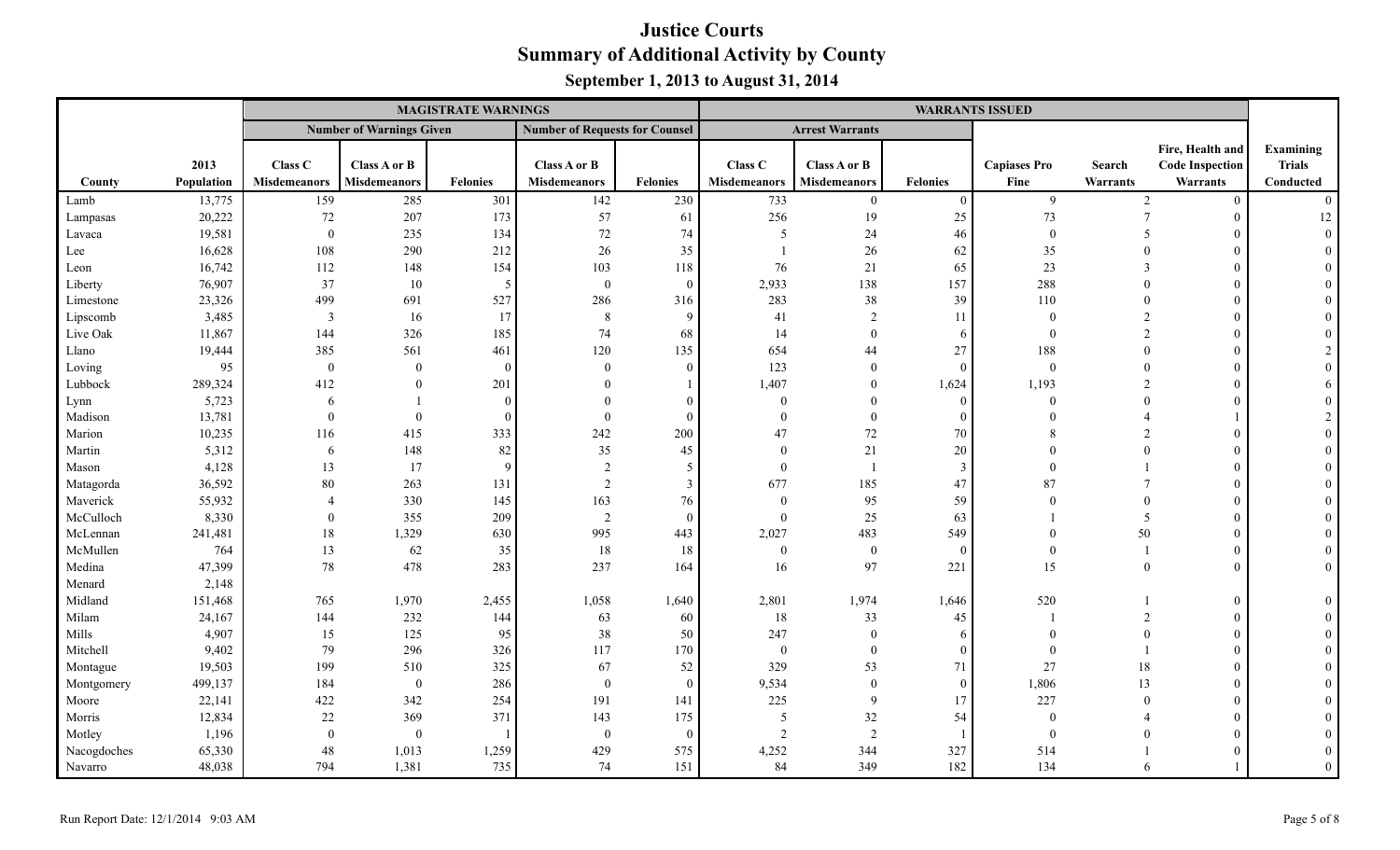|             |            |                  | <b>MAGISTRATE'S ORDERS ISSUED</b> |                         | <b>HEARINGS HELD</b> |                        |                        |                    |                   |                 |
|-------------|------------|------------------|-----------------------------------|-------------------------|----------------------|------------------------|------------------------|--------------------|-------------------|-----------------|
|             |            |                  |                                   | <b>All Other Orders</b> |                      | Driver's               | Handgun                |                    |                   |                 |
|             |            | For              | <b>For Ignition</b>               | <b>Requiring</b>        |                      | <b>License Denial,</b> | <b>License Denial,</b> | <b>Disposition</b> |                   |                 |
|             | 2013       | Emergency        | <b>Interlock</b>                  | <b>Conditions for</b>   | Emergency            | <b>Suspension or</b>   | <b>Suspension or</b>   | of Stolen          |                   | <b>Inquests</b> |
| County      | Population | Protection       | <b>Device</b>                     | <b>Release on Bond</b>  | <b>Mental Health</b> | Revocation             | Revocation             | <b>Property</b>    | <b>Peace Bond</b> | Conducted       |
| Lamb        | 13,775     | $\mathbf{1}$     | 19                                | 44                      | $\mathbf{1}$         | $\sqrt{2}$             | $\boldsymbol{0}$       | $\mathbf{0}$       | $\boldsymbol{0}$  | $22\,$          |
| Lampasas    | 20,222     | 10               | 3                                 | $\boldsymbol{0}$        | 33                   | 9                      | $\mathbf{1}$           |                    | $\mathbf{0}$      | 23              |
| Lavaca      | 19,581     | 13               | 5                                 | $\boldsymbol{0}$        | 21                   | $\theta$               | $\boldsymbol{0}$       | $\theta$           | $\boldsymbol{0}$  | 56              |
| Lee         | 16,628     | $\overline{4}$   | 35                                | $\boldsymbol{0}$        | $\sqrt{2}$           | 10                     | $\mathbf{0}$           | $\overline{2}$     | $\theta$          | 40              |
| Leon        | 16,742     | 21               | 19                                | 14                      |                      | $\boldsymbol{0}$       | $\boldsymbol{0}$       | $\overline{4}$     | $\boldsymbol{0}$  | 44              |
| Liberty     | 76,907     | $\boldsymbol{0}$ | $\boldsymbol{0}$                  | $\boldsymbol{0}$        | $\boldsymbol{0}$     | 90                     | $\boldsymbol{0}$       | 7                  | $\mathbf{0}$      | 197             |
| Limestone   | 23,326     | 21               | 10                                | 6                       | $\mathbf{0}$         | $\theta$               | $\mathbf{0}$           | $\mathbf{0}$       | $\theta$          | 55              |
| Lipscomb    | 3,485      | $\boldsymbol{0}$ | $\boldsymbol{0}$                  | $\boldsymbol{0}$        | $\boldsymbol{0}$     |                        | $\boldsymbol{0}$       | $\mathbf{0}$       | $\mathbf{0}$      |                 |
| Live Oak    | 11,867     | $\mathfrak{Z}$   | 29                                | 14                      | $\,8\,$              | 5                      | $\boldsymbol{0}$       | $\Omega$           | $\boldsymbol{0}$  | 32              |
| Llano       | 19,444     | 19               | 12                                | 5                       | 44                   | 10                     | $\boldsymbol{0}$       | 3                  | $\boldsymbol{0}$  | 36              |
| Loving      | 95         | $\boldsymbol{0}$ | $\boldsymbol{0}$                  | $\boldsymbol{0}$        | $\boldsymbol{0}$     | $\boldsymbol{0}$       | $\boldsymbol{0}$       | $\boldsymbol{0}$   | $\boldsymbol{0}$  | $\overline{2}$  |
| Lubbock     | 289,324    | 99               | $\overline{4}$                    | 1                       | 582                  | 775                    | 10                     | 31                 | 16                |                 |
| Lynn        | 5,723      | $\boldsymbol{0}$ | $\boldsymbol{0}$                  | $\boldsymbol{0}$        | $\boldsymbol{0}$     | $\boldsymbol{0}$       | $\boldsymbol{0}$       | $\mathbf{0}$       | $\overline{0}$    |                 |
| Madison     | 13,781     | 19               | $\boldsymbol{0}$                  | $\boldsymbol{0}$        | $\sqrt{2}$           | $\overline{7}$         | $\boldsymbol{0}$       |                    | $\theta$          | $\Omega$        |
| Marion      | 10,235     | 14               | 25                                | 25                      | $\boldsymbol{0}$     | 7                      | $\boldsymbol{0}$       | $\Omega$           |                   | 28              |
| Martin      | 5,312      | $\boldsymbol{0}$ | $\boldsymbol{0}$                  | $\boldsymbol{0}$        | $\boldsymbol{0}$     | $\boldsymbol{0}$       | $\boldsymbol{0}$       |                    | $\boldsymbol{0}$  |                 |
| Mason       | 4,128      | $\overline{4}$   | $\boldsymbol{0}$                  | $\boldsymbol{0}$        | $\sqrt{2}$           | $\overline{2}$         | $\boldsymbol{0}$       |                    | $\boldsymbol{0}$  |                 |
| Matagorda   | 36,592     | 11               | $\overline{2}$                    | 1                       | $\overline{3}$       | 15                     | $\boldsymbol{0}$       | $\overline{2}$     | $\theta$          | 74              |
| Maverick    | 55,932     | 48               | $\boldsymbol{0}$                  | $\boldsymbol{0}$        |                      | $\overline{0}$         | $\boldsymbol{0}$       | $\boldsymbol{0}$   | $\mathbf{0}$      | 106             |
| McCulloch   | 8,330      | 30               | 19                                | 21                      | 24                   | $\theta$               | $\mathbf{0}$           | $\overline{0}$     | $\theta$          | 24              |
| McLennan    | 241,481    | 106              | 45                                | 48                      | 131                  | 217                    | $\boldsymbol{0}$       | $\mathfrak{Z}$     | 11                | 348             |
| McMullen    | 764        | $\boldsymbol{0}$ | $\boldsymbol{0}$                  | $\boldsymbol{0}$        | $\boldsymbol{0}$     | $\boldsymbol{0}$       | $\boldsymbol{0}$       | $\boldsymbol{0}$   | $\boldsymbol{0}$  | 8               |
| Medina      | 47,399     | 22               | 21                                | 38                      | 17                   | $\overline{2}$         | $\mathbf{0}$           | 31                 | $\mathbf{0}$      | 68              |
| Menard      | 2,148      |                  |                                   |                         |                      |                        |                        |                    |                   |                 |
| Midland     | 151,468    | 211              | 207                               | 125                     | 134                  | 130                    | $\mathbf{0}$           | $\mathbf{0}$       | $\theta$          | 240             |
| Milam       | 24,167     | 25               | $\boldsymbol{0}$                  | $\overline{9}$          | 13                   | 11                     | $\boldsymbol{0}$       |                    | $\theta$          | 31              |
| Mills       | 4,907      | $\sqrt{2}$       | $\overline{7}$                    | $\sqrt{2}$              | $\mathbf{1}$         |                        | $\boldsymbol{0}$       | $\mathbf{0}$       | $\boldsymbol{0}$  | 13              |
| Mitchell    | 9,402      | 6                | $\boldsymbol{0}$                  | $\boldsymbol{0}$        | $\boldsymbol{0}$     | 3                      | $\boldsymbol{0}$       | $\mathbf{0}$       | $\mathbf{0}$      | $\theta$        |
| Montague    | 19,503     | 13               | 6                                 | 182                     | $\,8\,$              | 29                     | $\boldsymbol{0}$       | $\mathbf{1}$       | $\boldsymbol{0}$  | 66              |
| Montgomery  | 499,137    | $\overline{4}$   | $\boldsymbol{0}$                  | $\boldsymbol{7}$        | $\boldsymbol{0}$     | 338                    | $\boldsymbol{0}$       | 27                 | $\mathfrak{Z}$    | 1,372           |
| Moore       | 22,141     | 50               | 35                                | $\overline{4}$          | $\boldsymbol{0}$     | 17                     |                        | $\mathbf{0}$       | $\mathbf{0}$      | 35              |
| Morris      | 12,834     | 13               | $\overline{1}$                    | 1                       | 12                   |                        | $\boldsymbol{0}$       | $\theta$           | $\theta$          | 11              |
| Motley      | 1,196      | $\boldsymbol{0}$ | $\boldsymbol{0}$                  | $\boldsymbol{0}$        | $\boldsymbol{0}$     | $\theta$               | $\mathbf{0}$           | $\overline{0}$     | $\theta$          | $\theta$        |
| Nacogdoches | 65,330     | 23               | 49                                | $\boldsymbol{0}$        | 124                  | 49                     | $\boldsymbol{0}$       | $\mathbf{0}$       | 15                | 96              |
| Navarro     | 48,038     | 84               | 42                                | 41                      | $\boldsymbol{0}$     | 27                     | $\mathbf{0}$           | $\mathbf{0}$       | 4                 | 87              |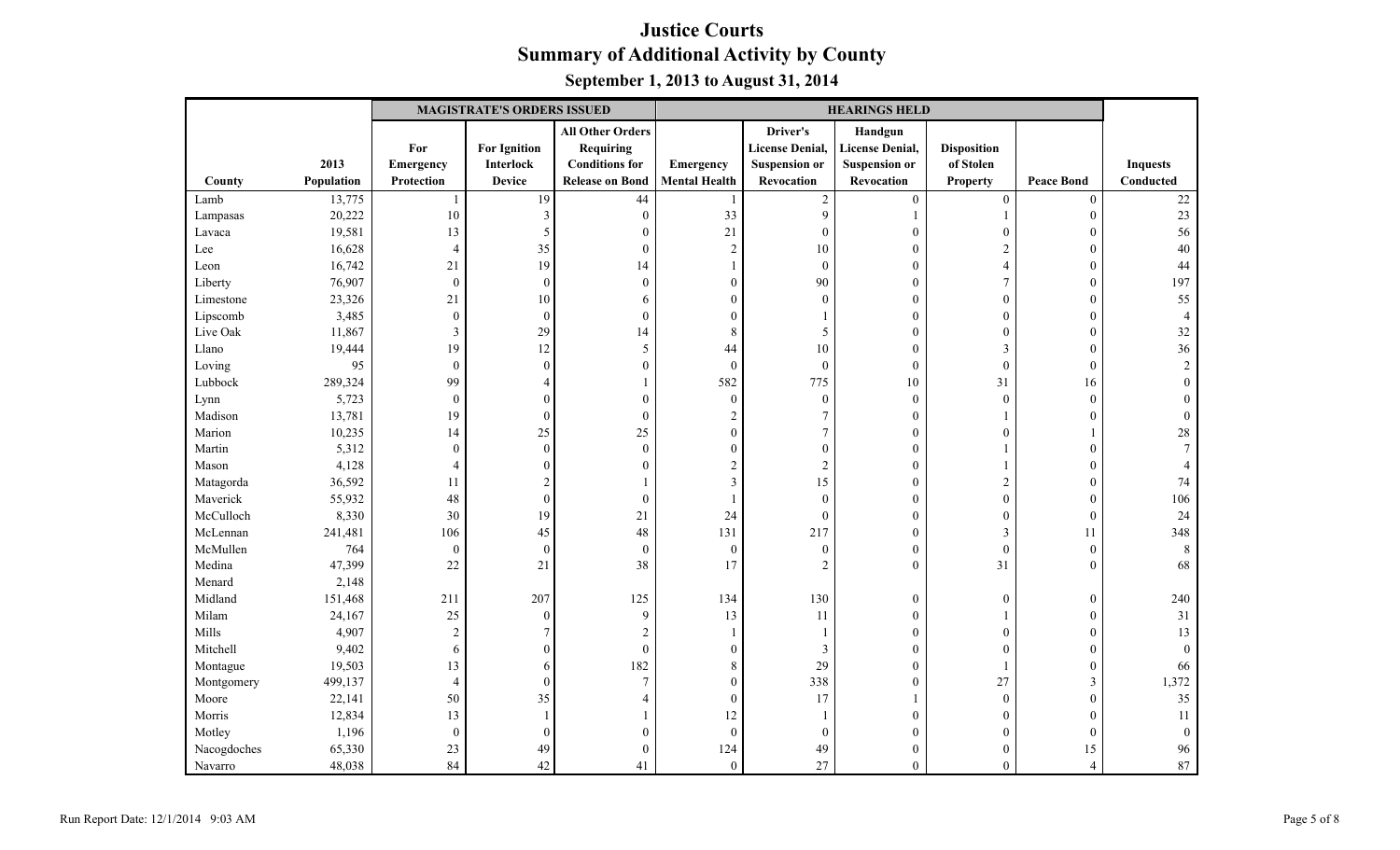|             |            | <b>CASES IN WHICH FINE AND COURT COSTS</b> |                     |                    |                  | <b>FINE AND COURT COSTS</b> |                       | FINES, COURT COSTS AND OTHER AMOUNTS |              |
|-------------|------------|--------------------------------------------|---------------------|--------------------|------------------|-----------------------------|-----------------------|--------------------------------------|--------------|
|             |            |                                            | <b>SATISFIED BY</b> |                    |                  | <b>WAIVED FOR INDIGENCY</b> |                       | <b>COLLECTED</b>                     |              |
|             |            | <b>Community Service</b>                   |                     |                    |                  |                             |                       |                                      |              |
|             | 2013       | Partial                                    | Full                |                    | Number of        |                             |                       |                                      |              |
| County      | Population | <b>Satisfaction</b>                        | <b>Satisfaction</b> | <b>Jail Credit</b> | Cases            | <b>Amount Waived</b>        | <b>Kept by County</b> | <b>Remitted to State</b>             | <b>Total</b> |
| Lamb        | 13,775     | $\boldsymbol{0}$                           | $\overline{7}$      | 74                 | $\boldsymbol{0}$ | \$0                         | \$34,544              | \$15,300                             | \$312,006    |
| Lampasas    | 20,222     | 3                                          | $\overline{7}$      | 21                 | $\sqrt{2}$       | \$26                        | \$313,820             | \$140,739                            | \$454,162    |
| Lavaca      | 19,581     | $\boldsymbol{0}$                           | 5                   | 5                  | $\mathbf{0}$     | \$0                         | \$297,603             | \$85,625                             | \$383,805    |
| Lee         | 16,628     | 25                                         | 16                  | 26                 | 6                | \$0                         | \$407,941             | \$564,521                            | \$971,729    |
| Leon        | 16,742     | $\boldsymbol{0}$                           | 1                   | 46                 | 6                | \$1,422                     | \$522,689             | \$256,503                            | \$779,196    |
| Liberty     | 76,907     | 29                                         | 187                 | 1,729              | 87               | \$18,203                    | \$764,114             | \$681,516                            | \$1,445,623  |
| Limestone   | 23,326     | 10                                         | 20                  | 104                | 22               | \$6,120                     | \$187,552             | \$91,938                             | \$279,490    |
| Lipscomb    | 3,485      | $\mathbf{0}$                               | 5                   | $\overline{4}$     | $\boldsymbol{0}$ | \$0                         | \$158,209             | \$125,250                            | \$283,459    |
| Live Oak    | 11,867     | $\Omega$                                   | $\overline{7}$      | 26                 | $\sqrt{2}$       | \$338                       | \$273,543             | \$1,393,224                          | \$1,666,765  |
| Llano       | 19,444     | 3                                          | 15                  | 225                | 3                | \$618                       | \$177,402             | \$192,321                            | \$369,723    |
| Loving      | 95         | $\Omega$                                   | $\boldsymbol{0}$    | $\overline{0}$     | $\theta$         | \$0                         | \$622                 | \$127,698                            | \$128,321    |
| Lubbock     | 289,324    | $\Omega$                                   | 58                  | 2,046              | $\mathbf{0}$     | \$0                         | \$1,549,156           | \$465,863                            | \$2,201,105  |
| Lynn        | 5,723      | $\theta$                                   | $\overline{0}$      | $\Omega$           | $\theta$         | \$0                         | \$4,608               | \$6,078                              | \$42,949     |
| Madison     | 13,781     | 10                                         | 27                  | 247                | $\boldsymbol{0}$ | \$0                         | \$360,607             | \$209,723                            | \$577,424    |
| Marion      | 10,235     | 23                                         | 16                  | 107                | 21               | \$3,892                     | \$123,333             | \$111,863                            | \$235,195    |
| Martin      | 5,312      | $\boldsymbol{0}$                           | $\boldsymbol{0}$    | 6                  | $\boldsymbol{0}$ | \$0                         | \$412,439             | \$303,644                            | \$616,083    |
| Mason       | 4,128      | 10                                         | $\tau$              | $\mathbf{1}$       | $\mathbf{0}$     | \$0                         | \$189,675             | \$94,178                             | \$283,855    |
| Matagorda   | 36,592     | 23                                         | 186                 | 282                | 3                | \$3,635                     | \$311,128             | \$171,787                            | \$481,889    |
| Maverick    | 55,932     | $\mathbf{0}$                               | 118                 | 38                 | $\mathbf{0}$     | \$0                         | $\$0$                 | \$0                                  | \$373,615    |
| McCulloch   | 8,330      | $\mathbf{1}$                               | 3                   | 16                 | $\theta$         | \$0                         | \$247,162             | \$154,377                            | \$401,537    |
| McLennan    | 241,481    |                                            | 18                  | 166                | $\theta$         | \$0                         | \$1,162,068           | \$202,887                            | \$1,516,654  |
| McMullen    | 764        | $\mathbf{0}$                               | $\boldsymbol{0}$    | 10                 | $\mathbf{0}$     | \$0                         | \$638,834             | \$488,911                            | \$1,127,745  |
| Medina      | 47,399     | $\boldsymbol{0}$                           | 12                  | 18                 | $\mathbf{1}$     | \$249                       | \$1,985,006           | \$173,947                            | \$2,158,657  |
| Menard      | 2,148      |                                            |                     |                    |                  |                             |                       |                                      |              |
| Midland     | 151,468    |                                            | 30                  | 1,229              | 33               | \$17,546                    | \$1,729,739           | \$1,085,640                          | \$2,838,778  |
| Milam       | 24,167     | $\theta$                                   | 5                   | 11                 | $\sqrt{2}$       | \$0                         | \$100,298             | \$61,454                             | \$575,027    |
| Mills       | 4,907      | $\Omega$                                   | 5                   | 31                 | $\boldsymbol{0}$ | \$0                         | \$139,939             | \$83,203                             | \$223,143    |
| Mitchell    | 9,402      |                                            | $\mathbf{0}$        | 62                 | $\overline{c}$   | \$560                       | \$204,222             | \$161,387                            | \$385,411    |
| Montague    | 19,503     |                                            | 38                  | 154                | 23               | \$8,862                     | \$412,937             | \$160,796                            | \$573,740    |
| Montgomery  | 499,137    | $\Omega$                                   | 72                  | 5,496              | 189              | \$25,717                    | \$5,719,675           | \$2,761,386                          | \$8,481,061  |
| Moore       | 22,141     |                                            | 13                  | 97                 | $\boldsymbol{0}$ | \$0                         | \$362,807             | \$116,868                            | \$479,687    |
| Morris      | 12,834     | $\Omega$                                   | $\mathbf{0}$        | 57                 | $\mathbf{0}$     | \$0                         | \$79,489              | \$51,203                             | \$138,812    |
| Motley      | 1,196      | $\Omega$                                   | $\mathbf{0}$        | -1                 | $\mathbf{0}$     | \$0                         | \$18,540              | \$9,956                              | \$28,496     |
| Nacogdoches | 65,330     | $\Delta$                                   | 262                 | 630                | 12               | \$3,334                     | \$713,337             | \$571,939                            | \$1,285,273  |
| Navarro     | 48,038     | 24                                         | 176                 | 450                | 16               | \$3,824                     | \$824,112             | \$370,686                            | \$1,309,017  |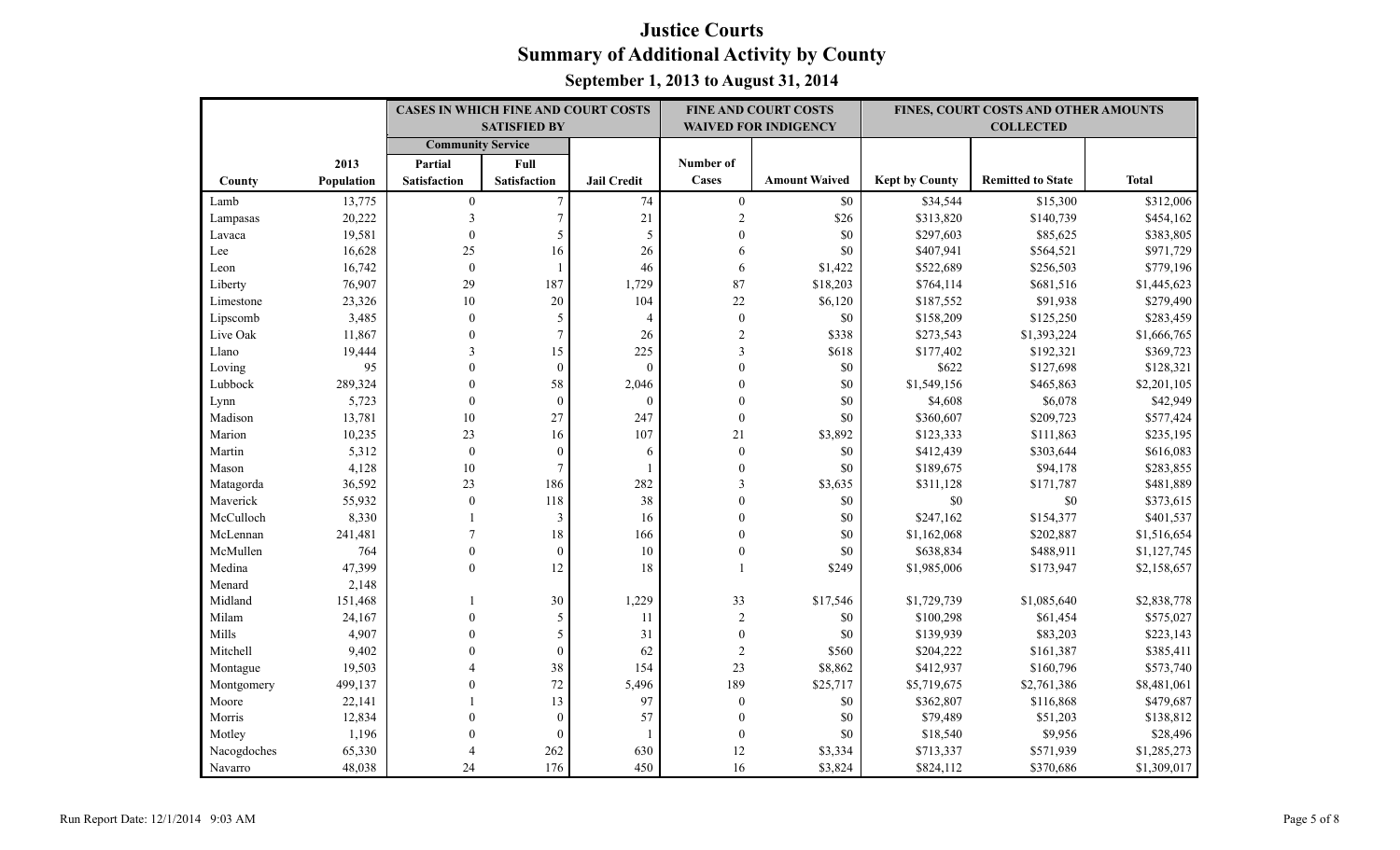|               |            |                     |                                 | <b>MAGISTRATE WARNINGS</b> |                                       |                 |                     |                        |                 | <b>WARRANTS ISSUED</b> |                |                        |                |
|---------------|------------|---------------------|---------------------------------|----------------------------|---------------------------------------|-----------------|---------------------|------------------------|-----------------|------------------------|----------------|------------------------|----------------|
|               |            |                     | <b>Number of Warnings Given</b> |                            | <b>Number of Requests for Counsel</b> |                 |                     | <b>Arrest Warrants</b> |                 |                        |                |                        |                |
|               |            |                     |                                 |                            |                                       |                 |                     |                        |                 |                        |                | Fire, Health and       | Examining      |
|               | 2013       | Class C             | Class A or B                    |                            | Class A or B                          |                 | Class C             | Class A or B           |                 | <b>Capiases Pro</b>    | Search         | <b>Code Inspection</b> | <b>Trials</b>  |
| County        | Population | <b>Misdemeanors</b> | <b>Misdemeanors</b>             | <b>Felonies</b>            | <b>Misdemeanors</b>                   | <b>Felonies</b> | <b>Misdemeanors</b> | <b>Misdemeanors</b>    | <b>Felonies</b> | Fine                   | Warrants       | Warrants               | Conducted      |
| Newton        | 14,140     | 66                  | 71                              | 403                        | 32                                    | 70              | 144                 | 44                     | 103             | $\theta$               | $\theta$       | $\Omega$               | $\Omega$       |
| Nolan         | 15,037     | 104                 | 307                             | 322                        | 34                                    | 131             | 2                   | $\theta$               | 60              | 5                      | $\Omega$       | $\Omega$               | $\theta$       |
| Nueces        | 352,107    | $\theta$            | $\overline{0}$                  | 119                        | $\overline{0}$                        | $\Omega$        | 296                 | 47                     | 503             | $\overline{7}$         | 26             |                        | $\mathfrak{D}$ |
| Ochiltree     | 10,806     | 314                 | 434                             | 159                        | $25\,$                                | 49              | 62                  |                        | 11              | 2                      | 13             |                        |                |
| Oldham        | 2,102      | $\overline{1}$      | 20                              | $25\,$                     | $\overline{\mathbf{3}}$               | $\overline{7}$  |                     | $\theta$               | $\theta$        | $\Omega$               | $\Omega$       |                        |                |
| Orange        | 82,957     | 316                 | 1,204                           | 1,125                      | 435                                   | 460             | 2,875               | 403                    | 15              | 861                    | 22             |                        |                |
| Palo Pinto    | 27,889     | 287                 | 535                             | 896                        | 13                                    | 38              | 143                 | 61                     | 212             | 47                     |                |                        |                |
| Panola        | 23,870     | 347                 | 611                             | 381                        | 124                                   | 67              | 433                 | 244                    | 116             | 121                    | $\Omega$       |                        |                |
| Parker        | 121,418    | 1,682               | 1,209                           | 761                        | 294                                   | 368             | 1,865               | 253                    | 499             | $72\,$                 | $\mathbf Q$    |                        |                |
| Parmer        | 9,965      | 6                   | 111                             | 81                         | 41                                    | 34              | 2                   | $\overline{0}$         | 16              | $\mathbf{0}$           | 3              |                        |                |
| Pecos         | 15,697     | 190                 | 478                             | 198                        | $\overline{2}$                        | $\Omega$        | 23                  | 69                     | 40              | 50                     | $\Omega$       |                        |                |
| Polk          | 45,790     | 265                 | 1,068                           | 1,719                      | 401                                   | 713             | 1,603               | 92                     | 299             | 557                    | 16             |                        |                |
| Potter        | 121,661    | 701                 | 3,670                           | 2,588                      | 2,662                                 | 1,877           | 2,209               | 16                     | 3               | 2,755                  | $\overline{2}$ |                        | 59             |
| Presidio      | 7,201      | 14                  | 77                              | 17                         | 8                                     | 9               | $\overline{1}$      | 15                     | 5               | $\Omega$               | $\Omega$       |                        | $\Omega$       |
| Rains         | 11,065     | 222                 | 183                             | 211                        | 105                                   | 130             | 404                 | 13                     | 30              | $\Omega$               | -5             |                        |                |
| Randall       | 126,474    | 393                 | 1,054                           | 1,067                      | 132                                   | 245             | 1,144               | $\mathbf{0}$           | $\theta$        | 537                    |                |                        |                |
| Reagan        | 3,601      | $\boldsymbol{0}$    | $\mathbf{0}$                    | $\overline{2}$             | $\boldsymbol{0}$                      | $\theta$        | 834                 | 5                      | 8               | 54                     | $\Omega$       |                        |                |
| Real          | 3,350      | 29                  | 39                              | 12                         | 30                                    | 20              | $\mathbf{0}$        | $\mathbf{0}$           | $\theta$        | $\Omega$               |                |                        |                |
| Red River     | 12,470     | 120                 | 231                             | 327                        | 154                                   | 262             | 133                 | 39                     | 99              | 99                     |                |                        | $\mathcal{L}$  |
| Reeves        | 13,965     | 24                  | 143                             | 129                        | 37                                    | 52              | 10                  | 5                      | 8               | $\Omega$               |                |                        |                |
| Refugio       | 7,305      | 15                  | 272                             | 143                        | 107                                   | 61              | 2,576               | 13                     | 36              |                        | 6              |                        |                |
| Roberts       | 831        | $\theta$            | $\boldsymbol{0}$                | $\Omega$                   | $\boldsymbol{0}$                      | $\Omega$        | $\overline{0}$      | $\mathbf{0}$           | $\theta$        | $\Omega$               |                |                        |                |
| Robertson     | 16,486     | 196                 | 436                             | 340                        | 21                                    | 60              | 592                 | 97                     | 125             | 107                    | $\mathcal{F}$  |                        |                |
| Rockwall      | 85,245     | 2,481               | 1,235                           | 1,020                      | 540                                   | 522             | 2,303               | 29                     | 18              | 308                    |                |                        |                |
| Runnels       | 10,309     | 14                  | 105                             | 87                         | 14                                    | 12              | $\overline{3}$      | $\theta$               | 31              | $\mathbf{0}$           |                |                        |                |
| Rusk          | 53,622     | 452                 | 1,091                           | 832                        | $\overline{2}$                        | 21              | 316                 | 123                    | 181             | $87\,$                 |                |                        |                |
| Sabine        | 10,361     | 89                  | 153                             | 103                        | $\theta$                              | $\Omega$        | 475                 | 60                     | 89              | 37                     |                |                        |                |
| San Augustine | 8,769      | 99                  | 184                             | 207                        | 40                                    | 96              | 16                  | 21                     | 30              | $\Omega$               |                |                        |                |
| San Jacinto   | 26,856     | 40                  | 356                             | 232                        | 9                                     | 28              | 31                  | 58                     | 81              | $\overline{2}$         |                |                        |                |
| San Patricio  | 66,137     | 218                 | 1,527                           | 815                        | 17                                    | 14              | 1,223               | 420                    | 376             | 309                    | $\mathcal{D}$  |                        |                |
| San Saba      | 6,012      | $\theta$            | 62                              | 24                         | 17                                    | 18              | 93                  |                        | 2               | $\mathbf{Q}$           | 6              |                        |                |
| Schleicher    | 3,206      | $\theta$            | 78                              | 67                         | $\mathbf{0}$                          | 11              | $\overline{0}$      | $\mathbf{0}$           | $\overline{0}$  | $\Omega$               | -6             |                        |                |
| Scurry        | 17,302     | 198                 | 243                             | 272                        | 115                                   | 170             | 364                 |                        | 23              | 164                    | 11             |                        |                |
| Shackelford   | 3,375      | 10                  | 94                              | 58                         | 36                                    | 26              | 283                 | 37                     | 18              | $\Omega$               | 3              |                        |                |
| Shelby        | 25,792     | 279                 | 735                             | 508                        | 300                                   | 240             | 126                 | 149                    | 211             | $\Omega$               |                |                        | $\theta$       |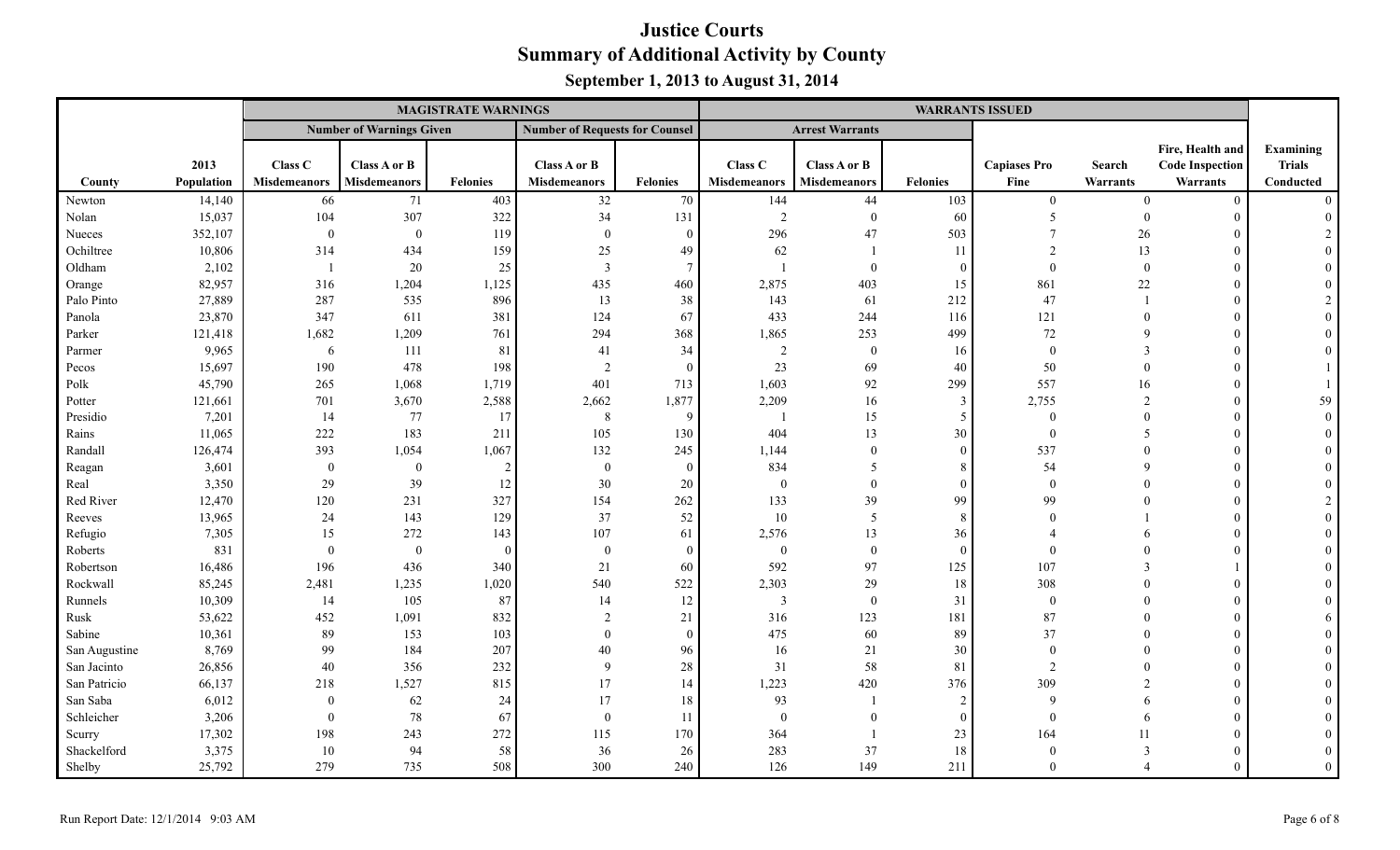|               |            | <b>MAGISTRATE'S ORDERS ISSUED</b><br><b>HEARINGS HELD</b> |                     |                         |                      |                        |                        |                    |                   |                 |
|---------------|------------|-----------------------------------------------------------|---------------------|-------------------------|----------------------|------------------------|------------------------|--------------------|-------------------|-----------------|
|               |            |                                                           |                     | <b>All Other Orders</b> |                      | Driver's               | Handgun                |                    |                   |                 |
|               |            | For                                                       | <b>For Ignition</b> | <b>Requiring</b>        |                      | <b>License Denial,</b> | <b>License Denial,</b> | <b>Disposition</b> |                   |                 |
|               | 2013       | Emergency                                                 | Interlock           | <b>Conditions</b> for   | Emergency            | <b>Suspension or</b>   | <b>Suspension or</b>   | of Stolen          |                   | <b>Inquests</b> |
| County        | Population | Protection                                                | <b>Device</b>       | <b>Release on Bond</b>  | <b>Mental Health</b> | Revocation             | Revocation             | <b>Property</b>    | <b>Peace Bond</b> | Conducted       |
| Newton        | 14,140     | $\boldsymbol{0}$                                          |                     | $\boldsymbol{0}$        | $\sqrt{6}$           | 11                     | $\boldsymbol{0}$       | $\boldsymbol{0}$   | $\boldsymbol{0}$  | 31              |
| Nolan         | 15,037     | 18                                                        | 13                  | $\boldsymbol{0}$        | 42                   | 6                      | $\mathbf{0}$           | $\mathbf{0}$       | $\mathbf{0}$      | 35              |
| Nueces        | 352,107    | $\mathbf{0}$                                              | $\overline{0}$      | $\boldsymbol{0}$        | 111                  | 104                    | 4                      | 41                 | 13                | $\theta$        |
| Ochiltree     | 10,806     | 19                                                        | $\overline{0}$      | $\boldsymbol{0}$        | 9                    | 11                     |                        | $\boldsymbol{0}$   | $\boldsymbol{0}$  | 20              |
| Oldham        | 2,102      | $\mathbf{0}$                                              | 3                   | $\mathbf{1}$            | $\mathbf{0}$         | $\theta$               | $\mathbf{0}$           | $\overline{0}$     | $\overline{0}$    | 8               |
| Orange        | 82,957     | 14                                                        | 31                  | 12                      | 88                   | 96                     | $\sqrt{2}$             |                    | 11                | 140             |
| Palo Pinto    | 27,889     | 28                                                        | 6                   | $\,8\,$                 | 67                   | 22                     | $\boldsymbol{0}$       | 14                 | $\overline{0}$    | 78              |
| Panola        | 23,870     | $\overline{3}$                                            | 20                  | 38                      | 9                    | 26                     |                        | $\mathbf{0}$       | $\theta$          | 33              |
| Parker        | 121,418    | 37                                                        | 72                  | 161                     | 9                    | 70                     | $\boldsymbol{0}$       | 76                 | $\mathbf{0}$      | $\theta$        |
| Parmer        | 9,965      | $\boldsymbol{0}$                                          | $\boldsymbol{0}$    | $\boldsymbol{0}$        | $\overline{0}$       | 3                      | $\boldsymbol{0}$       | $\boldsymbol{0}$   | $\boldsymbol{0}$  | 16              |
| Pecos         | 15,697     | 40                                                        | 9                   | 17                      | 6                    | $\overline{7}$         | $\boldsymbol{0}$       | 3                  | $\theta$          | 24              |
| Polk          | 45,790     | 34                                                        | 50                  | 11                      | 221                  | 35                     | $\boldsymbol{0}$       | $\mathbf{0}$       | $\mathbf{0}$      | 244             |
| Potter        | 121,661    | 394                                                       | 109                 | 2,572                   | 181                  | 193                    | $\boldsymbol{0}$       | 4                  | $\theta$          | 400             |
| Presidio      | 7,201      | $\overline{4}$                                            | $\theta$            | $\boldsymbol{0}$        | $\mathbf{1}$         | $\overline{4}$         | $\mathbf{0}$           | $\Omega$           | $\mathbf{0}$      |                 |
| Rains         | 11,065     | $\boldsymbol{7}$                                          | $\theta$            | $\boldsymbol{0}$        | $\Omega$             | 8                      | $\boldsymbol{0}$       | $\mathbf{0}$       | $\mathbf{0}$      | 16              |
| Randall       | 126,474    | 59                                                        | 22                  | $\boldsymbol{0}$        |                      | 66                     | $\mathbf{0}$           | $\overline{0}$     | $\mathbf{0}$      | 133             |
| Reagan        | 3,601      | 1                                                         | $\theta$            | $\boldsymbol{0}$        | $\overline{c}$       | $\overline{3}$         | $\boldsymbol{0}$       | $\mathbf{0}$       | $\theta$          | 14              |
| Real          | 3,350      | $\boldsymbol{0}$                                          | $\overline{2}$      | $\boldsymbol{0}$        | $\mathfrak{Z}$       | $\overline{0}$         |                        | $\overline{0}$     | $\mathbf{0}$      | $\theta$        |
| Red River     | 12,470     | $\overline{c}$                                            | $\overline{7}$      | 18                      | $\boldsymbol{0}$     | 13                     | $\mathbf{0}$           | $\mathbf{0}$       | $\mathbf{0}$      | 38              |
| Reeves        | 13,965     | $\overline{c}$                                            | $\overline{0}$      | $\boldsymbol{0}$        | 14                   | 10                     | $\boldsymbol{0}$       | $\overline{0}$     | $\mathbf{0}$      | 36              |
| Refugio       | 7,305      | $\mathbf{1}$                                              | 17                  | 23                      | $\overline{4}$       | 5                      | $\boldsymbol{0}$       | $\overline{0}$     | $\mathbf{0}$      | 34              |
| Roberts       | 831        | $\boldsymbol{0}$                                          | $\boldsymbol{0}$    | $\boldsymbol{0}$        | $\Omega$             | $\theta$               | $\mathbf{0}$           | $\overline{0}$     | $\theta$          | $\Omega$        |
| Robertson     | 16,486     | 6                                                         | 13                  | $\boldsymbol{0}$        | $\overline{4}$       | 5                      | $\boldsymbol{0}$       |                    | $\boldsymbol{0}$  | 23              |
| Rockwall      | 85,245     | 59                                                        | 104                 | $\overline{4}$          | 30                   | 50                     |                        | $\mathbf{2}$       | $\mathbf{0}$      | 125             |
| Runnels       | 10,309     | 6                                                         | $\boldsymbol{0}$    | $\overline{0}$          | $\mathbf{0}$         | 5                      | $\mathbf{0}$           | $\overline{0}$     | $\overline{0}$    | 12              |
| Rusk          | 53,622     | 6                                                         | 45                  | $\sqrt{2}$              | $\overline{0}$       | 40                     | $\sqrt{2}$             | 8                  | $\mathbf{0}$      | 80              |
| Sabine        | 10,361     | 11                                                        | $\boldsymbol{0}$    | $\mathbf{2}$            | 5                    | $\overline{7}$         | $\boldsymbol{0}$       | $\theta$           | $\boldsymbol{0}$  | 35              |
| San Augustine | 8,769      | 25                                                        | $\sqrt{2}$          | 5                       | $\overline{2}$       | $\overline{7}$         | $\boldsymbol{0}$       |                    | $\boldsymbol{0}$  | 56              |
| San Jacinto   | 26,856     | $\mathbf{9}$                                              | 12                  | $\mathbf{1}$            | $\boldsymbol{0}$     | 10                     | $\boldsymbol{0}$       | $\sqrt{2}$         | $\boldsymbol{0}$  | 61              |
| San Patricio  | 66,137     | 39                                                        | 35                  | $\boldsymbol{7}$        | 19                   | 35                     | $\mathbf{0}$           | $\mathbf{0}$       | $\theta$          | 214             |
| San Saba      | 6,012      | 5                                                         | $\overline{c}$      | $\boldsymbol{0}$        | 9                    | $\theta$               | $\mathbf{0}$           | $\overline{0}$     | $\theta$          |                 |
| Schleicher    | 3,206      | $\sqrt{2}$                                                | $\theta$            | $\boldsymbol{0}$        | $\theta$             | $\theta$               | $\boldsymbol{0}$       | $\overline{0}$     | $\mathbf{0}$      |                 |
| Scurry        | 17,302     | 15                                                        | $\Omega$            | $\boldsymbol{0}$        | $\theta$             | 13                     | $\mathbf{0}$           | $\Omega$           | $\theta$          | 29              |
| Shackelford   | 3,375      | 5                                                         | $\sqrt{ }$          | $\boldsymbol{0}$        | $\Omega$             | 5                      | $\boldsymbol{0}$       | 0                  | $\boldsymbol{0}$  | 13              |
| Shelby        | 25,792     | 5                                                         | $\sqrt{ }$          | $\overline{2}$          | $\overline{2}$       | 11                     | $\mathbf{0}$           | $\mathbf{0}$       | $\mathbf{0}$      | 52              |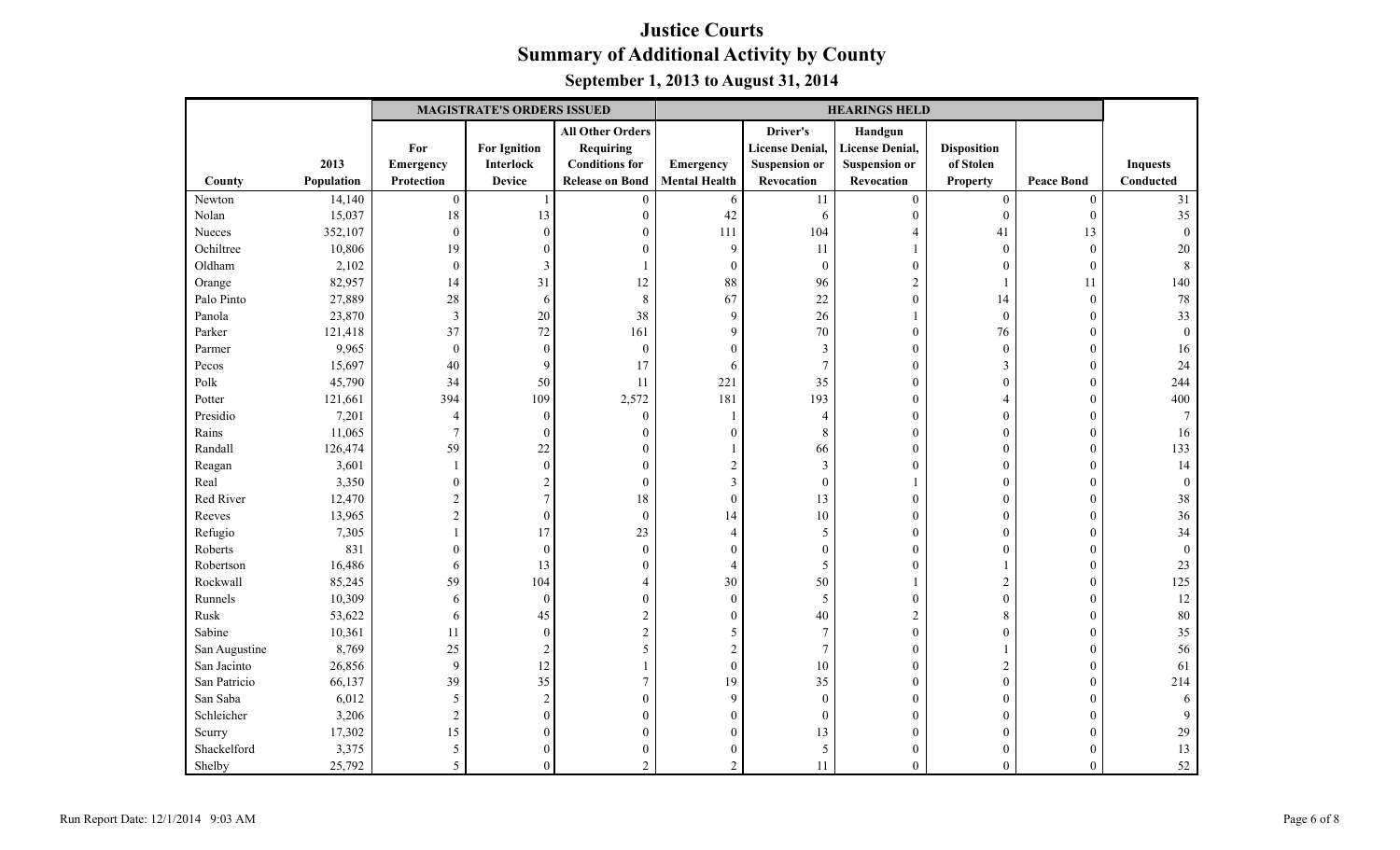|               |            | <b>CASES IN WHICH FINE AND COURT COSTS</b> |                     |                    |                  | <b>FINE AND COURT COSTS</b> |                       | FINES, COURT COSTS AND OTHER AMOUNTS |              |
|---------------|------------|--------------------------------------------|---------------------|--------------------|------------------|-----------------------------|-----------------------|--------------------------------------|--------------|
|               |            |                                            | <b>SATISFIED BY</b> |                    |                  | <b>WAIVED FOR INDIGENCY</b> |                       | <b>COLLECTED</b>                     |              |
|               |            | <b>Community Service</b>                   |                     |                    |                  |                             |                       |                                      |              |
|               | 2013       | Partial                                    | Full                |                    | Number of        |                             |                       |                                      |              |
| County        | Population | <b>Satisfaction</b>                        | Satisfaction        | <b>Jail Credit</b> | Cases            | <b>Amount Waived</b>        | <b>Kept by County</b> | <b>Remitted to State</b>             | <b>Total</b> |
| Newton        | 14,140     | $\boldsymbol{0}$                           | 23                  | 156                | $\boldsymbol{0}$ | $\$0$                       | \$208,984             | \$152,461                            | \$361,447    |
| Nolan         | 15,037     | $\overline{1}$                             | 17                  | 79                 | $\sqrt{2}$       | \$419                       | \$252,900             | \$135,791                            | \$388,691    |
| Nueces        | 352,107    | 460                                        | 172                 | 186                | 16               | \$3,062                     | \$1,969,829           | \$750,717                            | \$2,805,739  |
| Ochiltree     | 10,806     | $\boldsymbol{0}$                           | $\mathfrak{Z}$      | 24                 | $\boldsymbol{0}$ | \$0                         | \$190,320             | \$150,103                            | \$340,419    |
| Oldham        | 2,102      | $\theta$                                   | $\boldsymbol{0}$    | $\mathfrak s$      | $\mathbf{1}$     | \$80                        | \$318,966             | \$132,887                            | \$452,225    |
| Orange        | 82,957     | 8                                          | 146                 | 1,196              | $28\,$           | \$9,770                     | \$571,753             | \$592,271                            | \$1,164,018  |
| Palo Pinto    | 27,889     | 3                                          | 65                  | 309                | $\mathbf{1}$     | \$118                       | \$399,439             | \$439,487                            | \$838,928    |
| Panola        | 23,870     | 18                                         | 119                 | 276                | $\mathbf{0}$     | \$0                         | \$306,221             | \$196,492                            | \$502,709    |
| Parker        | 121,418    | $\boldsymbol{0}$                           | 11                  | 542                | $\mathbf{0}$     | \$0                         | \$1,304,891           | \$813,672                            | \$2,239,438  |
| Parmer        | 9,965      | $\overline{2}$                             | 14                  | 20                 | $\boldsymbol{0}$ | $\$0$                       | \$133,252             | \$90,510                             | \$224,033    |
| Pecos         | 15,697     |                                            | 14                  | 134                | 6                | \$1,445                     | \$533,732             | \$322,033                            | \$855,769    |
| Polk          | 45,790     | 5                                          | 60                  | 563                | 13               | \$4,361                     | \$557,664             | \$410,040                            | \$993,375    |
| Potter        | 121,661    | 44                                         | 161                 | 758                | 9                | \$3,676                     | \$1,006,508           | \$352,485                            | \$1,358,993  |
| Presidio      | 7,201      | $\boldsymbol{0}$                           | $\overline{4}$      | $\overline{1}$     | $\theta$         | \$0                         | \$316,972             | \$206,494                            | \$523,469    |
| Rains         | 11,065     | 56                                         | 24                  | 131                | 0                | \$0                         | \$81,082              | \$60,579                             | \$142,658    |
| Randall       | 126,474    | $\overline{4}$                             | $\mathbf{0}$        | $\mathfrak{Z}$     | $\Omega$         | $\$0$                       | \$985,719             | \$432,598                            | \$1,418,317  |
| Reagan        | 3,601      | 4                                          | 18                  | 24                 | $\theta$         | \$0                         | \$475,990             | \$267,055                            | \$743,044    |
| Real          | 3,350      |                                            | 9                   | 19                 | $\Omega$         | $\$0$                       | \$55,378              | \$24,401                             | \$79,781     |
| Red River     | 12,470     | 3                                          | 4                   | 150                | $\theta$         | \$0                         | \$93,173              | \$71,807                             | \$164,980    |
| Reeves        | 13,965     | $\mathbf{0}$                               | 15                  | 18                 |                  | \$365                       | \$291,782             | \$335,858                            | \$626,614    |
| Refugio       | 7,305      | 45                                         | $\,8\,$             | 253                | $\mathbf{0}$     | $\$0$                       | \$712,534             | \$808,117                            | \$1,520,656  |
| Roberts       | 831        | $\theta$                                   | $\overline{c}$      | $\boldsymbol{0}$   | $\theta$         | \$0                         | \$157,208             | \$101,950                            | \$259,164    |
| Robertson     | 16,486     | 3                                          | 25                  | 89                 | $\mathbf{0}$     | \$0                         | \$370,400             | \$275,170                            | \$808,845    |
| Rockwall      | 85,245     | $\theta$                                   | $\,8\,$             | 484                | $\overline{0}$   | \$0                         | \$770,515             | \$363,865                            | \$1,157,142  |
| Runnels       | 10,309     | $\mathbf{0}$                               | $\mathbf{2}$        | $\mathbf{0}$       | $\mathbf{1}$     | \$567                       | \$92,368              | \$56,109                             | \$148,489    |
| Rusk          | 53,622     | 55                                         | 51                  | 351                | 69               | \$19,861                    | \$701,566             | \$414,591                            | \$1,116,162  |
| Sabine        | 10,361     | $\overline{4}$                             | 22                  | 32                 | $\sqrt{2}$       | \$330                       | \$93,421              | \$81,947                             | \$175,368    |
| San Augustine | 8,769      |                                            | 63                  | 50                 | $\boldsymbol{0}$ | \$0                         | \$49,571              | \$50,724                             | \$100,295    |
| San Jacinto   | 26,856     | 6                                          | 196                 | 373                | 17               | \$3,115                     | \$673,170             | \$330,317                            | \$1,286,755  |
| San Patricio  | 66,137     | 42                                         | 98                  | 253                | 32               | \$7,818                     | \$1,186,460           | \$655,868                            | \$1,842,358  |
| San Saba      | 6,012      | $\mathbf{1}$                               | 7                   | 26                 | $\tau$           | $\$0$                       | \$45,311              | \$26,811                             | \$72,122     |
| Schleicher    | 3,206      | $\mathbf{0}$                               | $\overline{4}$      | 28                 | $\overline{0}$   | \$0                         | \$120,346             | \$54,232                             | \$174,579    |
| Scurry        | 17,302     | 16                                         | 16                  | 122                | $\mathbf{0}$     | $\$0$                       | \$390,711             | \$187,412                            | \$578,123    |
| Shackelford   | 3,375      | $\mathbf{1}$                               | 11                  | 36                 | $\mathbf{0}$     | \$0                         | \$153,234             | \$74,456                             | \$227,689    |
| Shelby        | 25,792     | $\Omega$                                   | 34                  | 107                | $\theta$         | \$0                         | \$0                   | \$0                                  | \$469,158    |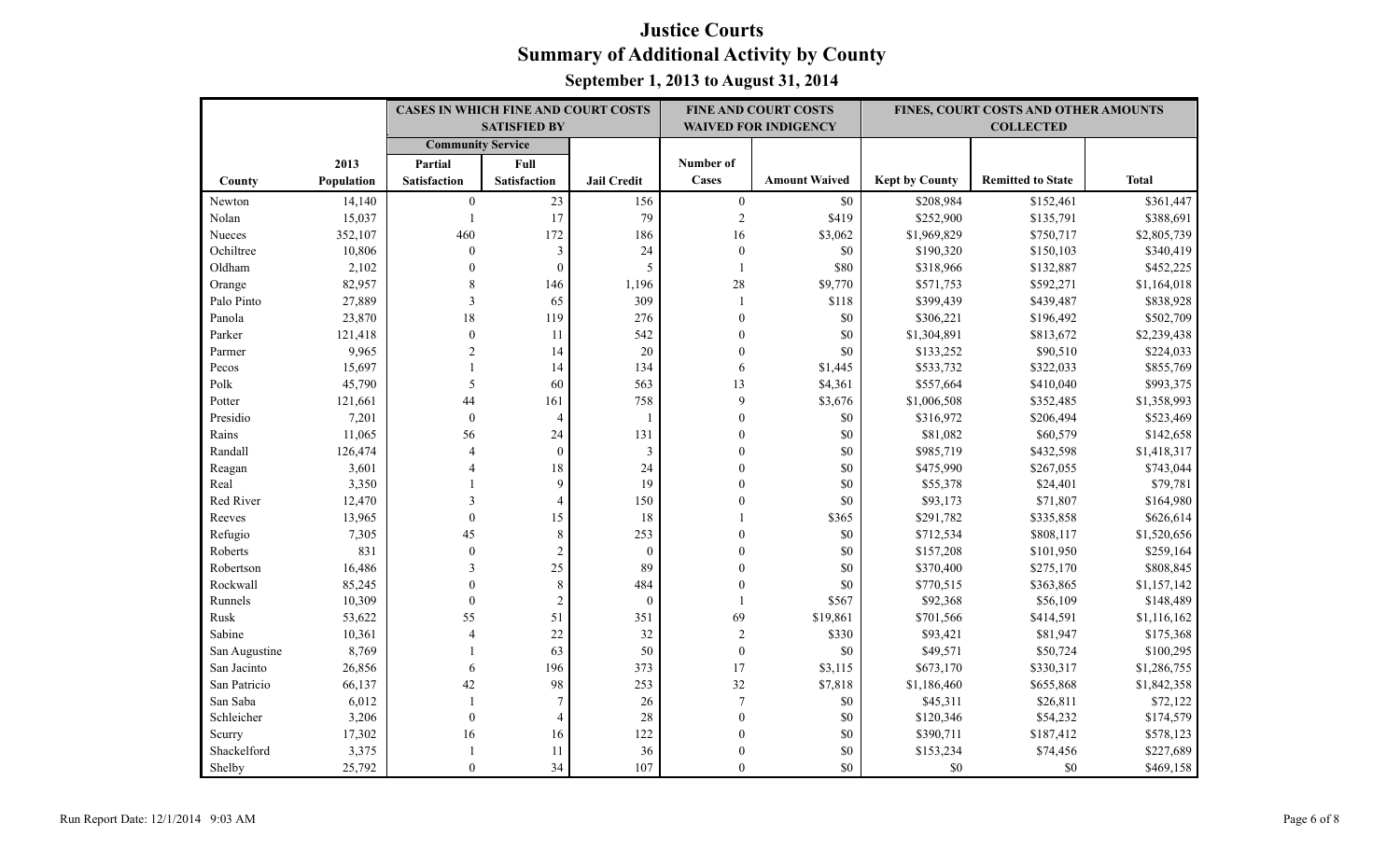|              |            | <b>MAGISTRATE WARNINGS</b> |                                 |                 |                                       |              |                     |                        |                 | <b>WARRANTS ISSUED</b> |                |                        |               |
|--------------|------------|----------------------------|---------------------------------|-----------------|---------------------------------------|--------------|---------------------|------------------------|-----------------|------------------------|----------------|------------------------|---------------|
|              |            |                            | <b>Number of Warnings Given</b> |                 | <b>Number of Requests for Counsel</b> |              |                     | <b>Arrest Warrants</b> |                 |                        |                |                        |               |
|              |            |                            |                                 |                 |                                       |              |                     |                        |                 |                        |                | Fire, Health and       | Examining     |
|              | 2013       | Class C                    | Class A or B                    |                 | Class A or B                          |              | Class C             | Class A or B           |                 | <b>Capiases Pro</b>    | <b>Search</b>  | <b>Code Inspection</b> | <b>Trials</b> |
| County       | Population | <b>Misdemeanors</b>        | Misdemeanors                    | <b>Felonies</b> | <b>Misdemeanors</b>                   | Felonies     | <b>Misdemeanors</b> | <b>Misdemeanors</b>    | <b>Felonies</b> | Fine                   | Warrants       | Warrants               | Conducted     |
| Sherman      | 3,093      | $\overline{4}$             | 64                              | 35              | 39                                    | 23           | $\mathbf{0}$        | $\mathbf{0}$           | $\Omega$        | 8                      | $\theta$       | $^{\circ}$             | $\Omega$      |
| Smith        | 216,080    | 168                        | 2,599                           | 2,000           | 210                                   | 191          | 2,149               | 319                    | 238             | $\Omega$               |                | $\Omega$               |               |
| Somervell    | 8,658      | 148                        | 282                             | 130             | 33                                    | 23           | 6                   | $\mathbf{0}$           | $\overline{3}$  | $\Omega$               |                |                        |               |
| Starr        | 61,963     | 141                        | 751                             | 878             | -6                                    |              | 69                  | 25                     | 36              | 245                    | 21             |                        |               |
| Stephens     | 9,247      | 8                          | 93                              | 148             |                                       | $\theta$     | $\theta$            | $\mathbf{0}$           |                 | $\theta$               |                |                        |               |
| Sterling     | 1,219      | $\Omega$                   | $\Omega$                        | $\Omega$        | $\Omega$                              | $\mathbf{0}$ | $\Omega$            | $\theta$               |                 | $\Omega$               |                |                        |               |
| Stonewall    | 1,432      | $\Omega$                   | 24                              |                 | $\Omega$                              | $\theta$     | 83                  |                        |                 |                        |                |                        |               |
| Sutton       | 4,006      | 44                         | 139                             | 82              | 29                                    | 23           | $\Omega$            | $\mathbf Q$            | 12              | $\mathbf{3}$           | $\overline{5}$ |                        |               |
| Swisher      | 7,763      | $\mathbf Q$                | 40                              | 29              | 13                                    | 16           |                     | $\theta$               | $\Omega$        | $\Omega$               |                |                        |               |
| Tarrant      | 1,911,541  | $30\,$                     | 5                               | 13              | $\mathbf{0}$                          |              | 1,451               | 210                    | 206             | 708                    | $\mathbf{Q}$   |                        |               |
| Taylor       | 134,117    | 40                         | 1,544                           | 1,506           | 702                                   | 807          | 1,245               | $\theta$               | $\theta$        | 454                    | 20             |                        | 47            |
| Terrell      | 903        | 9                          | 27                              | 19              | $\mathfrak{D}$                        | 5            | 43                  | $\Omega$               |                 | 2                      | $\Omega$       |                        |               |
| Terry        | 12,743     | 29                         | 97                              | 211             | $\Omega$                              | $\theta$     | 81                  | $\Omega$               | 64              | 30                     | $\mathcal{R}$  |                        |               |
| Throckmorton | 1,600      | $\theta$                   | $\Omega$                        | $\Omega$        | $\Omega$                              | $\theta$     | $\mathbf{0}$        | $\theta$               | $\Omega$        | $\theta$               | $\Omega$       |                        |               |
| Titus        | 32,581     | 696                        | 1,407                           | 1,091           | 84                                    | 115          | 701                 | 210                    | 114             | 700                    | 64             |                        |               |
| Tom Green    | 114,954    | 65                         | 1,519                           | 1,781           | 451                                   | 743          | 1,028               | 13                     | 1,195           | 354                    |                |                        | $\Omega$      |
| Travis       | 1,120,954  | 19                         | 4,412                           | 1,548           | $\boldsymbol{0}$                      | $\mathbf{0}$ | 15,734              | 3,054                  | 519             | 927                    |                |                        | 283           |
| Trinity      | 14,393     | 45                         | 67                              | 95              | 52                                    | 78           | 222                 | 26                     | 44              | $\theta$               | 2              |                        | $\theta$      |
| Tyler        | 21,464     | 16                         | 211                             | 257             | 35                                    | 65           |                     | $48\,$                 | 81              | $\Omega$               | 10             |                        |               |
| Upshur       | 39,884     | 305                        | 82                              | 69              | 3                                     | 10           | 409                 | 2                      | $\mathcal{E}$   | 176                    |                |                        |               |
| Upton        | 3,372      | 47                         | 212                             | 93              | 43                                    | 24           | $\Omega$            | $10\,$                 | -6              | 3                      | $\overline{2}$ |                        |               |
| Uvalde       | 26,926     | 220                        | 770                             | 297             | 254                                   | 137          |                     | $\overline{2}$         | 11              | $\Omega$               | $\Omega$       |                        |               |
| Val Verde    | 48,623     | 17                         | 788                             | 371             | 30                                    | 20           | $\theta$            | $\,8\,$                | 26              | $\Omega$               |                |                        |               |
| Van Zandt    | 52,481     | 781                        | 799                             | 966             | 391                                   | 407          | 1,710               | 184                    | 384             | 246                    |                |                        |               |
| Victoria     | 90,028     | 1,506                      | 1,325                           | 1,728           | 262                                   | 509          | 3,079               | $\theta$               | 111             | 114                    |                |                        |               |
| Walker       | 68,817     | 165                        | 1,422                           | 1,197           | 741                                   | 578          | $\boldsymbol{0}$    | 164                    | 206             | $\theta$               |                |                        |               |
| Waller       | 45,213     | 10                         | 243                             | 135             | 39                                    | 22           | 308                 | 46                     | 40              | 210                    |                |                        |               |
| Ward         | 11,244     | 23                         | 168                             | 112             | 68                                    | 65           | $\boldsymbol{0}$    | $\overline{2}$         | $\overline{4}$  | $\overline{1}$         |                |                        |               |
| Washington   | 34,147     | 321                        | 1,069                           | 700             | 225                                   | 188          | 585                 | 101                    | 158             | 145                    |                |                        |               |
| Webb         | 262,495    | 119                        | 2,243                           | 1,268           | 262                                   | 52           | 271                 | 887                    | 637             | 117                    | $\Omega$       |                        | 14            |
| Wharton      | 41,216     | 614                        | 1,193                           | 1,132           | 123                                   | 251          | 158                 | 158                    | 151             | 41                     | 54             |                        |               |
| Wheeler      | 5,751      | 71                         | 118                             | 71              | 72                                    | 127          | 132                 | 5                      | 29              | 18                     | 5              |                        |               |
| Wichita      | 132,047    | $\overline{3}$             | 1,803                           | 1,530           | 834                                   | 806          | 2,215               | 1,982                  | 1,418           | 674                    | 23             |                        |               |
| Wilbarger    | 13,131     | 9                          | 303                             | 279             | 24                                    | 58           | $\mathbf{0}$        | 44                     | 38              | $\Omega$               |                |                        |               |
| Willacy      | 21,921     | $\Omega$                   | $\theta$                        | $\theta$        | 6                                     | 5            | 1,433               | $\mathbf{Q}$           | 14              | 946                    |                |                        | $\theta$      |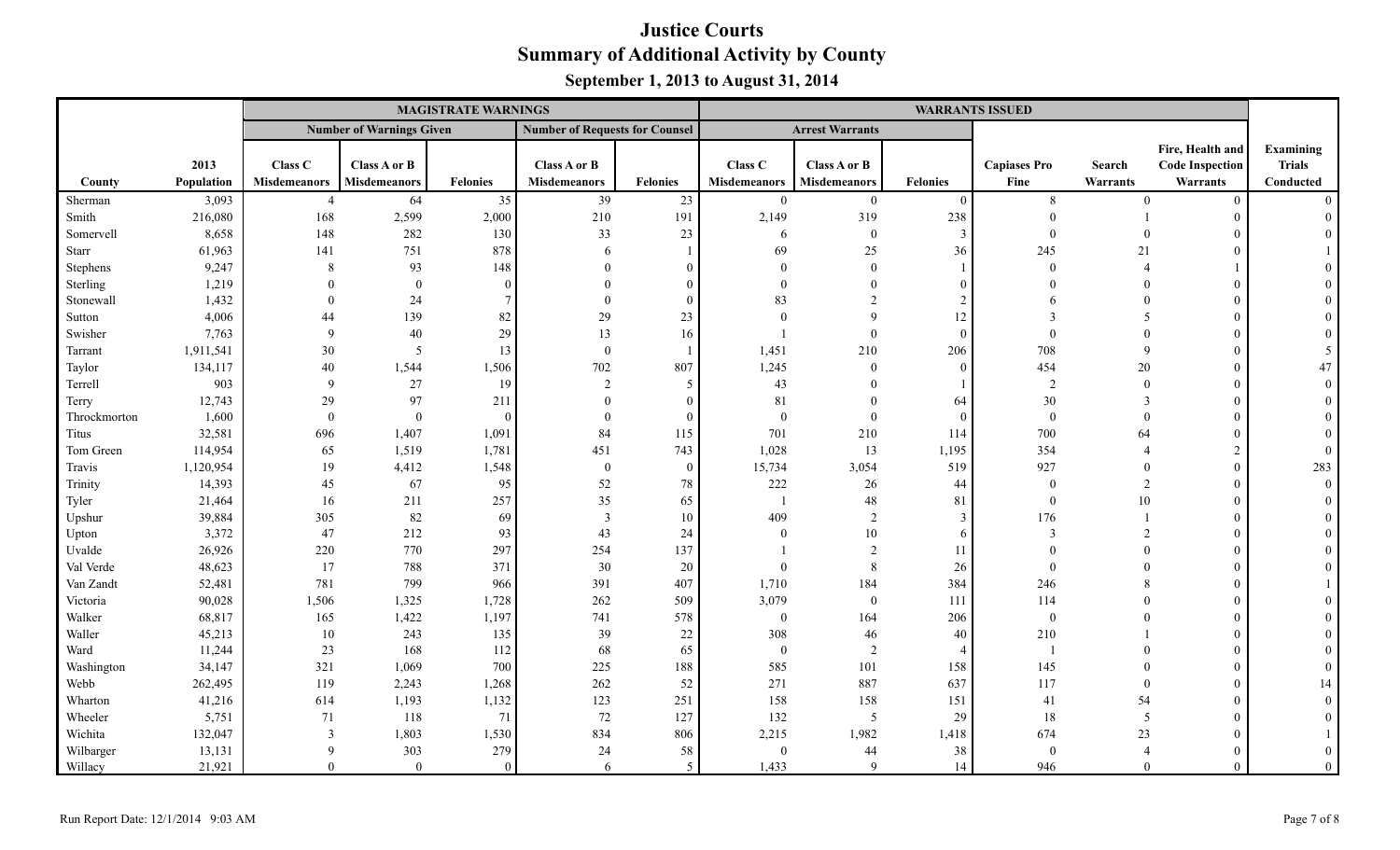|              |            |                  | <b>MAGISTRATE'S ORDERS ISSUED</b> |                         |                      |                        | <b>HEARINGS HELD</b>   |                    |                   |                 |
|--------------|------------|------------------|-----------------------------------|-------------------------|----------------------|------------------------|------------------------|--------------------|-------------------|-----------------|
|              |            |                  |                                   | <b>All Other Orders</b> |                      | Driver's               | Handgun                |                    |                   |                 |
|              |            | For              | <b>For Ignition</b>               | <b>Requiring</b>        |                      | <b>License Denial,</b> | <b>License Denial,</b> | <b>Disposition</b> |                   |                 |
|              | 2013       | Emergency        | Interlock                         | <b>Conditions for</b>   | Emergency            | <b>Suspension or</b>   | <b>Suspension or</b>   | of Stolen          |                   | <b>Inquests</b> |
| County       | Population | Protection       | <b>Device</b>                     | <b>Release on Bond</b>  | <b>Mental Health</b> | Revocation             | Revocation             | <b>Property</b>    | <b>Peace Bond</b> | Conducted       |
| Sherman      | 3,093      | $\boldsymbol{0}$ | $\boldsymbol{0}$                  | $\boldsymbol{0}$        | $\boldsymbol{0}$     | $\overline{c}$         | $\boldsymbol{0}$       | $\boldsymbol{0}$   |                   | $\theta$        |
| Smith        | 216,080    | 140              | 176                               | 22                      | $\boldsymbol{0}$     | $\boldsymbol{0}$       | $\sqrt{2}$             | 11                 | $\mathbf{0}$      | 800             |
| Somervell    | 8,658      | $\boldsymbol{0}$ | 11                                | $\boldsymbol{0}$        | 11                   | $\mathfrak{Z}$         | $\boldsymbol{0}$       | $\boldsymbol{0}$   | $\mathbf{0}$      | $20\,$          |
| Starr        | 61,963     | 12               | $\boldsymbol{0}$                  | $\mathfrak{Z}$          | 13                   | $\mathfrak{Z}$         | $\boldsymbol{0}$       | $\overline{4}$     | 14                | 41              |
| Stephens     | 9,247      | 5                | $\mathbf{0}$                      | $\boldsymbol{0}$        | $\boldsymbol{0}$     | 5                      | $\mathbf{0}$           | $\overline{0}$     |                   | 22              |
| Sterling     | 1,219      | $\boldsymbol{0}$ | $\boldsymbol{0}$                  | $\boldsymbol{0}$        | $\mathbf{0}$         | $\theta$               | $\boldsymbol{0}$       | $\boldsymbol{0}$   | $\mathbf{0}$      | $\theta$        |
| Stonewall    | 1,432      | $\mathbf{0}$     | $\theta$                          | $\mathbf{0}$            | $\theta$             | $\Omega$               | $\mathbf{0}$           | $\overline{0}$     | $\theta$          |                 |
| Sutton       | 4,006      | $\mathfrak{Z}$   | $\overline{7}$                    | 12                      |                      | 3                      | $\mathbf{0}$           | $\mathbf{0}$       | $\mathbf{0}$      | 18              |
| Swisher      | 7,763      | $\boldsymbol{0}$ | $\sqrt{2}$                        | $\boldsymbol{0}$        | $\boldsymbol{0}$     | $\mathbf{0}$           | $\boldsymbol{0}$       | $\boldsymbol{0}$   | $\mathbf{0}$      | $20\,$          |
| Tarrant      | 1,911,541  | $\overline{2}$   | $\boldsymbol{0}$                  | $\boldsymbol{0}$        | 277                  | 1,489                  | $20\,$                 | 200                | $\mathbf{0}$      | $\mathbf{0}$    |
| Taylor       | 134,117    | 263              | 37                                | $\boldsymbol{0}$        | 45                   | 93                     | $\mathfrak{Z}$         | 12                 | $\mathbf{0}$      | 200             |
| Terrell      | 903        | $\boldsymbol{0}$ | $\mathfrak{Z}$                    | $\boldsymbol{0}$        | $\boldsymbol{0}$     | $\theta$               | $\boldsymbol{0}$       | $\boldsymbol{0}$   | $\theta$          | 5               |
| Terry        | 12,743     | $\overline{4}$   | $\overline{0}$                    | $\mathbf{0}$            |                      | $\theta$               | $\mathbf{0}$           | $\theta$           | $\mathbf{0}$      | 22              |
| Throckmorton | 1,600      | $\boldsymbol{0}$ | $\boldsymbol{0}$                  | $\mathbf{0}$            | $\boldsymbol{0}$     | $\mathbf{0}$           | $\mathbf{0}$           | $\boldsymbol{0}$   | $\mathbf{0}$      | $\theta$        |
| Titus        | 32,581     | 29               | $\boldsymbol{0}$                  | $\mathbf{0}$            | 308                  | 17                     | $\mathbf{0}$           | 8                  | $\overline{c}$    | 46              |
| Tom Green    | 114,954    | 119              | 16                                | 103                     | 158                  | $\mathbf{0}$           | $\boldsymbol{0}$       | $\boldsymbol{7}$   | $\,8\,$           | 277             |
| Travis       | 1,120,954  | 48               | $\boldsymbol{0}$                  | $\boldsymbol{0}$        | $\boldsymbol{0}$     | 1,504                  | 10                     | 63                 | 53                | $\mathbf{0}$    |
| Trinity      | 14,393     | $\overline{2}$   | $\overline{c}$                    | $\mathbf{0}$            | $\overline{c}$       | 3                      | $\mathbf{0}$           | $\boldsymbol{0}$   | $\mathbf{0}$      | 33              |
| Tyler        | 21,464     | 15               | $\overline{4}$                    | 25                      | $\overline{7}$       | 10                     | $\boldsymbol{0}$       | $\sqrt{2}$         | $\mathbf{0}$      | 48              |
| Upshur       | 39,884     | $\sqrt{2}$       |                                   | $\mathbf{0}$            | 24                   | 29                     |                        | $\mathbf{0}$       | $\theta$          | 39              |
| Upton        | 3,372      | 12               | 10                                | $\overline{2}$          | $\overline{c}$       | $\mathbf{0}$           | $\boldsymbol{0}$       | $\mathbf{0}$       | $\overline{0}$    | 15              |
| Uvalde       | 26,926     | 25               | -1                                | $\boldsymbol{0}$        | $\boldsymbol{0}$     | $\boldsymbol{0}$       | $\boldsymbol{0}$       | $\boldsymbol{0}$   | $\boldsymbol{0}$  | $40\,$          |
| Val Verde    | 48,623     | 38               | 20                                | $\mathbf{0}$            | 14                   | $\mathfrak{2}$         | $\boldsymbol{0}$       | $\mathbf{0}$       |                   | 82              |
| Van Zandt    | 52,481     | 26               | 11                                | 251                     | 6                    | 29                     | $\overline{c}$         | 112                | $\mathbf{0}$      | 105             |
| Victoria     | 90,028     | 71               | 42                                | 107                     | 235                  | 104                    | $\boldsymbol{0}$       | $\boldsymbol{0}$   | $\theta$          | 118             |
| Walker       | 68,817     | 53               | 54                                | $\boldsymbol{0}$        | 85                   | 15                     | $\mathbf{0}$           | $\overline{2}$     | $\theta$          | 113             |
| Waller       | 45,213     | 11               | 5                                 | 3                       | 1                    | $\overline{4}$         |                        | 6                  | 6                 | $26\,$          |
| Ward         | 11,244     | 3                | $\mathbf{1}$                      | $\boldsymbol{0}$        | $10\,$               | 6                      | $\mathbf{0}$           | $\theta$           | $\mathbf{0}$      | -7              |
| Washington   | 34,147     | 21               | 19                                | $\boldsymbol{0}$        | $40\,$               | 26                     | $\boldsymbol{0}$       | 4                  | $\mathbf{0}$      | 68              |
| Webb         | 262,495    | 29               | $\boldsymbol{0}$                  | 70                      | $\boldsymbol{0}$     | 185                    | $\boldsymbol{0}$       | $\overline{0}$     | 69                | $\theta$        |
| Wharton      | 41,216     | 46               | 54                                | 3                       | $\overline{7}$       | 15                     | $\mathbf{0}$           | $\sqrt{2}$         | $\mathbf{0}$      | 80              |
| Wheeler      | 5,751      | $\mathbf{1}$     | $\mathfrak{Z}$                    | $\overline{2}$          | $\boldsymbol{0}$     | $\mathbf{0}$           | $\mathbf{0}$           | $\boldsymbol{0}$   | $\mathbf{0}$      | 21              |
| Wichita      | 132,047    | 94               | 55                                | 322                     | 411                  | 85                     |                        | $\boldsymbol{0}$   | $18\,$            | 485             |
| Wilbarger    | 13,131     | 14               | 16                                | 80                      | $\boldsymbol{0}$     | 14                     |                        | $\overline{0}$     | $\mathbf{0}$      | 50              |
| Willacy      | 21,921     | $\theta$         | $\mathbf{0}$                      | $\mathbf{0}$            | 9                    | $\overline{4}$         | $\Omega$               | $\theta$           | $\Omega$          | 38              |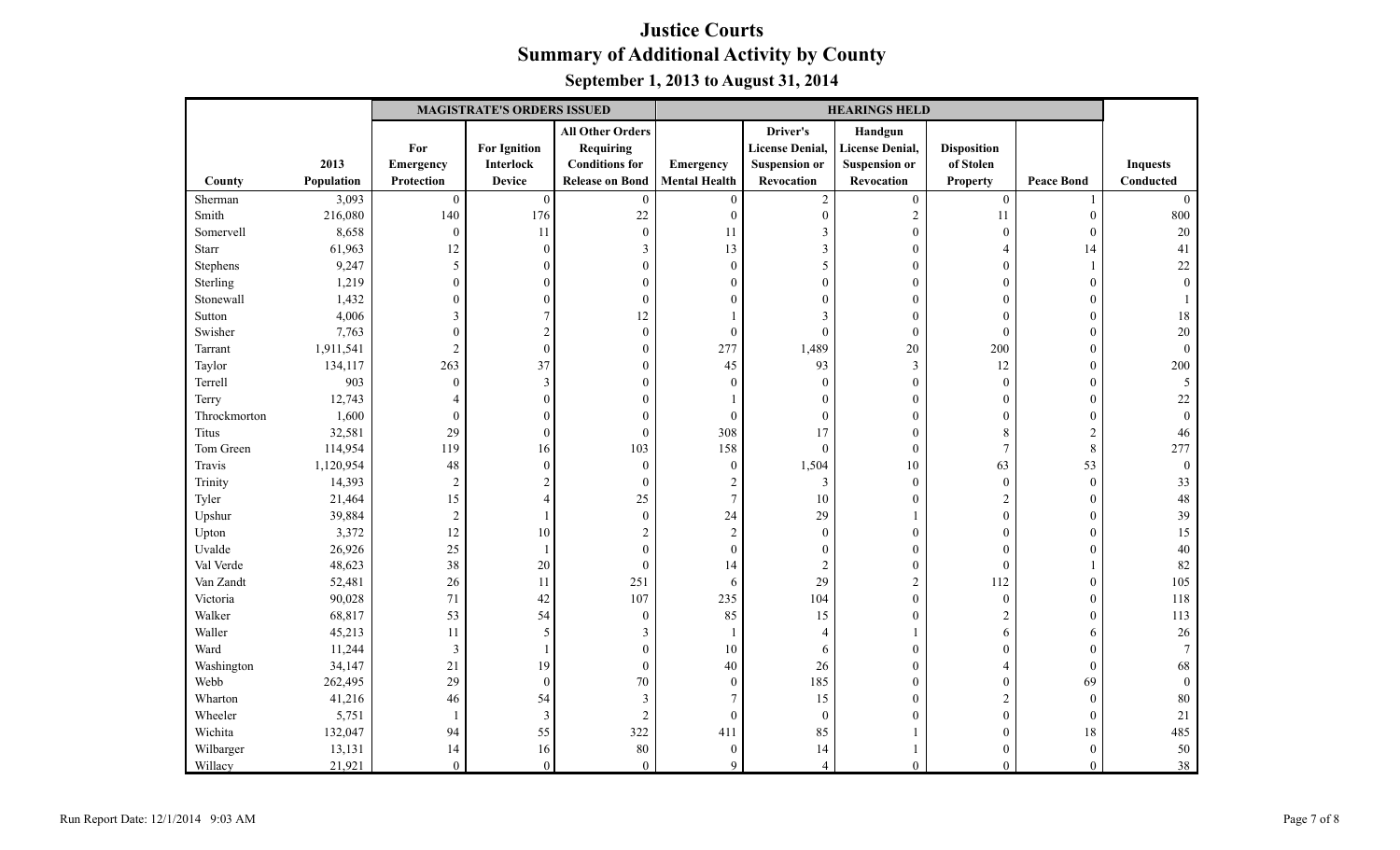|              |            | <b>CASES IN WHICH FINE AND COURT COSTS</b> |                     |                    |                  | <b>FINE AND COURT COSTS</b> |                       | FINES, COURT COSTS AND OTHER AMOUNTS |              |
|--------------|------------|--------------------------------------------|---------------------|--------------------|------------------|-----------------------------|-----------------------|--------------------------------------|--------------|
|              |            |                                            | <b>SATISFIED BY</b> |                    |                  | <b>WAIVED FOR INDIGENCY</b> |                       | <b>COLLECTED</b>                     |              |
|              |            | <b>Community Service</b>                   |                     |                    |                  |                             |                       |                                      |              |
|              | 2013       | Partial                                    | Full                |                    | Number of        |                             |                       |                                      |              |
| County       | Population | <b>Satisfaction</b>                        | Satisfaction        | <b>Jail Credit</b> | Cases            | <b>Amount Waived</b>        | <b>Kept by County</b> | <b>Remitted to State</b>             | <b>Total</b> |
| Sherman      | 3,093      | $\overline{0}$                             | $\overline{0}$      | 21                 | 2                | \$302                       | \$97,024              | \$110,218                            | \$207,243    |
| Smith        | 216,080    | $\mathbf{0}$                               | 12                  | 915                | $\mathbf{0}$     | $\$0$                       | \$1,830,260           | \$997,271                            | \$2,831,225  |
| Somervell    | 8,658      | 4                                          | 20                  | 46                 | $\boldsymbol{0}$ | $\$0$                       | \$25,524              | \$212,821                            | \$238,346    |
| <b>Starr</b> | 61,963     | 36                                         | 514                 | 245                | $\Omega$         | \$0                         | \$112,813             | \$56,201                             | \$277,563    |
| Stephens     | 9,247      | $\mathbf{0}$                               | $\boldsymbol{0}$    | 17                 | $\theta$         | $\$0$                       | \$61,474              | \$40,775                             | \$102,249    |
| Sterling     | 1,219      | $\mathbf{0}$                               | 3                   | 32                 | $\Omega$         | $\$0$                       | \$573,858             | \$26,451                             | \$600,315    |
| Stonewall    | 1,432      |                                            | $\theta$            | 14                 | $\Omega$         | $\$0$                       | \$32,307              | \$21,032                             | \$53,348     |
| Sutton       | 4,006      | $\overline{2}$                             |                     | 8                  | $\theta$         | \$0                         | \$701,537             | \$370,167                            | \$1,077,704  |
| Swisher      | 7,763      | $\mathbf{1}$                               | 3                   | $\overline{7}$     | $\boldsymbol{0}$ | $\$0$                       | \$70,886              | \$50,699                             | \$121,593    |
| Tarrant      | 1,911,541  | 114                                        | 328                 | 402                | 98               | \$14,619                    | \$5,109,593           | \$673,932                            | \$5,791,041  |
| Taylor       | 134,117    | 14                                         | 32                  | 551                | $\sqrt{5}$       | \$656                       | \$880,486             | \$343,873                            | \$1,224,322  |
| Terrell      | 903        | $\overline{2}$                             | $\overline{1}$      | 9                  | 3                | \$131                       | \$67,253              | \$25,581                             | \$92,722     |
| Terry        | 12,743     | 18                                         | 13                  | 76                 | $\theta$         | $\$0$                       | \$221,323             | \$133,268                            | \$354,591    |
| Throckmorton | 1,600      | $\mathbf{0}$                               | $\mathbf{0}$        | $\overline{2}$     | $\theta$         | \$0                         | \$18,310              | \$12,476                             | \$30,794     |
| Titus        | 32,581     | 17                                         | 69                  | 466                |                  | \$10                        | \$513,124             | \$241,594                            | \$754,724    |
| Tom Green    | 114,954    | 5                                          | 6                   | 312                | $\boldsymbol{0}$ | $\$0$                       | \$1,224,880           | \$557,809                            | \$1,808,559  |
| Travis       | 1,120,954  | 423                                        | 194                 | 3,075              | 150              | \$22,611                    | \$7,657,455           | \$3,371,563                          | \$11,510,331 |
| Trinity      | 14,393     | $\mathbf{0}$                               | 51                  | 169                | 30               | \$5,414                     | \$127,484             | \$64,336                             | \$191,819    |
| Tyler        | 21,464     | $\overline{7}$                             | 17                  | 179                | $\boldsymbol{0}$ | $\$0$                       | \$87,099              | \$91,180                             | \$178,281    |
| Upshur       | 39,884     | $\Omega$                                   |                     | 189                | $\mathbf{0}$     | \$0                         | \$66,927              | \$31,388                             | \$279,331    |
| Upton        | 3,372      | $\Omega$                                   | $\mathfrak{Z}$      | 8                  | -1               | \$252                       | \$132,467             | \$90,449                             | \$222,919    |
| Uvalde       | 26,926     |                                            | 16                  | $\boldsymbol{0}$   | 29               | \$4,089                     | \$456,909             | \$178,972                            | \$635,936    |
| Val Verde    | 48,623     |                                            | 20                  | 6                  | $\boldsymbol{0}$ | \$0                         | \$503,550             | \$203,506                            | \$707,056    |
| Van Zandt    | 52,481     | 4                                          | 64                  | 489                | 5                | \$1,874                     | \$486,196             | \$333,922                            | \$820,121    |
| Victoria     | 90,028     | 15                                         | 19                  | 896                | $\overline{0}$   | \$0                         | \$1,124,351           | \$509,395                            | \$1,633,634  |
| Walker       | 68,817     | $\overline{2}$                             | $\sqrt{2}$          | 215                | $\overline{7}$   | \$1,451                     | \$1,173,370           | \$519,058                            | \$1,692,639  |
| Waller       | 45,213     | 11                                         | 72                  | 51                 | $\Omega$         | $\$0$                       | \$671,042             | \$310,532                            | \$1,144,474  |
| Ward         | 11,244     | $\boldsymbol{0}$                           | $\overline{4}$      | $\,8\,$            | $\mathbf{0}$     | \$0                         | \$251,992             | \$104,041                            | \$535,677    |
| Washington   | 34,147     | $\mathbf{1}$                               | 6                   | 165                | $\Delta$         | \$100                       | \$398,736             | \$544,245                            | \$941,421    |
| Webb         | 262,495    | 1,242                                      | 138                 | 578                | 19               | \$2,399                     | \$226,168             | \$116,725                            | \$3,048,876  |
| Wharton      | 41,216     | $\mathbf{1}$                               | 57                  | 298                | $\overline{c}$   | \$817                       | \$667,533             | \$488,020                            | \$1,155,552  |
| Wheeler      | 5,751      | $\mathbf{1}$                               | 6                   | 123                | $\mathbf{0}$     | \$0                         | \$584,212             | \$321,737                            | \$905,962    |
| Wichita      | 132,047    | 346                                        | 334                 | 623                | 8                | \$1,164                     | \$322,150             | \$670,903                            | \$1,004,989  |
| Wilbarger    | 13,131     | $\overline{7}$                             | 15                  | 51                 | $\mathbf{0}$     | $\$0$                       | \$256,841             | \$200,797                            | \$457,638    |
| Willacy      | 21,921     | 2                                          | 89                  | 39                 | 3                | \$459                       | \$190,435             | \$290,188                            | \$480,614    |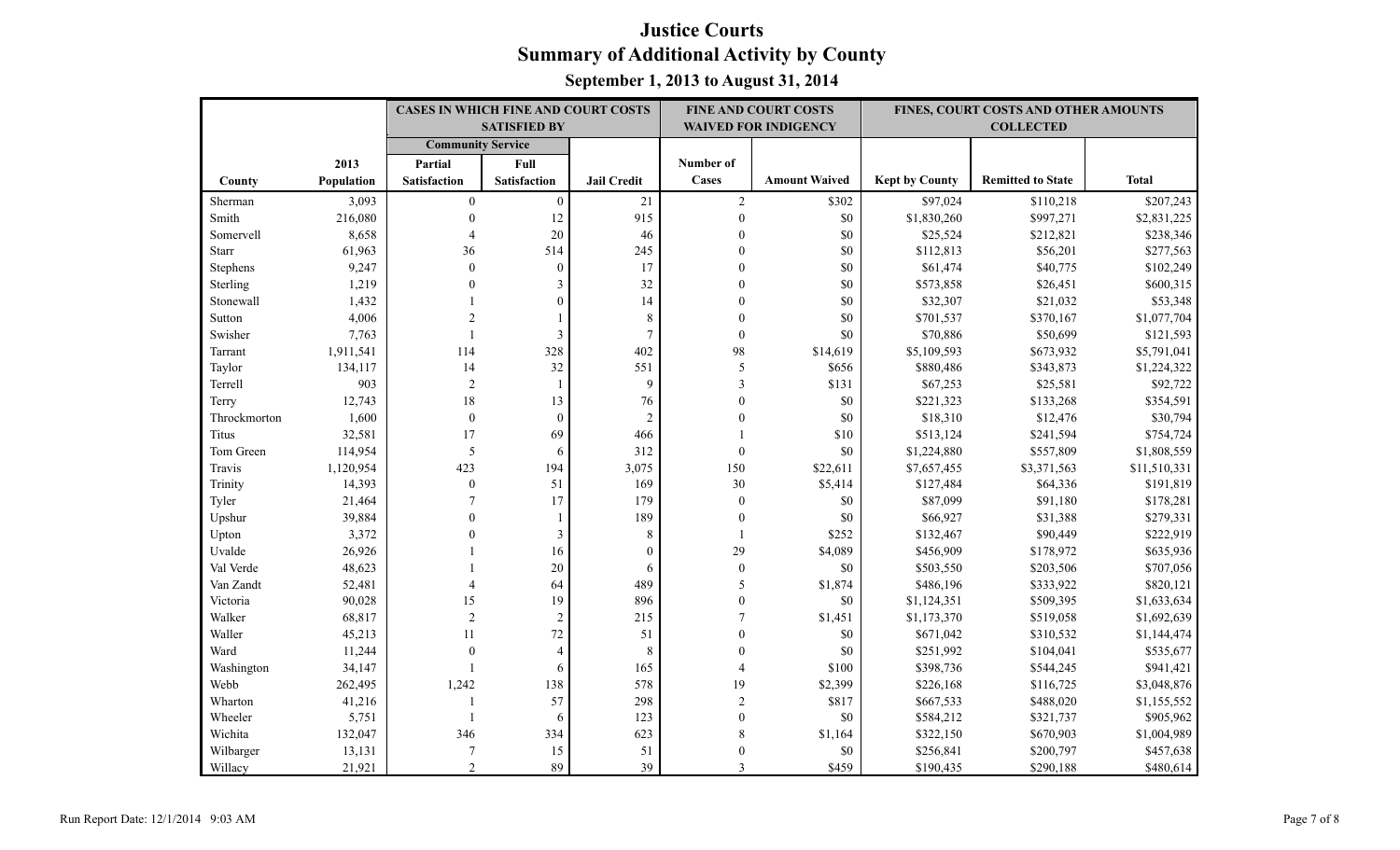|               |            |                     |                                 | <b>MAGISTRATE WARNINGS</b> |                                       |                 | <b>WARRANTS ISSUED</b> |                        |                 |                     |          |                        |               |
|---------------|------------|---------------------|---------------------------------|----------------------------|---------------------------------------|-----------------|------------------------|------------------------|-----------------|---------------------|----------|------------------------|---------------|
|               |            |                     | <b>Number of Warnings Given</b> |                            | <b>Number of Requests for Counsel</b> |                 |                        | <b>Arrest Warrants</b> |                 |                     |          |                        |               |
|               |            |                     |                                 |                            |                                       |                 |                        |                        |                 |                     |          | Fire, Health and       | Examining     |
|               | 2013       | Class C             | Class A or B                    |                            | Class A or B                          |                 | Class C                | Class A or B           |                 | <b>Capiases Pro</b> | Search   | <b>Code Inspection</b> | <b>Trials</b> |
| County        | Population | <b>Misdemeanors</b> | <b>Misdemeanors</b>             | <b>Felonies</b>            | <b>Misdemeanors</b>                   | <b>Felonies</b> | <b>Misdemeanors</b>    | <b>Misdemeanors</b>    | <b>Felonies</b> | Fine                | Warrants | Warrants               | Conducted     |
| Williamson    | 471,014    |                     | ,,                              |                            |                                       |                 | 5,850                  | 483                    | 553             | 1,810               |          |                        |               |
| Wilson        | 45,418     | 353                 | 751                             | 748                        | 173                                   | 241             | 911                    | 71                     | 268             | 142                 |          |                        |               |
| Winkler       | 7,606      |                     | 116                             | 111                        | 27                                    | 40              |                        | 14                     | 21<br>$\sim$ 1  |                     |          |                        |               |
| Wise          | 60,939     | 1,510               | 1,519                           | 1,052                      | 467                                   | 391             | 996                    | 133                    | 244             | 76                  |          |                        |               |
| Wood          | 42,306     | 498                 | 495                             | 345                        | 123                                   | 108             | 145                    | 135                    | 179             | 75                  |          |                        |               |
| Yoakum        | 8,184      | 42                  | 134                             | 115                        | 65                                    | 50              | 53                     |                        | 22              | 12                  |          |                        |               |
| Young         | 18,341     | 542                 | 539                             | 471                        | 226                                   | 242             | 471                    |                        | 121             | 73                  |          | 16                     |               |
| Zapata        | 14,390     | 233                 | 321                             | 184                        | 130                                   | 130             |                        | 122                    | 91              |                     |          |                        |               |
| Zavala        | 12,156     | 131                 | 223                             | 77                         | 62                                    | 19              | 12                     | 30                     |                 |                     |          |                        |               |
| <b>TOTALS</b> | 26,448,193 | 61,253              | 149,519                         | 107,402                    | 38,489                                | 36,513          | 443,348                | 28,526                 | 31,748          | 73,205              | 2,381    | 86                     | 836           |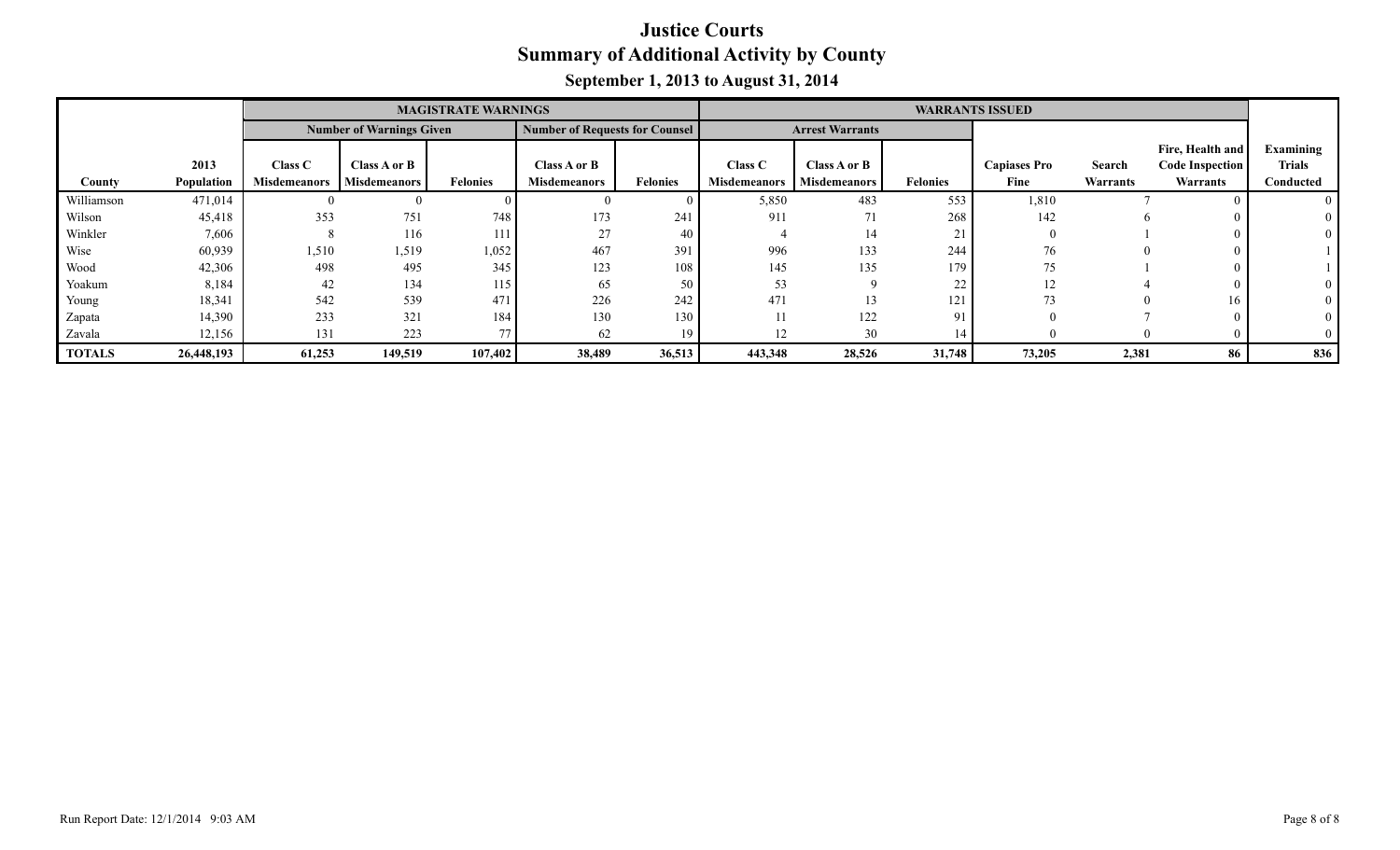|               |            |                   | <b>MAGISTRATE'S ORDERS ISSUED</b> |                         |                      |                        | <b>HEARINGS HELD</b>   |                    |                   |                 |
|---------------|------------|-------------------|-----------------------------------|-------------------------|----------------------|------------------------|------------------------|--------------------|-------------------|-----------------|
|               |            |                   |                                   | <b>All Other Orders</b> |                      | Driver's               | Handgun                |                    |                   |                 |
|               |            | For               | <b>For Ignition</b>               | Requiring               |                      | <b>License Denial,</b> | <b>License Denial,</b> | <b>Disposition</b> |                   |                 |
|               | 2013       | <b>Emergency</b>  | Interlock                         | <b>Conditions for</b>   | Emergency            | <b>Suspension or</b>   | <b>Suspension or</b>   | of Stolen          |                   | <b>Inquests</b> |
| County        | Population | <b>Protection</b> | <b>Device</b>                     | <b>Release on Bond</b>  | <b>Mental Health</b> | <b>Revocation</b>      | Revocation             | <b>Property</b>    | <b>Peace Bond</b> | Conducted       |
| Williamson    | 471,014    |                   |                                   | $\theta$                | $\Omega$             | 276                    | 13                     |                    |                   | 421             |
| Wilson        | 45,418     |                   |                                   |                         |                      | 31                     |                        | 10                 |                   | 70              |
| Winkler       | 7,606      |                   |                                   |                         | $\theta$             |                        |                        | $\Omega$           |                   |                 |
| Wise          | 60,939     | 44                | 38                                | 131                     |                      | 42                     |                        | 17                 |                   | 127             |
| Wood          | 42,306     | 38                |                                   | 67                      |                      | 29                     |                        |                    |                   | 118             |
| Yoakum        | 8,184      | 8                 |                                   | $\mathbf{0}$            |                      | 17                     |                        | $\theta$           |                   | 15              |
| Young         | 18,341     |                   |                                   | $\Omega$                |                      |                        |                        | $\Omega$           |                   | 40              |
| Zapata        | 14,390     | 16                |                                   | 17                      | $\theta$             |                        |                        | $\theta$           |                   |                 |
| Zavala        | 12,156     |                   |                                   | $\mathbf{0}$            | 34                   |                        |                        | $\theta$           |                   |                 |
| <b>TOTALS</b> | 26,448,193 | 7,734             | 4,189                             | 17,882                  | 9,545                | 17,744                 | 202                    | 2,180              | 474               | 18,064          |